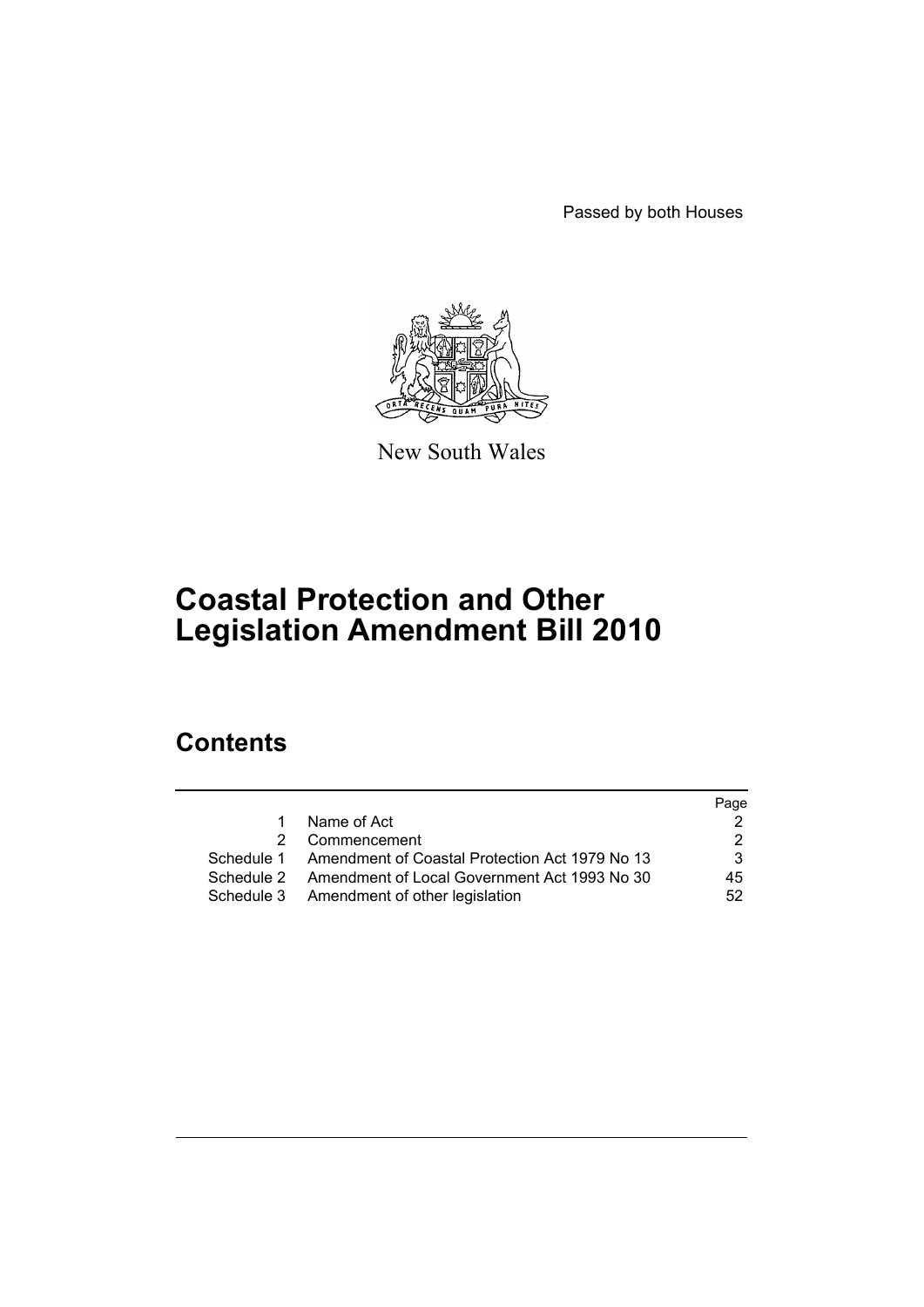*I certify that this public bill, which originated in the Legislative Assembly, has finally passed the Legislative Council and the Legislative Assembly of New South Wales.*

> *Clerk of the Legislative Assembly. Legislative Assembly, Sydney, , 2010*



New South Wales

# **Coastal Protection and Other Legislation Amendment Bill 2010**

Act No , 2010

An Act to amend the *Coastal Protection Act 1979* and other legislation to deal with coastal erosion and projected sea level rise; and for other purposes.

*I have examined this bill and find it to correspond in all respects with the bill as finally passed by both Houses.*

*Assistant Speaker of the Legislative Assembly.*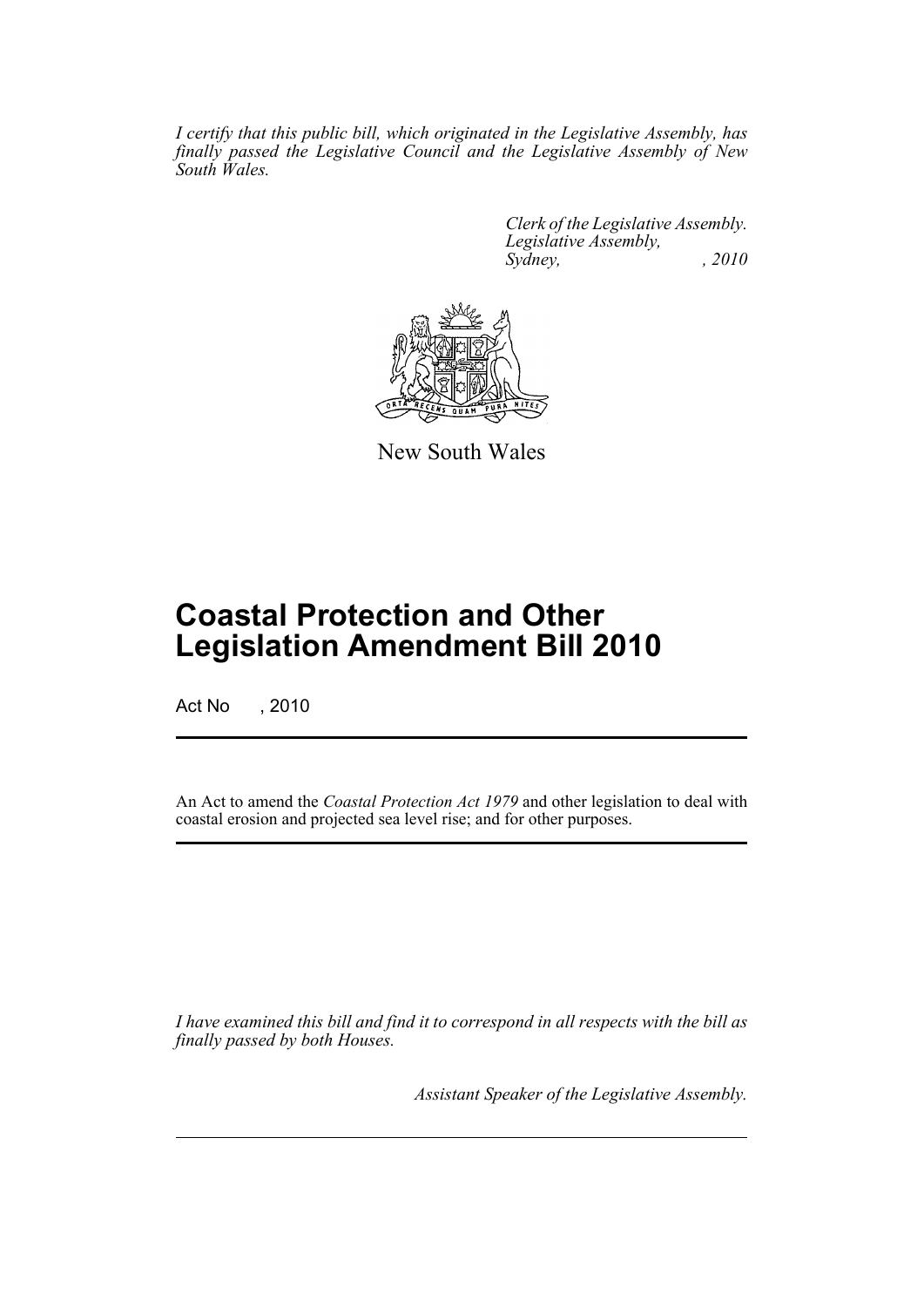# <span id="page-2-0"></span>**The Legislature of New South Wales enacts:**

# **1 Name of Act**

This Act is the *Coastal Protection and Other Legislation Amendment Act 2010*.

# <span id="page-2-1"></span>**2 Commencement**

This Act commences on a day or days to be appointed by proclamation.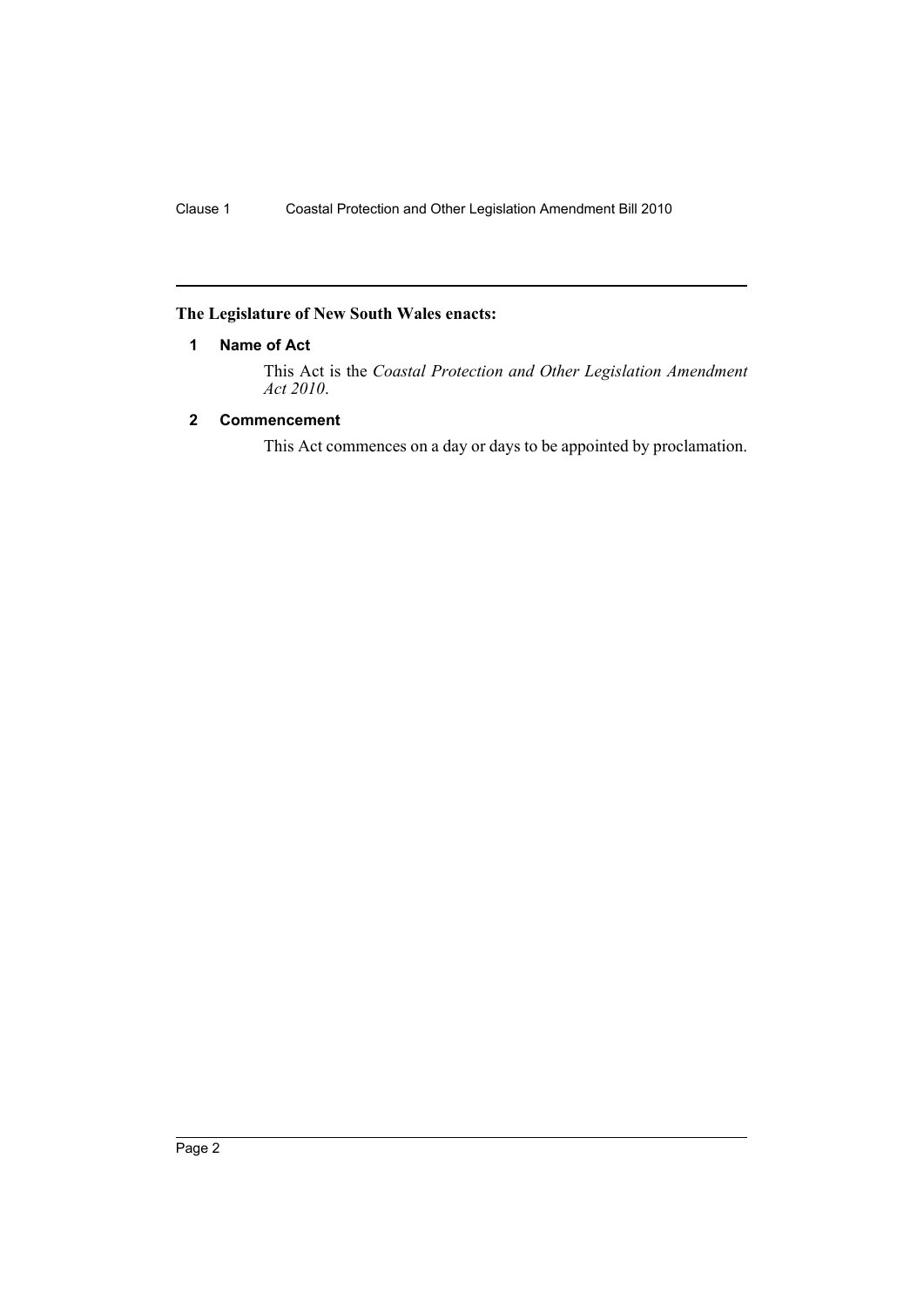Amendment of Coastal Protection Act 1979 No 13 Schedule 1

# <span id="page-3-0"></span>**Schedule 1 Amendment of Coastal Protection Act 1979 No 13**

# **[1] Section 3 Objects of this Act**

Insert after section 3 (g):

- (h) to encourage and promote plans and strategies for adaptation in response to coastal climate change impacts, including projected sea level rise, and
- (i) to promote beach amenity.

#### **[2] Section 4 Definitions**

Insert in alphabetical order in section 4 (1):

*authorised officer* means a person who is appointed as an authorised officer under section 7.

*beach* means the area of unconsolidated or other readily erodable material between the highest level reached by wave action and the place where tidal or lake waters reach a depth of 10 metres below Australian Height Datum.

*Coastal Authority*—see section 6.

*coastal hazard* means the following:

- (a) beach erosion,
- (b) shoreline recession,
- (c) coastal lake or watercourse entrance instability,
- (d) coastal inundation,
- (e) coastal cliff or slope instability,
- (f) tidal inundation,
- (g) erosion caused by tidal waters, including the interaction of those waters with catchment floodwaters.

*Coastal Panel* means the NSW Coastal Panel established under Part 2A.

*coastal protection works* means activities or works to reduce the impact of coastal hazards on land adjacent to tidal waters and includes seawalls, revetments, groynes and beach nourishment.

*coastal zone management plan* means a coastal zone management plan made under Part 4A.

*Department* means the Department of Environment, Climate Change and Water.

*designated authority*—see section 4C.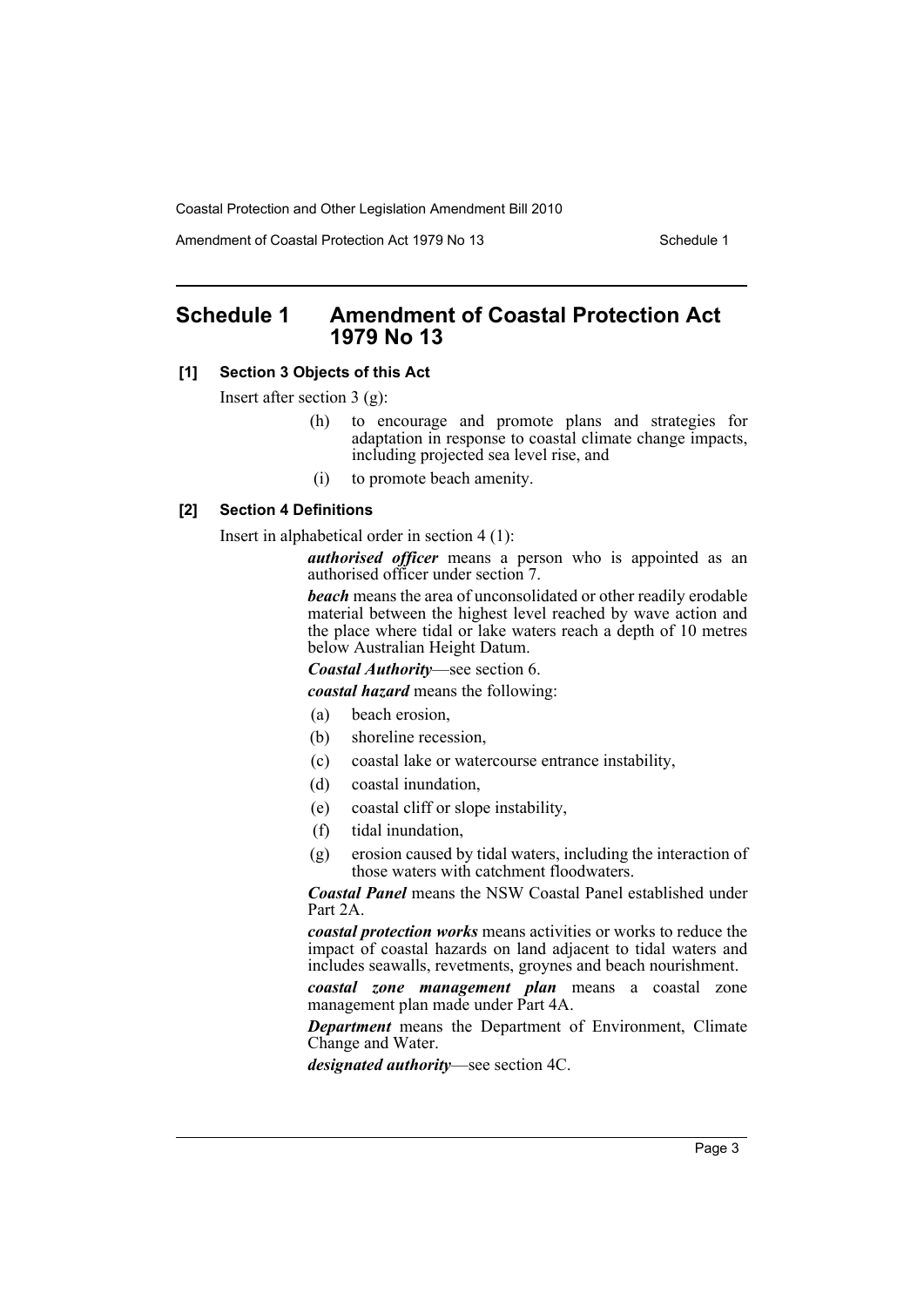Schedule 1 Amendment of Coastal Protection Act 1979 No 13

*Director-General* means the Director-General of the Department.

*emergency action subplan* means that part of a coastal zone management plan that deals with the matter referred to in section 55C  $(1)$  (b) (emergency action during periods of beach erosion).

*emergency coastal protection works*—see Division 1 of Part 4C. *emergency works authorised officer*—see section 55T (8).

*landowner* or *owner of land*, in relation to land that is part of a strata scheme (within the meaning of the *Strata Schemes Management Act 1996*), means, for the purposes of Parts 4C and 4D, the relevant owners corporation.

*public land* means:

- (a) Crown land within the meaning of the *Crown Lands Act 1989* or land within a reserve as defined in Part 5 of that Act, or
- (b) land owned or under the care, management or control of a council or a public authority,

but does not include any land reserved under the *National Parks and Wildlife Act 1974* or land acquired under Part 11 of that Act.

*relevant local council*, in relation to emergency coastal protection works and coastal protection works, means:

- (a) if the works are within the area of a council—that council, or
- (b) if the works are not within the area of any council—the council whose area is nearest to the works.

*residential building* means a building (such as a dwelling-house or residential flat building) that is solely or principally used for residential purposes.

*road work* has the same meaning as in the *Roads Act 1993*.

# **[3] Section 4B Inspection of maps outlining coastal zone**

Omit "Infrastructure, Planning and Natural Resources" wherever occurring in section  $4B(1)$  and  $(2)$ .

Insert instead "Planning".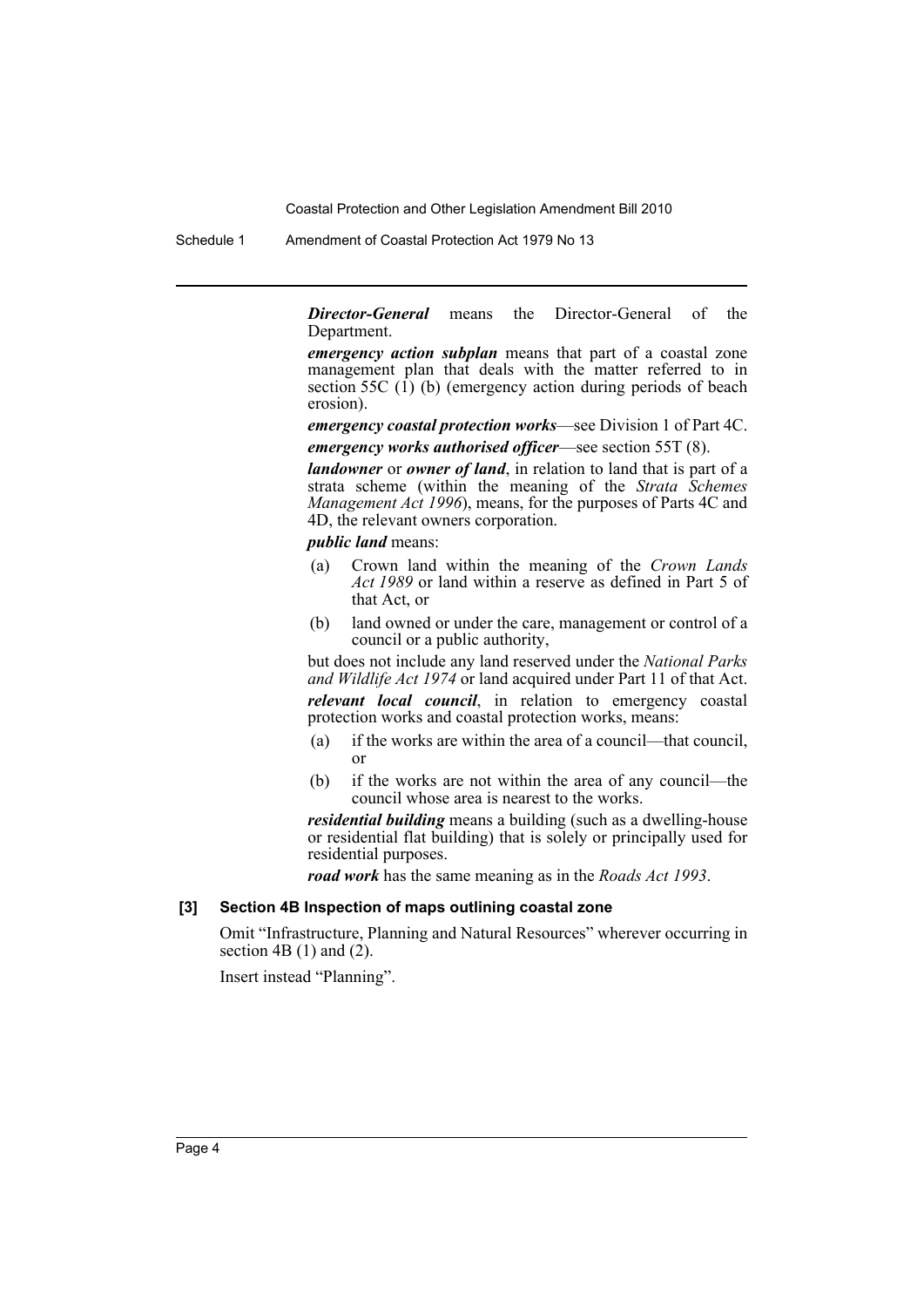Amendment of Coastal Protection Act 1979 No 13 Schedule 1

# **[4] Section 4C**

Insert after section 4B:

#### **4C Designated authorities for land**

The following Coastal Authorities are designated authorities for land for the purposes of this Act:

- (a) in relation to all land—the Minister,
- (b) in relation to land within a local government area, or that is a beach adjacent to a local government area, of a council that is a Coastal Authority—the council,
- (c) in relation to Crown land within the meaning of the *Crown Lands Act 1989* or land within a reserve as defined in Part 5 of that Act—the Minister administering that Act,
- (d) in relation to public land not referred to in paragraph  $(c)$ the public authority that is the owner of, or has the care, control or management of, the land.

# **[5] Parts 2 and 2A**

Insert after Part 1:

# **Part 2 Administration**

# **Division 1 Coastal Authorities and their authorised officers**

# **6 Coastal Authorities**

- (1) For the purposes of this Act, each of the following is a Coastal Authority:
	- (a) the Minister,
	- (b) the Minister administering the *Crown Lands Act 1989*,
	- (c) a council whose area, or part of whose area, is included within the coastal zone or whose area includes land that adjoins the tidal waters of the Hawkesbury River, Sydney Harbour and Botany Bay, and their tributaries,
	- (d) a roads authority (within the meaning of the *Roads Act 1993*) for a road within the coastal zone or on land that adjoins the tidal waters of the Hawkesbury River, Sydney Harbour and Botany Bay, and their tributaries,
	- (e) a public authority that is the owner of, or has the care, control or management of, land within the coastal zone or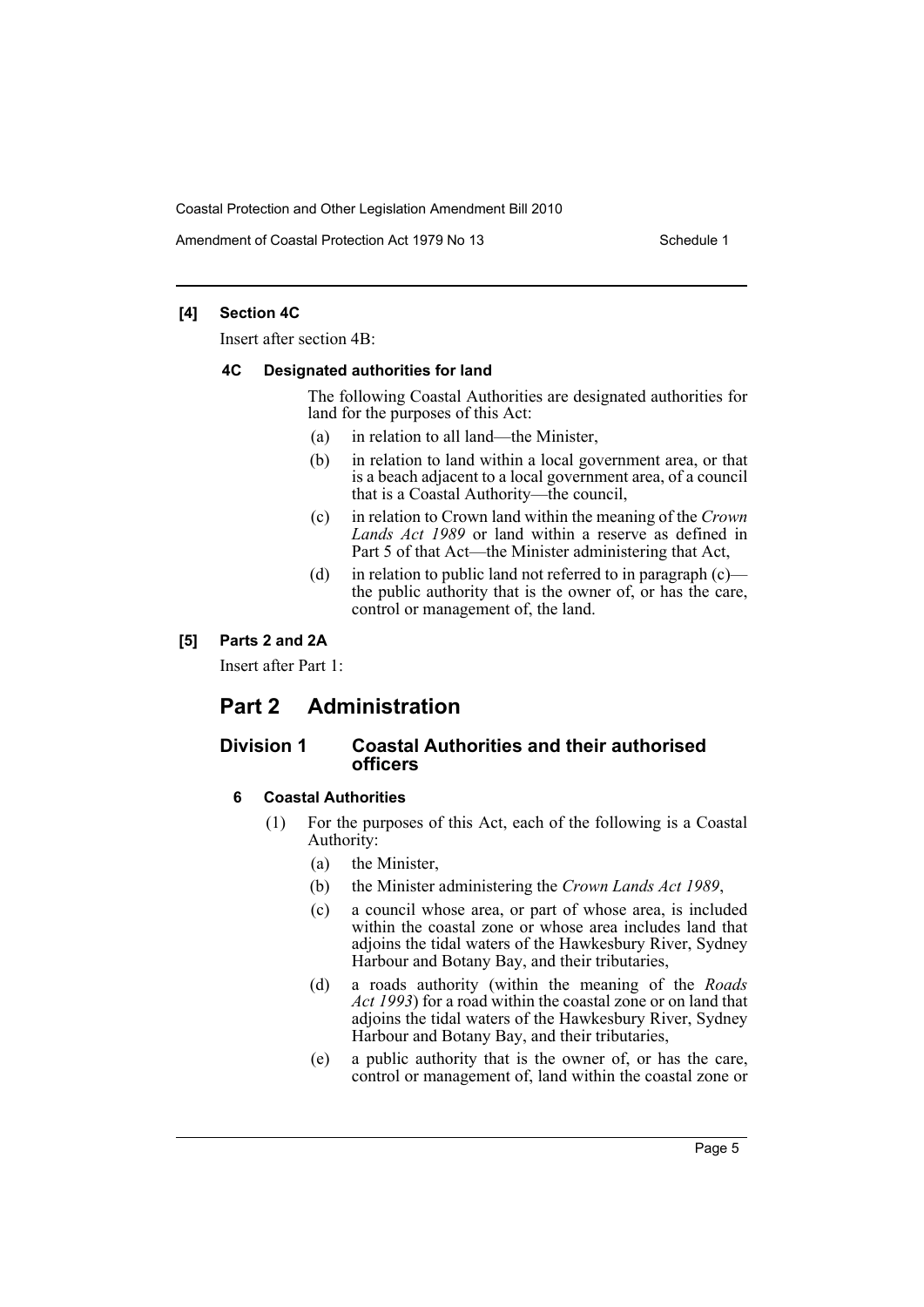Schedule 1 Amendment of Coastal Protection Act 1979 No 13

land that adjoins the tidal waters of the Hawkesbury River, Sydney Harbour and Botany Bay, and their tributaries (other than a State owned corporation or a reserve trust within the meaning of Part 5 of the *Crown Lands Act 1989*).

- (2) A Coastal Authority:
	- (a) may exercise the functions of an authorised officer, and
	- (b) when exercising those functions, has all the immunities of an authorised officer.

#### **7 Appointment of authorised officers**

- (1) A Coastal Authority may appoint a person to be an authorised officer.
- (2) A Coastal Authority must not appoint a person to be an authorised officer under this section unless the person has undergone such training or has such competency as is required by the Minister.
- (3) In appointing authorised officers, a Coastal Authority may specify that the appointment is subject to conditions or restrictions relating to:
	- (a) the functions that are exercisable by those officers, or
	- (b) when, where and in what circumstances those officers may exercise functions.

#### **8 Identification cards**

- (1) A Coastal Authority is to issue an identification card that complies with this section to each authorised officer.
- (2) The identification card must:
	- (a) state that it is issued under this Act, and
	- (b) give the name of the person to whom it is issued, and
	- (c) state the date (if any) on which it expires, and
	- (d) describe the kinds of premises to which the powers of the authorised officer extend, and
	- (e) state any limitations on the functions that the authorised officer is authorised to exercise under this Act that are imposed by the authorised officer's instrument of appointment.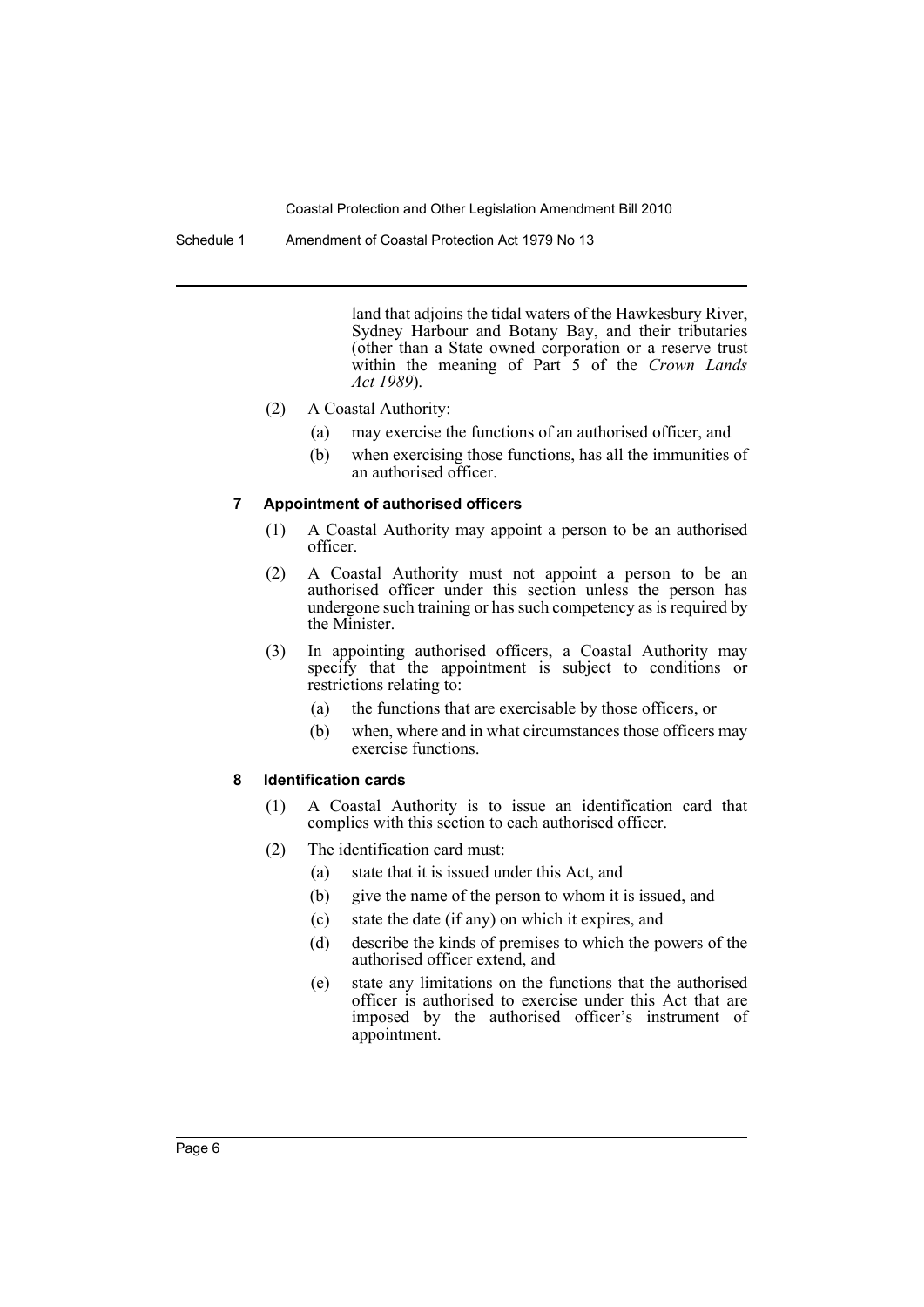Amendment of Coastal Protection Act 1979 No 13 Schedule 1

- (3) Each authorised officer who is not a police officer must:
	- (a) carry his or her identification card as an authorised officer while exercising functions under this Act, and
	- (b) if requested to do so by any person affected by the exercise of a function by an authorised officer under this Act, produce the officer's identification card to the person.

**Note.** See section 201 of the *Law Enforcement (Powers and Responsibilities) Act 2002* in relation to a police officer's obligation to produce evidence that the police officer is a police officer (unless the police officer is in uniform).

- (4) A person who has been issued with an identification card and who stops being an authorised officer must return his or her identification card to the appropriate Coastal Authority as soon as practicable.
- (5) A person must not contravene subsection (4) without reasonable excuse.

Maximum penalty: 10 penalty units.

#### **9 Delegation**

A Coastal Authority may delegate the exercise of any function of the Coastal Authority under this Act (other than this power of delegation) to:

- (a) an authorised officer, or
- (b) any person, or any class of persons, authorised for the purposes of this section by the regulations.

# **Division 2 Powers of authorised officers**

#### **10 General powers of authorised officers: application of Chapter 7 of Protection of the Environment Operations Act 1997**

- (1) An authorised officer has and may exercise the functions of an authorised officer under Chapter 7 and section 319A of the *Protection of the Environment Operations Act 1997* (the *POEO Act*) for the following purposes:
	- (a) for determining whether there has been compliance with or a contravention of this Act and the regulations,
	- (b) for obtaining information or records for purposes connected with the administration of this Act and the regulations,
	- (c) generally for administering this Act and the regulations.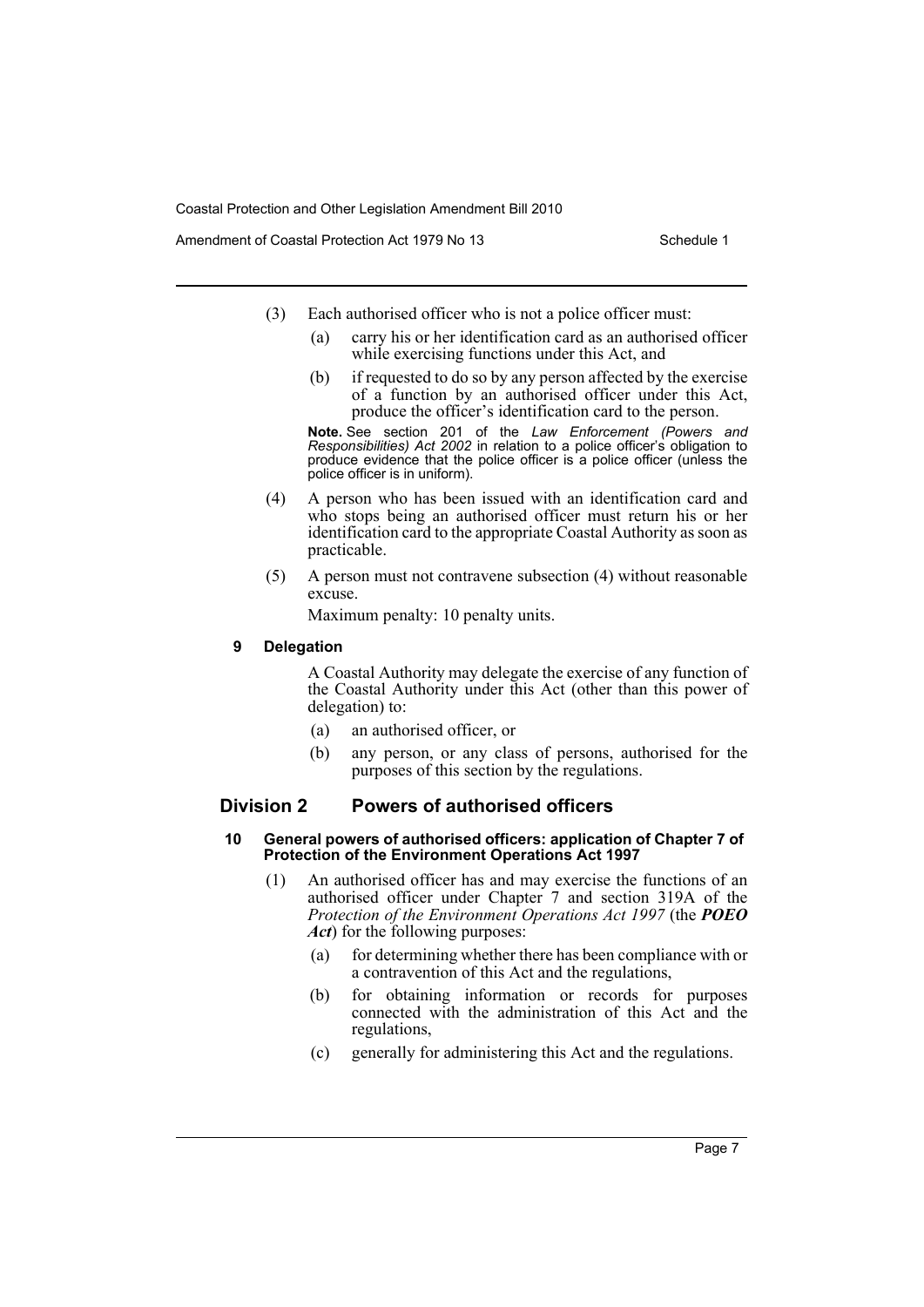Schedule 1 Amendment of Coastal Protection Act 1979 No 13

- (2) The provisions of Chapter 7 (other than Part 7.2) and section 319A of the POEO Act apply to and in respect of this Act as if those provisions were part of this Act, subject to the following modifications:
	- (a) references in those provisions to an authorised officer are to be read as references to an authorised officer appointed by a Coastal Authority under this Act,
	- (b) references in those provisions to "this Act" are to be read as references to this Act,
	- (c) references in those provisions to "the EPA" are to be read as references to a Coastal Authority,
	- (d) a Coastal Authority is taken to be the appropriate regulatory authority for matters concerning this Act,
	- (e) land that is a beach is taken not to be part of premises that are used only for residential purposes.
- (3) For the avoidance of doubt, a prosecution of a person for an offence against a provision of Chapter 7 (other than Part 7.2) of the POEO Act (as applying under this section) is to be taken as if the offence were an offence against this Act.
- (4) The functions that an authorised officer has under Chapter 7 of the POEO Act are, for the purposes of any provision of this Act, taken to be functions under this Act.
- (5) If an authorised officer has functions in respect of a matter under both Chapter 7 of the POEO Act (as applying under this section) and under any other provision of this Act, the fact that there is a restriction on the exercise of a function under this Act does not of itself operate to restrict the exercise by an authorised officer of any similar or the same function under Chapter 7 of the POEO Act.

#### **11 Offence relating to authorised officers and exercise of functions under Act**

- (1) A person who, without lawful excuse, neglects or fails to comply with a requirement made of the person under this Act is guilty of an offence.
- (2) A person who furnishes any information or does any other thing in purported compliance with a requirement made under this Act, knowing that it is false or misleading in a material respect is guilty of an offence.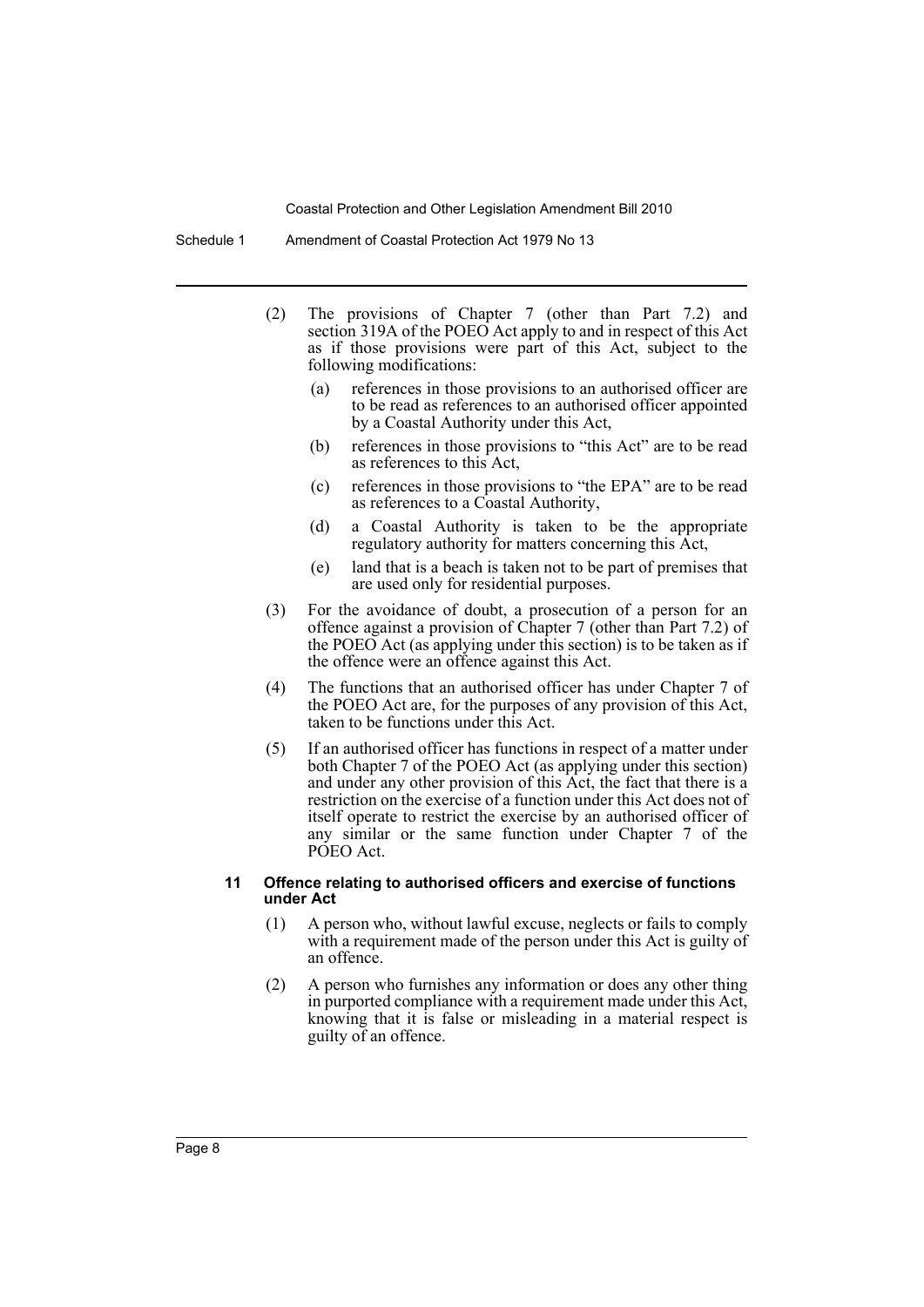Amendment of Coastal Protection Act 1979 No 13 Schedule 1

- (3) A person who wilfully delays, threatens, intimidates or obstructs an authorised officer in the exercise of the authorised officer's powers under this Act is guilty of an offence.
- (4) A person who interferes with, damages or destroys or does any act which may tend to interfere with, damage or destroy any vehicle, vessel, asset or equipment which is used in relation to the exercise of a function by an authorised officer under this Act is guilty of an offence.
- (5) A person who impersonates an authorised officer is guilty of an offence.

Maximum penalty:

- (a) in the case of a corporation—500 penalty units and, in the case of a continuing offence, a further penalty of 50 penalty units for each day the offence continues, or
- (b) in the case of an individual—100 penalty units and, in the case of a continuing offence, a further penalty of 10 penalty units for each day the offence continues.

# **Part 2A NSW Coastal Panel**

# **12 Constitution of NSW Coastal Panel**

- (1) There is to be a NSW Coastal Panel.
- (2) The Coastal Panel is to consist of 7 members appointed by the Minister of whom:
	- (a) one is to be a person nominated by the Director-General, and
	- (b) one is to be a person nominated by the Director-General of the Department of Planning, and
	- (c) three are to be nominated by the Local Government and Shires Associations of New South Wales, and
	- (d) one is to be a person nominated by the Chief Executive of the Land and Property Management Authority, and
	- (e) one is to be appointed by the Minister with the concurrence of the Local Government and Shires Associations of New South Wales.
- (3) The person appointed under subsection (2) (e) is to be the Chairperson of the Coastal Panel. The person appointed under subsection  $(2)$  (a) is to be the Deputy Chairperson of the Coastal Panel.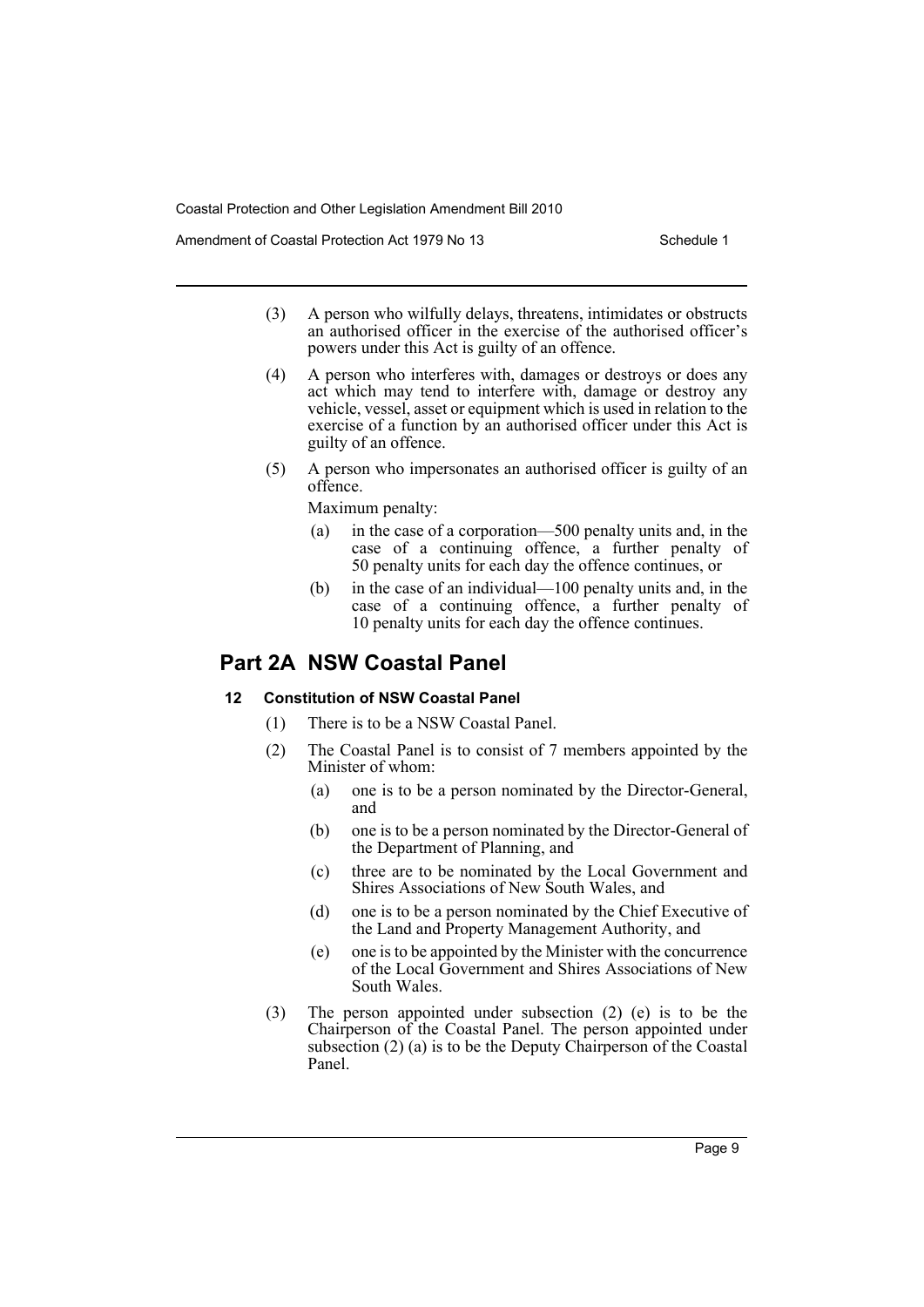- Schedule 1 Amendment of Coastal Protection Act 1979 No 13
	- (4) A person appointed under subsection (2) (a)–(d) must have qualifications and experience relevant to coastal planning, coastal engineering, coastal geomorphology, coastal environmental management or estuary management.
	- (5) The Coastal Panel is a NSW Government agency. **Note.** By virtue of section 13A of the *Interpretation Act 1987*, a NSW Government agency has the status, privileges and immunities of the Crown.
	- (6) In appointing a member, the Minister is to have regard to the need to have a range of expertise represented among the Coastal Panel's members.
	- (7) For the avoidance of doubt, the Coastal Panel is a public authority for the purposes of the *Environmental Planning and Assessment Act 1979*.
	- (8) Schedule 2 contains provisions relating to the constitution and procedure of the Coastal Panel.

#### **13 Functions of Coastal Panel**

- (1) The Coastal Panel has the following functions:
	- (a) to provide advice to the Minister on any matter referred to the Coastal Panel by the Minister relating to the coastal zone or otherwise in connection with the operation of this Act,
	- (b) to provide advice to local councils in relation to such other matters as the Minister determines and notifies to the Coastal Panel,
	- (c) such functions conferred or imposed on it by or under the *Environmental Planning and Assessment Act 1979* relating to the granting of development consent,
	- (d) any other function conferred or imposed on it by or under this Act, the *Environmental Planning and Assessment Act 1979* or any other Act.
- (2) In exercising its functions, the Coastal Panel is to have regard to the objects of this Act.
- (3) The Coastal Panel may delegate the exercise of any function of the Coastal Panel under this or any other Act (other than this power of delegation) to:
	- (a) any member of staff of the Department, or
	- (b) any person, or any class of persons, authorised for the purposes of this section by the regulations.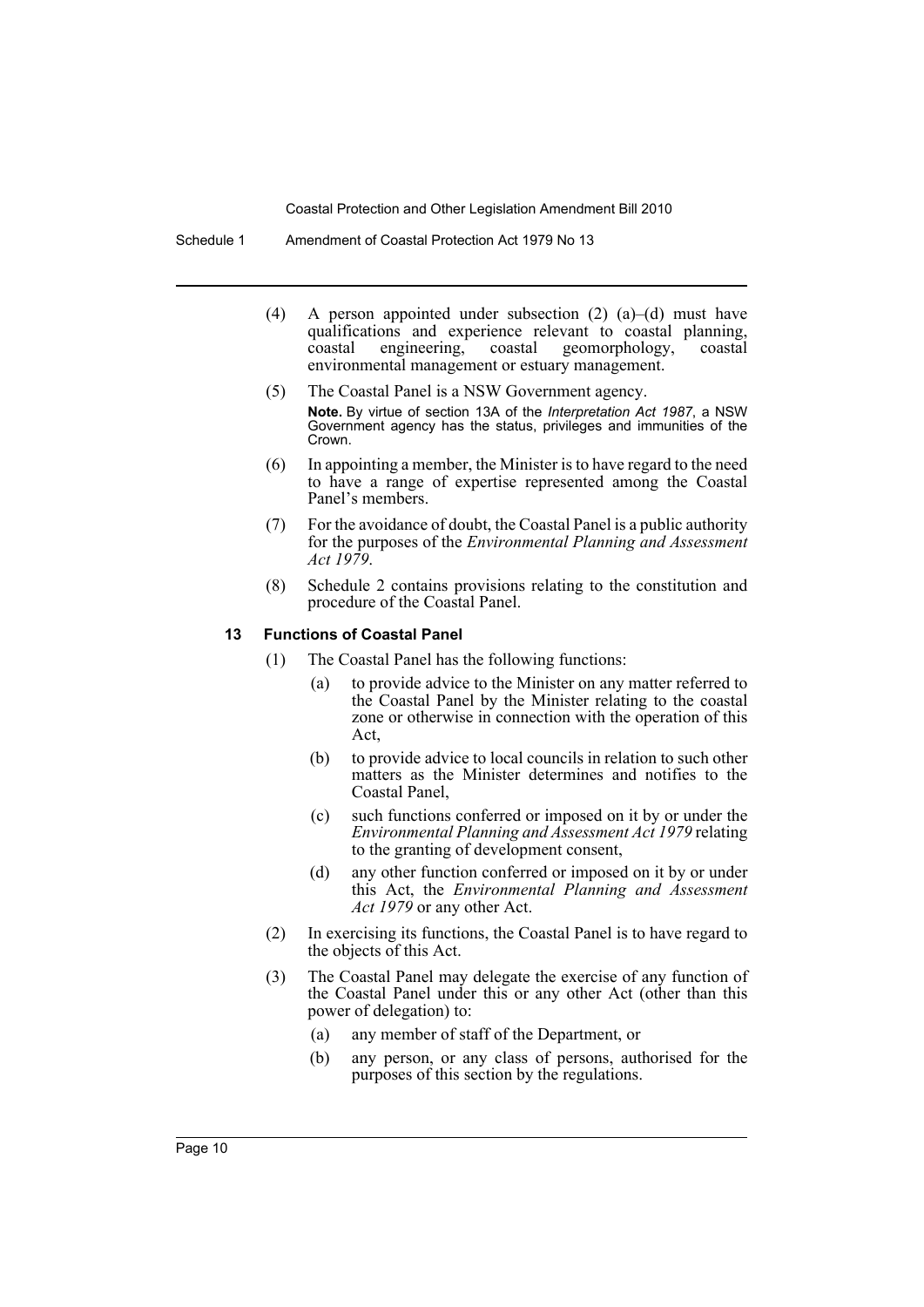Amendment of Coastal Protection Act 1979 No 13 Schedule 1

(4) Despite subsection (3), the Coastal Panel may only delegate a function conferred or imposed on it by or under the *Environmental Planning and Assessment Act 1979* relating to the granting of development consent with the concurrence of the Minister and the Minister administering that Act.

#### **[6] Section 38 General supervision of coastal zone**

Insert after section 38 (2):

- (3) If:
	- (a) a public authority (the *developer authority*) is required to obtain the concurrence of the Minister to carry out any development in the coastal zone under subsection (1) (a), and
	- (b) the developer authority is required under any law to obtain a grant of a right or consent from another public authority (the *approval authority*) to carry out that development, and
	- (c) the approval authority is required to obtain the concurrence of the Minister to the grant of the right or consent under subsection  $(1)$   $(b)$ ,

concurrence by the Minister to the carrying out of the development by the developer authority is taken to also be concurrence to the grant of the right or consent by the approval authority.

(4) This section does not apply to the use or occupation of any part of the coastal zone, or the carrying out of any development in the coastal zone, for the placement or maintenance of emergency coastal protection works.

# **[7] Section 39 Special provisions respecting coastal development**

Insert after section 39 (4):

- (5) If:
	- (a) a public authority (the *developer authority*) is required to obtain the concurrence of the Minister to carry out any development in the coastal zone under subsection (1) (a), and
	- (b) the developer authority is required under any law to obtain a grant of a right or consent from another public authority (the *approval authority*) to carry out that development, and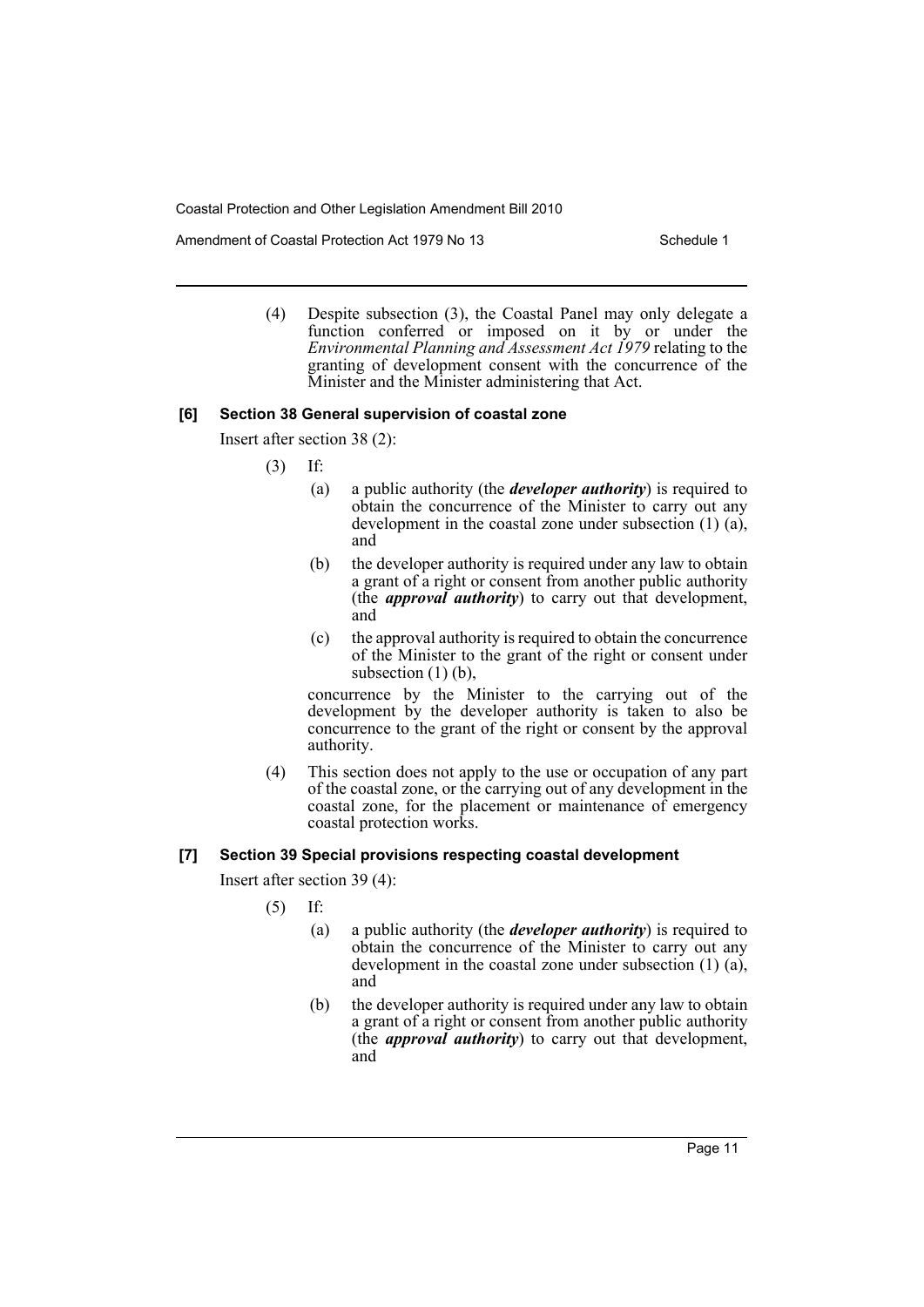Schedule 1 Amendment of Coastal Protection Act 1979 No 13

(c) the approval authority is required to obtain the concurrence of the Minister to the grant of the right or consent under subsection  $(1)$   $(b)$ ,

concurrence by the Minister to the carrying out of the development by the developer authority is taken to also be concurrence to the grant of the right or consent by the approval authority.

(6) Subsection (1) does not apply to the carrying out of any development in the coastal zone for the placement or maintenance of temporary coastal protection works.

#### **[8] Sections 48–50**

Omit the sections.

### **[9] Section 53 Regulations**

Omit the section.

#### **[10] Section 55 Carrying out of certain works**

Insert after section 55 (6):

(7) Nothing in this section authorises the Minister or the Governor to direct a specified person to carry out specified work.

### **[11] Section 55A**

Omit the section. Insert instead:

#### **55A Minister to have regard to objects of Act**

In exercising his or her functions under this Part, the Minister is to have regard to the objects of this Act.

#### **[12] Section 55B Requirement for coastal zone management plans**

Insert after section 55B (4):

- (5) A council must, if directed to do so by the Minister, review the council's existing coastal zone management plan and make a new plan in accordance with this Part to replace the existing plan.
- (6) A council required under this section to review its existing coastal zone management plan and make a new plan to replace that existing plan must do so:
	- (a) within 12 months after being directed to do so by the Minister, or
	- (b) within such longer period as may be agreed to by the Minister.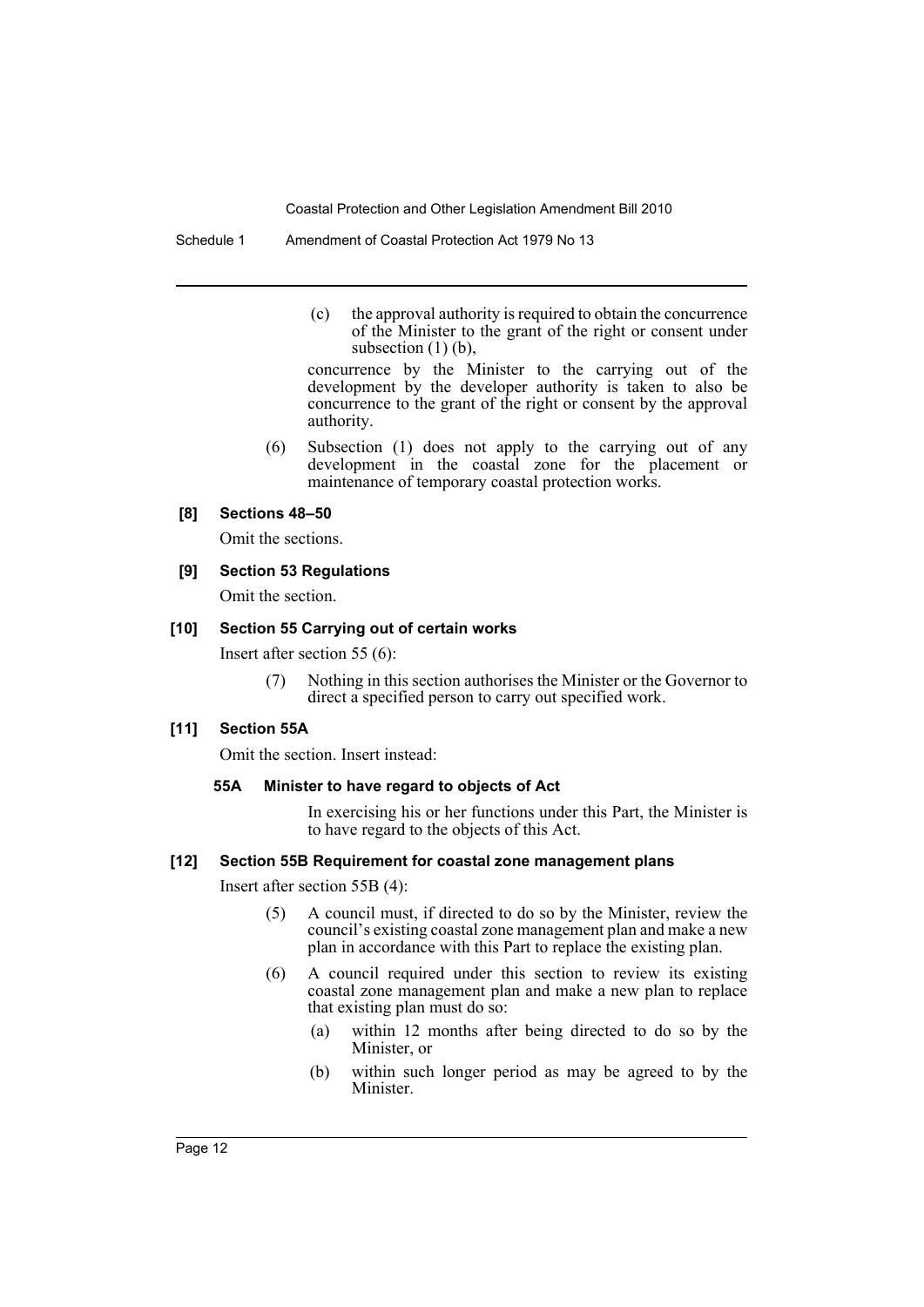Amendment of Coastal Protection Act 1979 No 13 Schedule 1

- (7) If a council fails to comply with this section, the Minister may:
	- (a) review the council's existing plan and make a new plan to replace that existing plan, and
	- (b) recover from the council the costs of doing those things, and
	- (c) publish the new plan in the Gazette.

Such a new plan is taken to have been made by the council in accordance with this Part.

- (8) For the avoidance of doubt, the Minister may give a direction under subsection (1) or (5) in relation to part of an area included within the coastal zone.
- (9) In this section, *coastal zone* includes land that adjoins the tidal waters of the Hawkesbury River, Sydney Harbour and Botany Bay, and their tributaries.

#### **[13] Section 55C Matters to be dealt with in coastal zone management plans**

Omit "of the kind that may be carried out under the *State Emergency and Rescue Management Act 1989*, or otherwise," from section 55C (b).

Insert instead "carried out".

### **[14] Section 55C**

Insert at the end of section 55C (c):

, and

- (d) where the plan relates to a part of the coastline, the management of risks arising from coastal hazards, and
- (e) where the plan relates to an estuary, the management of estuary health and any risks to the estuary arising from coastal hazards, and
- (f) the impacts from climate change on risks arising from coastal hazards and on estuary health, as appropriate, and
- (g) where the plan proposes the construction of coastal protection works (other than emergency coastal protection works) that are to be funded by the council or a private landowner or both, the proposed arrangements for the adequate maintenance of the works and for managing associated impacts of such works (such as changed or increased beach erosion elsewhere or a restriction of public access to beaches or headlands).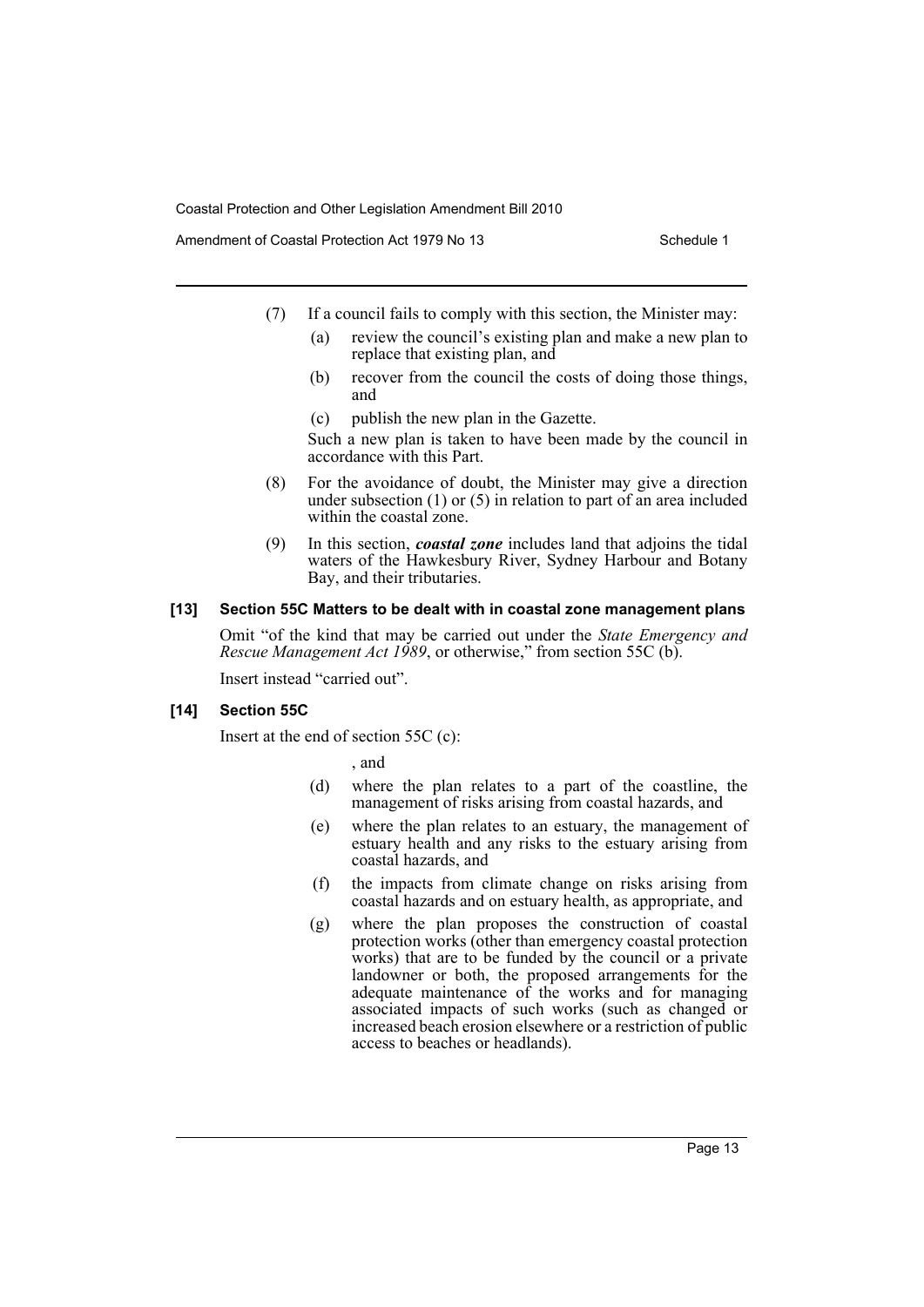Schedule 1 Amendment of Coastal Protection Act 1979 No 13

- (2) A coastal zone management plan must not include the following:
	- (a) matters dealt with in any plan made under the *State Emergency and Rescue Management Act 1989* in relation to the response to emergencies,
	- (b) proposed actions or activities to be carried out by any public authority or relating to any land or other assets owned or managed by a public authority, unless the public authority has agreed to the inclusion of those proposed actions or activities in the plan.
- (3) Despite subsection (1), the Minister may give a direction under section 55B that a council make a coastal zone management plan that makes provision for only one or more of the matters referred to in that subsection as specified in the direction.

#### **[15] Section 55D Guidelines for preparation of draft coastal zone management plans**

Insert after section 55D (2):

- (3) The Minister is to ensure that notification of any guidelines is published in the Gazette.
- (4) A copy of the Minister's guidelines must be available for public inspection on the Internet website of the Department.

#### **[16] Section 55G Certification by Minister**

Omit "for approval" from section 55G (1).

Insert instead "for certification under this section".

### **[17] Section 55G (2)–(6)**

Omit section 55G (2). Insert instead:

- (2) Before submitting the draft coastal zone management plan to the Minister under subsection (1), the council must consult with other public authorities in the manner specified in the Minister's guidelines.
- (3) Before certifying the draft coastal zone management plan submitted to the Minister under subsection (1), the Minister may refer the plan to the Coastal Panel for advice.
- (4) The Minister may:
	- (a) certify, or refuse to certify, that a draft coastal zone management plan submitted to the Minister has been prepared in accordance with the requirements of this Act, or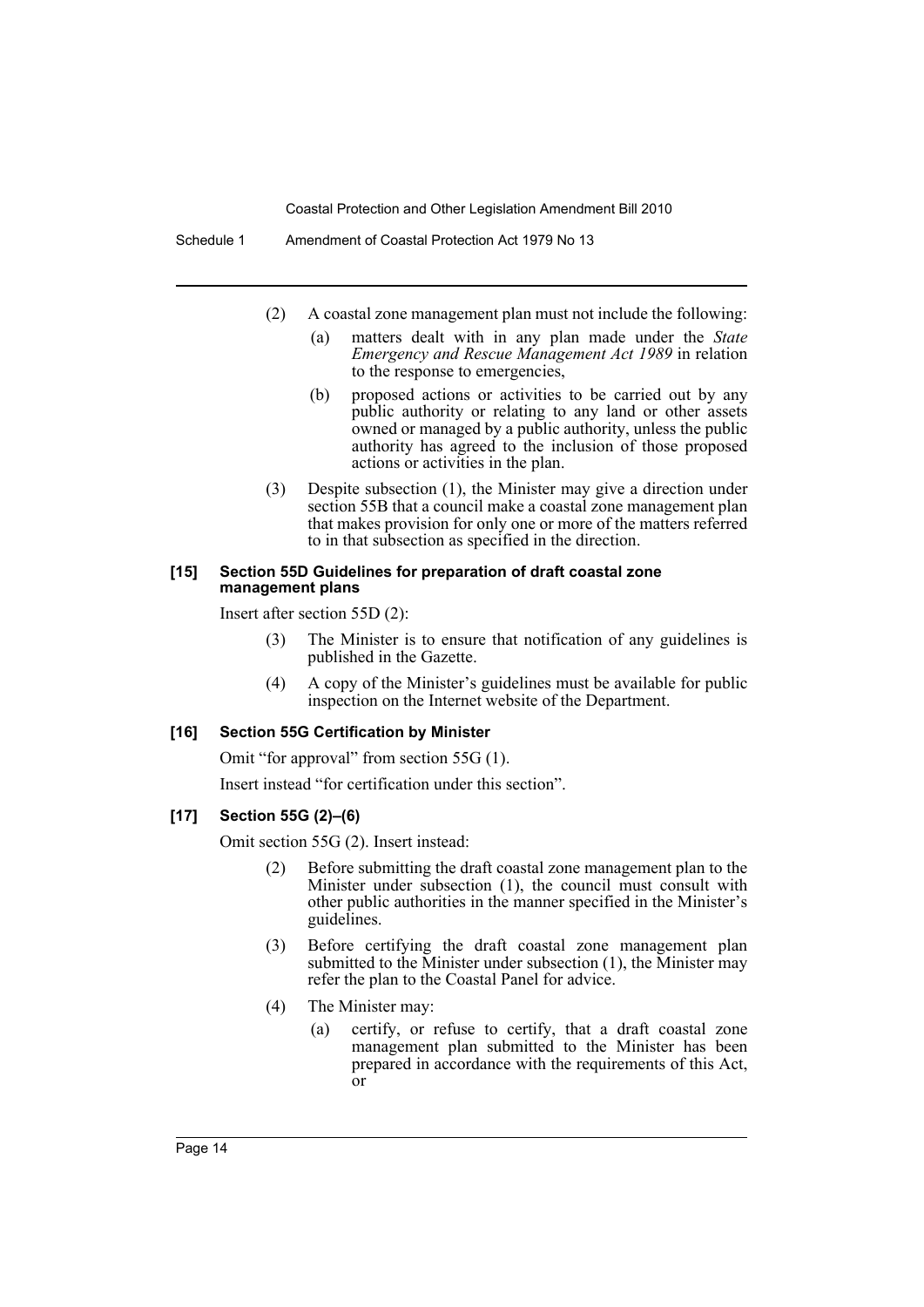Amendment of Coastal Protection Act 1979 No 13 Schedule 1

- (b) if the Minister has referred the plan to the Coastal Panel for advice under subsection (3) and the Coastal Panel has recommended changes to the plan—return the plan to the council and direct the council to amend and resubmit the plan with the recommended changes.
- (5) A council required to amend and resubmit a plan with recommended changes must do so:
	- (a) within 90 days after being directed to do so by the Minister, or
	- (b) within such longer period as may be agreed to by the Minister.
- (6) If a council fails to amend and resubmit a plan as required by this section, the Minister may:
	- (a) make the plan with the recommended changes instead of the council, and
	- (b) recover the cost of making the plan from the council, and
	- (c) certify that the draft coastal zone management plan has been prepared in accordance with the requirements of this Act and publish it in the Gazette.

Such a plan is taken to have been made by the council in accordance with this Part.

#### **[18] Section 55H Gazettal and commencement of coastal zone management plans**

Omit "approves a draft coastal zone management plan" from section 55H (1).

Insert instead "certifies that a draft coastal zone management plan has been prepared in accordance with the requirements of this Act".

#### **[19] Section 55I Amendment and repeal of coastal zone management plans**

Insert "(in whole or in part)" after "amended" in section 55I (1).

### **[20] Section 55J Availability of coastal zone management plans**

Insert at the end of the section:

(2) A copy of a coastal zone management plan must be available for public inspection on the Internet website of the council within 7 days of its publication in the Gazette.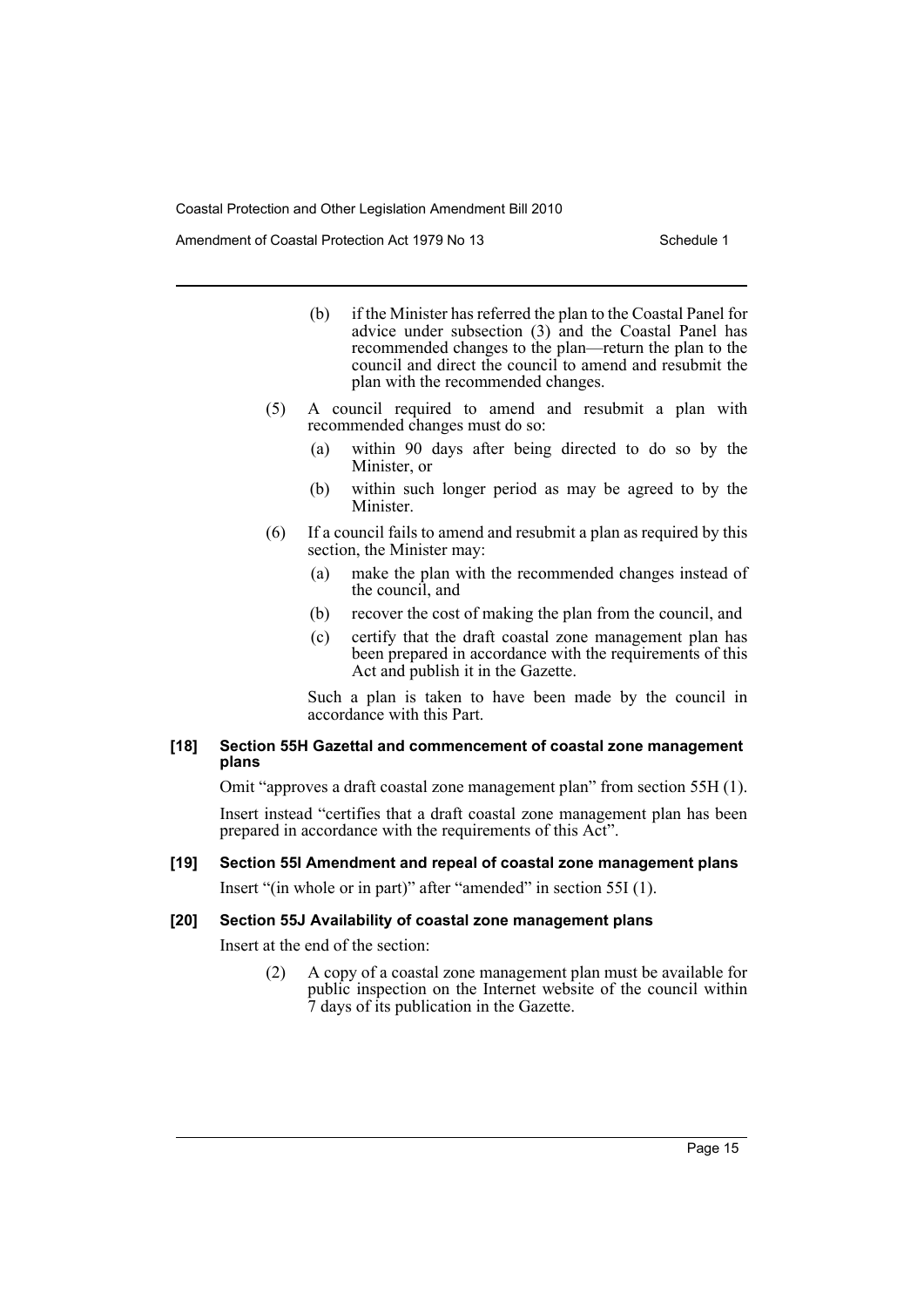Schedule 1 Amendment of Coastal Protection Act 1979 No 13

#### **[21] Section 55K**

Omit the section. Insert instead:

#### **55K Breach of coastal zone management plan: offence**

A person must not carry out work for the purpose, or that has the effect, of preventing or remediating beach erosion, or for protecting property affected or likely to be affected by beach erosion, unless the work is:

- (a) in accordance with the relevant coastal zone management plan, or
- (b) development for which consent has been granted or exempt development under the *Environmental Planning and Assessment Act 1979* or an approved project within the meaning of Part 3A of that Act, or
- (c) emergency coastal protection works.

Maximum penalty: 4,500 penalty units (in the case of a corporation) or  $2,250$  penalty units (in any other case).

#### **[22] Section 55L Breach of coastal zone management plan: restraint**

Insert after section 55L (4):

- (5) This section does not apply to a breach of a coastal zone management plan that is an act or omission that is:
	- (a) development for which consent has been granted, exempt development or development that does not need consent under the *Environmental Planning and Assessment Act 1979* or an approved project within the meaning of Part 3A of that Act, or
	- (b) emergency coastal protection works.
- (6) Despite subsection (1), a council may not bring proceedings under this section to remedy or restrain a breach of a coastal zone management plan by the State or a NSW Government agency.

#### **[23] Section 55M Breach of coastal zone management plan: order**

Omit the section.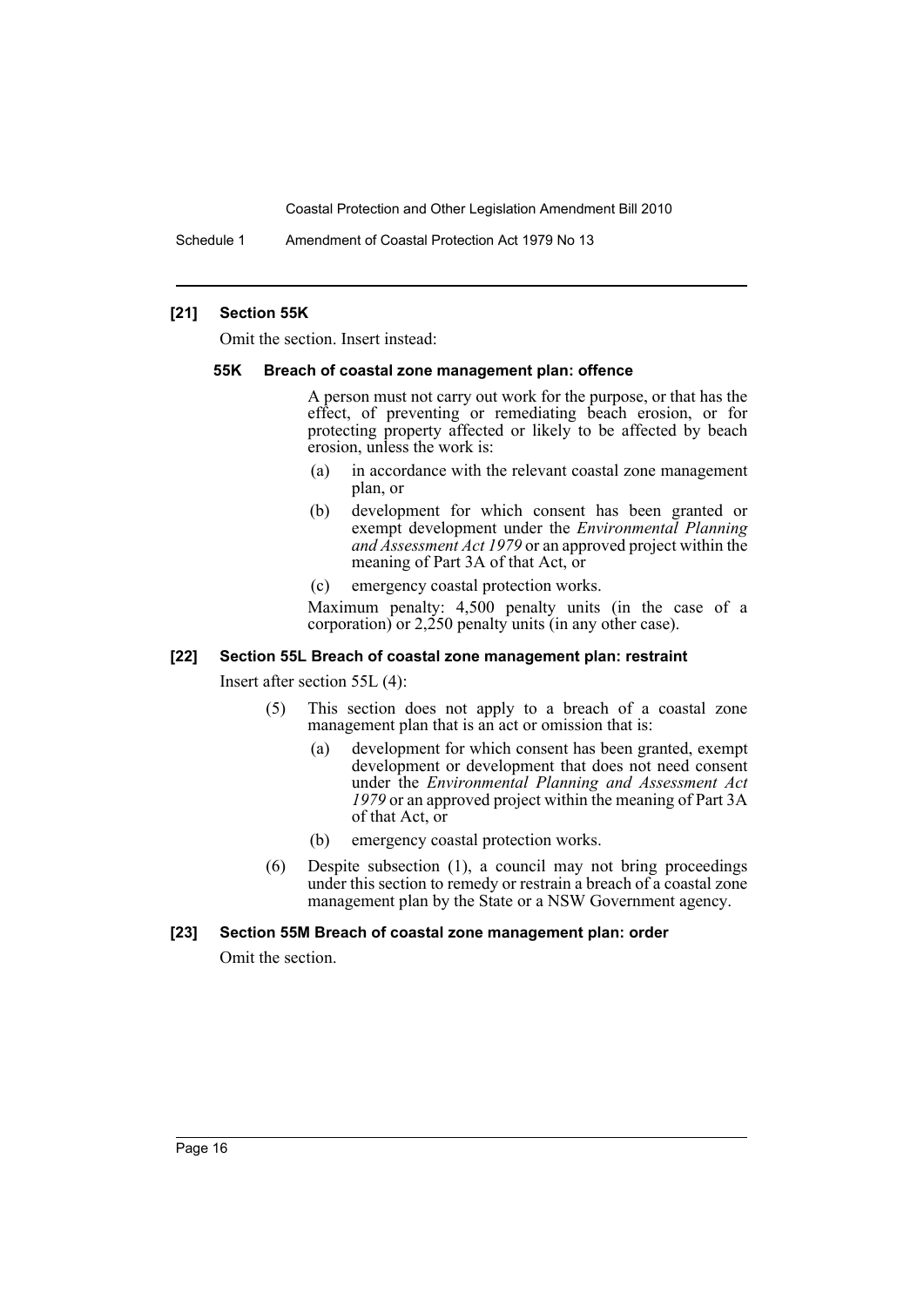Amendment of Coastal Protection Act 1979 No 13 Schedule 1

### **[24] Part 4B, heading**

Omit the heading to Part 4B. Insert instead:

# **Part 4B Erosion and accretion**

#### **[25] Section 55M**

Insert before section 55N:

#### **55M Granting of development consent relating to coastal protection works**

- (1) Consent must not be granted under the *Environmental Planning and Assessment Act 1979* to development for the purpose of coastal protection works, unless the consent authority is satisfied that:
	- (a) the works will not over the life of the works:
		- (i) unreasonably limit or be likely to unreasonably limit public access to or the use of a beach or headland, or
		- (ii) pose or be likely to pose a threat to public safety, and
	- (b) satisfactory arrangements have been made (by conditions imposed on the consent) for the following for the life of the works:
		- (i) the restoration of a beach, or land adjacent to the beach, if any increased erosion of the beach or adjacent land is caused by the presence of the works,
		- (ii) the maintenance of the works.
- (2) The arrangements referred to in subsection (1) (b) are to secure adequate funding for the carrying out of any such restoration and maintenance, including by either or both of the following:
	- (a) by legally binding obligations (including by way of financial assurance or bond) of all or any of the following:
		- (i) the owner or owners from time to time of the land protected by the works,
		- (ii) if the coastal protection works are constructed by or on behalf of landowners or by landowners jointly with a council or public authority—the council or public authority,

**Note.** Section 80A (6) of the *Environmental Planning and Assessment Act 1979* provides that a development consent may be granted subject to a condition, or a consent authority may enter into an agreement with an applicant, that the applicant must provide security for the payment of the cost of making good any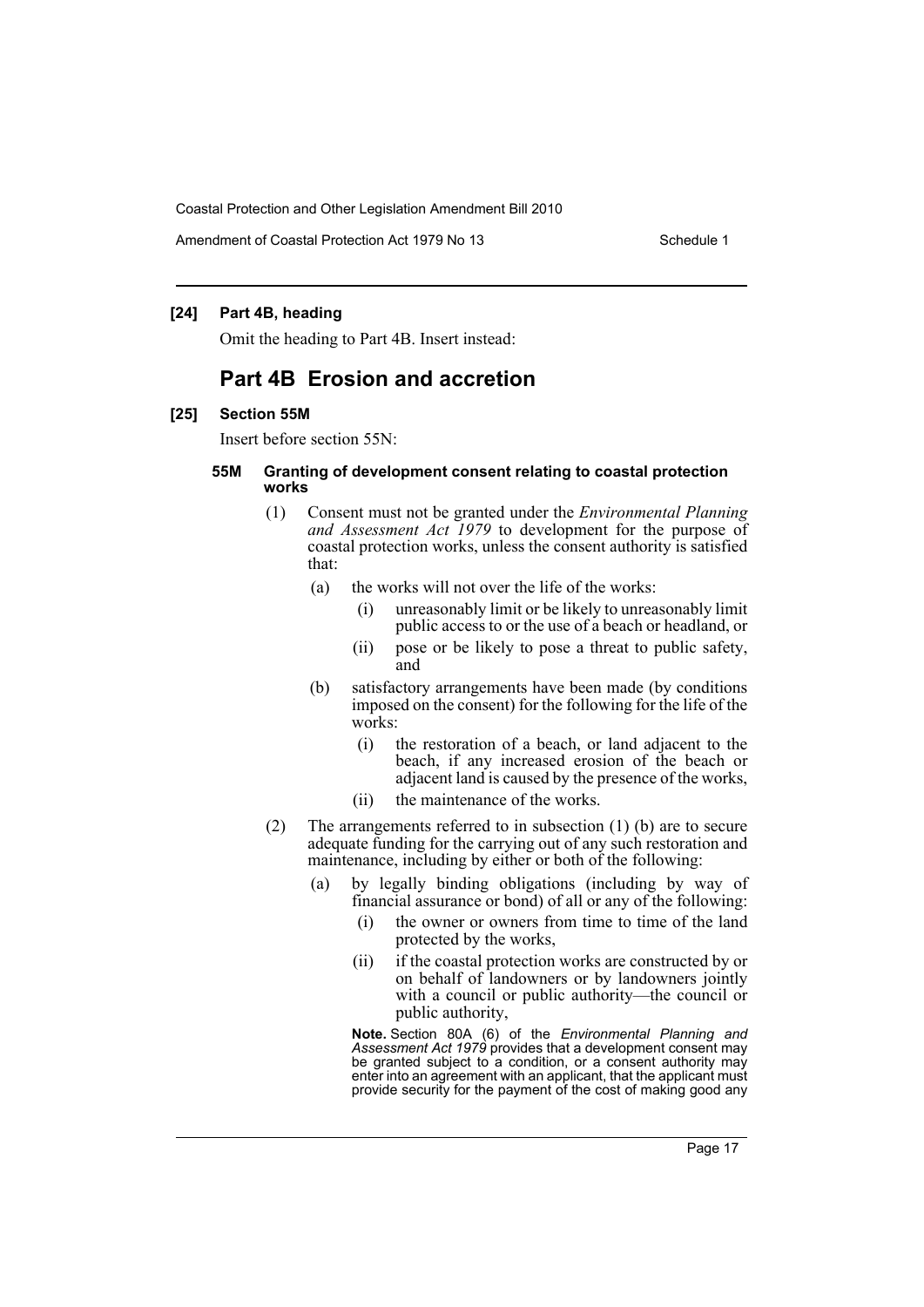Schedule 1 Amendment of Coastal Protection Act 1979 No 13

damage caused to any property of the consent authority as a consequence of the doing of anything to which the consent relates.

- (b) by payment to the relevant council of an annual charge for coastal protection services (within the meaning of the *Local Government Act 1993*).
- (3) The funding obligations referred to in subsection (2) (a) are to include the percentage share of the total funding of each landowner, council or public authority concerned.

#### **[26] Parts 4C and 4D**

Insert after Part 4B:

# **Part 4C Emergency coastal protection works**

# **Division 1 Preliminary**

#### **55O Regulatory approvals not required for authorised emergency coastal protection works**

A person does not require regulatory approval under this Act or any other law for emergency coastal protection works if the works are authorised by a certificate under Division 2.

**Note.** This means that planning and associated approvals are not required for the placement and maintenance of authorised emergency coastal protection works—see section 55W.

#### **55P Meaning of "emergency coastal protection works"**

#### (1) **General meaning**

In this Act, *emergency coastal protection works* means works comprising the placement of the following material, in compliance with the requirements of this section, on a beach, or a sand dune adjacent to a beach, to mitigate the effects of wave erosion on land:

- (a) sand, or fabric bags filled with sand, (other than sand taken from a beach or a sand dune adjacent to a beach),
- (b) other objects or material prescribed by the regulations (other than rocks, concrete, construction waste or other debris).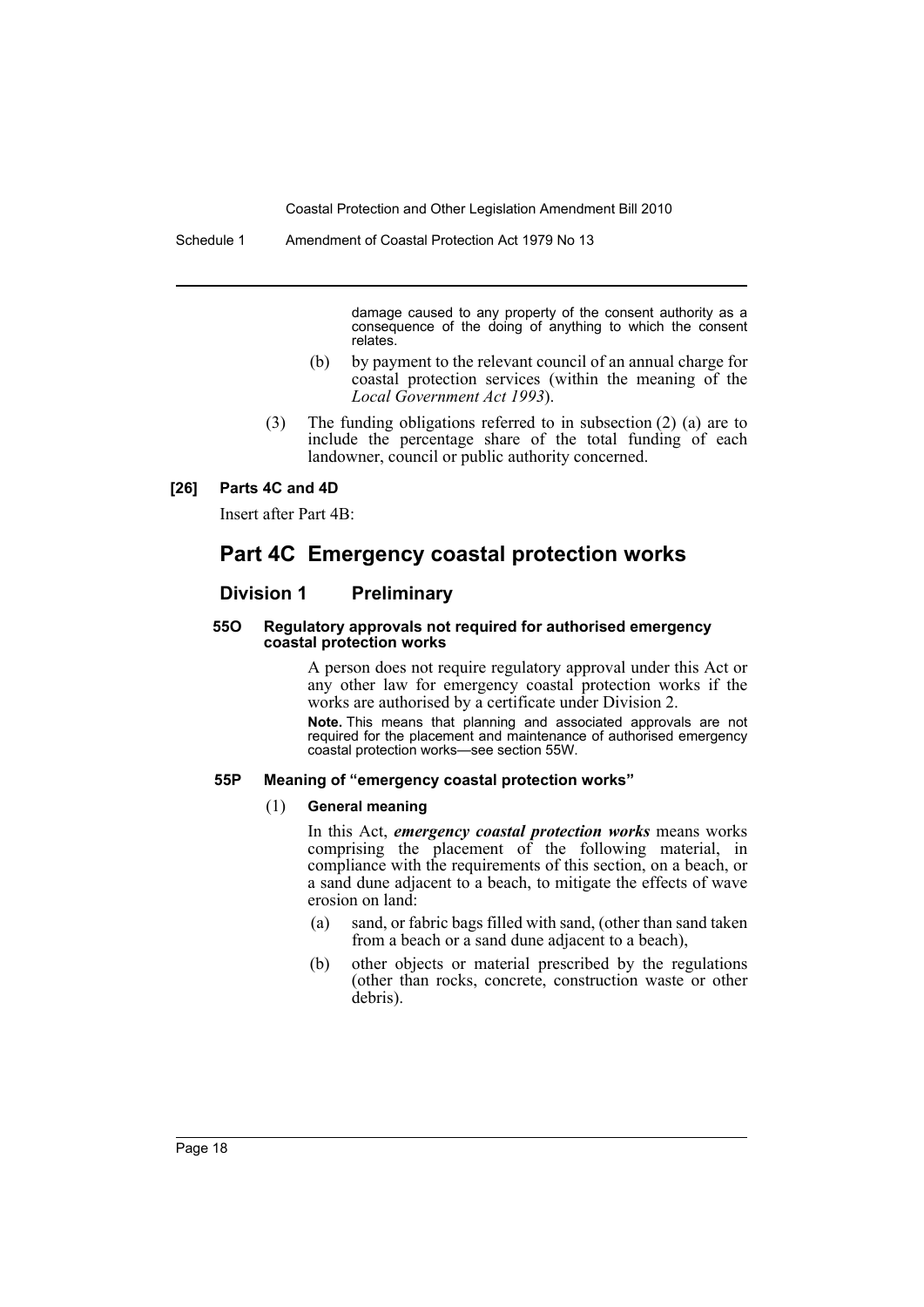Amendment of Coastal Protection Act 1979 No 13 Schedule 1

#### (2) **Requirements relating to emergency coastal protection works**

The requirements for the placement of material as emergency coastal protection works are as follows:

- (a) the material must be placed in accordance with a certificate under Division 2 that authorises the works,
- (b) the material must be placed by or on behalf of a landowner to reduce the impact or likely impact from the erosion on a building being lawfully used for residential, commercial or community purposes,
- (c) the material must be placed when:
	- (i) beach erosion is occurring, or
	- (ii) beach erosion is imminent, or
	- (iii) it is reasonably foreseeable (because of proximity to the erosion escarpment) that beach erosion is likely to impact on a building being lawfully used for residential, commercial or community purposes,
- (d) the material must be placed by or on behalf of the landowner in accordance with any emergency action subplan that applies to the land concerned,
- (e) in relation to material placed before 1 September 2011 the material must be placed by or on behalf of the landowner in accordance with any requirements adopted by the Minister and published in the Gazette for the purposes of this section before 1 January 2011,
- (f) the material must be placed by or on behalf of the landowner in accordance with any requirements specified in the regulations for the purposes of this section.
- (3) A requirement in an emergency action subplan or a requirement otherwise adopted or specified under subsection (2) may:
	- (a) apply generally or be limited in its application by reference to specified factors or exceptions, and
	- (b) apply differently according to different factors of a specified kind.
- (4) For the avoidance of doubt, a requirement in an emergency action subplan or a requirement otherwise adopted or specified under subsection (2) may specify locations where emergency coastal protection works may be placed and must not be placed.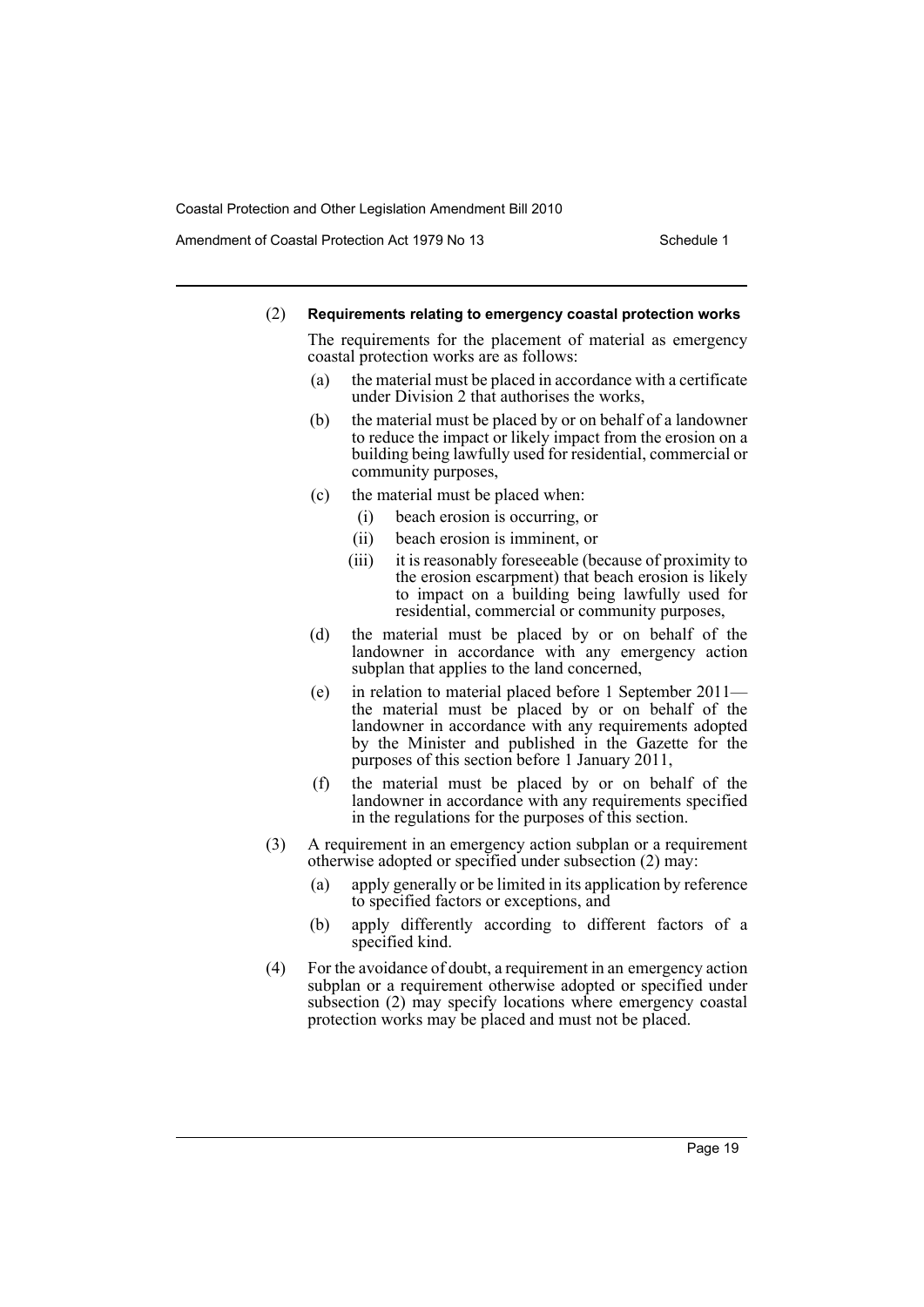- (5) In the event of an inconsistency between:
	- (a) the regulations and an emergency action subplan or a requirement adopted by the Minister (as referred to in subsection (2) (e)), the regulations prevail to the extent of the inconsistency, and
	- (b) an emergency action subplan and a requirement adopted by the Minister (as referred to in subsection (2) (e)), the emergency action subplan prevails to the extent of the inconsistency.

#### **55Q Maximum period allowed for emergency coastal protection works**

- (1) The maximum period allowed for emergency coastal protection works is 12 months commencing on the placement of the works.
- (2) Despite subsection (1), if at the expiry of the 12-month period referred to in that subsection, a development application is pending under the *Environmental Planning and Assessment Act 1979* for consent to development for the purposes of coastal protection works on the same land, the maximum period allowed for the works ends:
	- (a) where, on the final determination of that development application (including any appeals relating to that application), the application is refused—21 days after that final determination, or
	- (b) where, on the final determination of that development application (including any appeals relating to that application), the application is granted—such further period as is specified in the consent.
- (3) Works cease to be emergency coastal protection works for the purposes of this Act if the works remain in place for longer than the maximum period allowed for emergency coastal protection works under this section.

#### **55R Maintenance requirements for emergency coastal protection works**

- (1) Emergency coastal protection works must be maintained by or on behalf of the landowner in accordance with the following requirements:
	- (a) any requirements of the certificate under Division 2 that authorises the works,
	- (b) any requirements of an emergency action subplan that applies to the land concerned,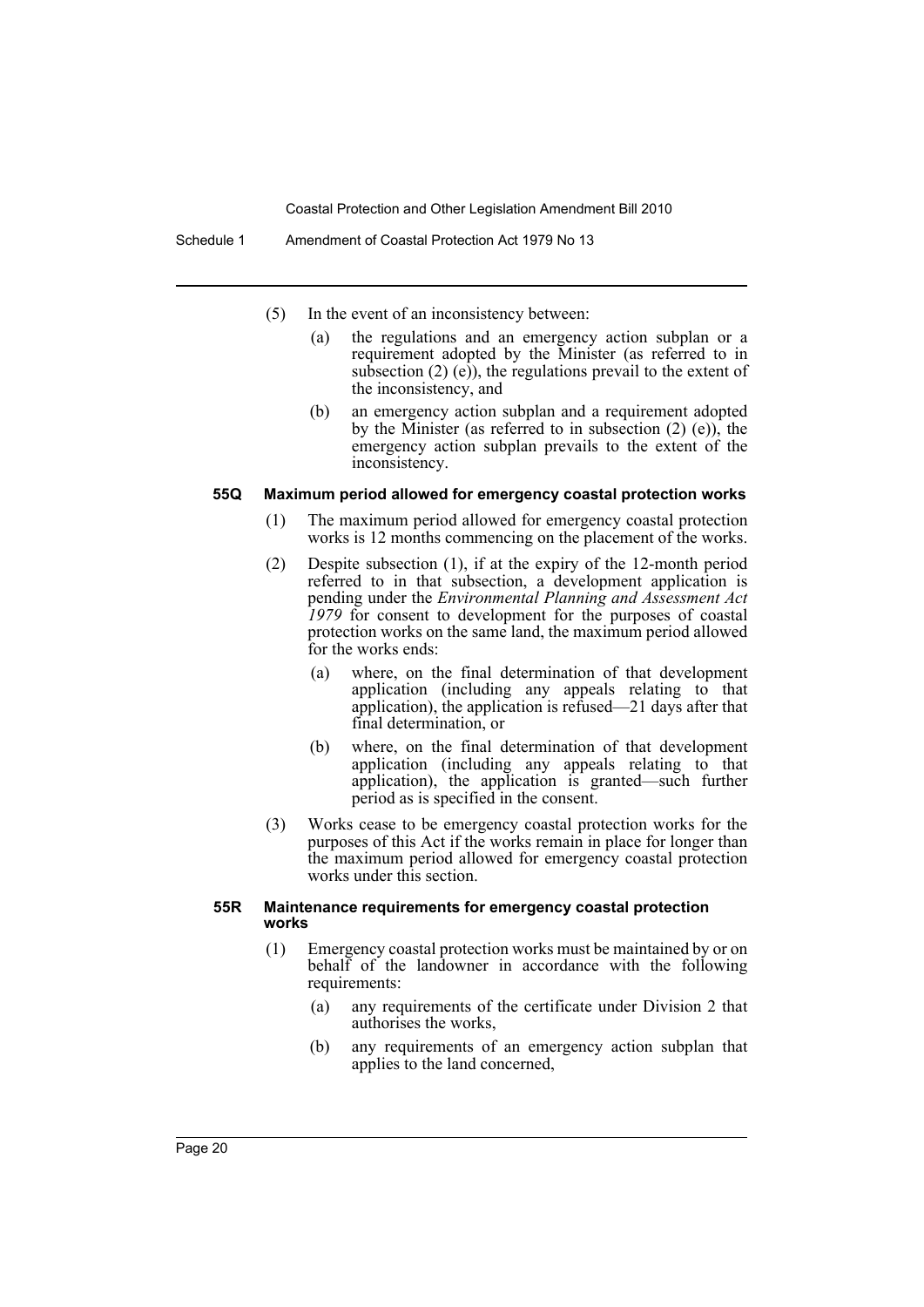Amendment of Coastal Protection Act 1979 No 13 Schedule 1

- (c) in relation to works placed before 1 September 2011—any requirements adopted by the Minister and published in the Gazette for the purposes of this section before 1 January 2011,
- (d) any requirements specified in the regulations for the purposes of this section.
- (2) Works cease to be emergency coastal protection works if they are not maintained as required by this section.
- (3) A requirement in an emergency action subplan or a requirement otherwise adopted or specified under subsection (1) may:
	- (a) apply generally or be limited in its application by reference to specified factors or exceptions, and
	- (b) apply differently according to different factors of a specified kind.

### **55S Emergency coastal protection works may be placed only once**

- (1) Works are not emergency coastal protection works for the purposes of this Act if the works are placed on a parcel of land (other than public land) on which other emergency coastal protection works had at any time previously been placed (other than works placed by an owner of adjacent land in accordance with section  $55Z(2)$ ).
- (2) Nothing in subsection (1) prevents the repair of emergency coastal protection works (including the replacement of components of the works) during the period allowed for the works.

# **Division 2 Certificate for emergency coastal protection works**

#### **55T Applications for and issue of certificate relating to emergency coastal protection works**

- (1) An owner of land (or a person acting on behalf of, and with the written authority of, the owner of land) may apply to the relevant local council or to the Director-General for a certificate authorising the placement of emergency coastal protection works on the land.
- (2) The function of issuing a certificate must be delegated to an emergency works authorised officer.
- (3) A certificate under this Division may be issued unconditionally or subject to conditions.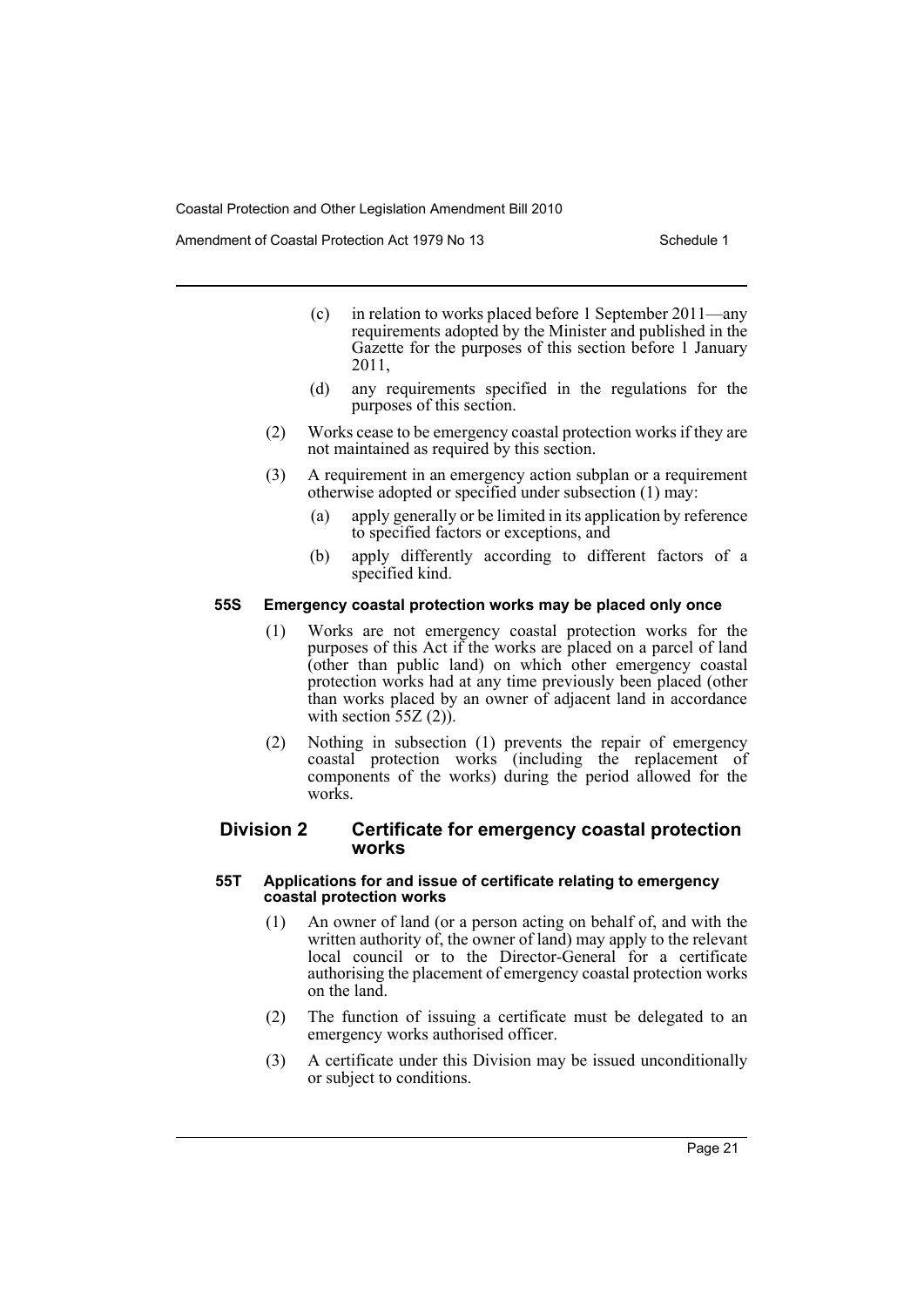- (4) An application for a certificate is to be accompanied by the fee determined by the Minister.
- (5) A certificate under this Division issued to an owner of land extends to authorise the placement of emergency coastal protection works by or on behalf of a successor in title to the land concerned.

**Note.** See also section 55ZH for more specific provisions relating to successors in title to land.

(6) For the avoidance of doubt, works are not or cease to be emergency coastal protection works for the purposes of this Act if the works are not placed or maintained, respectively, in accordance with the requirements set out in the conditions of a certificate issued under this Division.

**Note.** See also section 55P (2) (a) and 55R (1) (a).

- (7) A person must not make an application to an issuing authority for a certificate to authorise the placement of emergency coastal protection works if:
	- (a) a certificate relating to the same works has been issued by another issuing authority and is in force, or
	- (b) an application to another issuing authority in relation to the same works is pending.
- (8) In this section:

*emergency works authorised officer* means an authorised officer appointed by a council or the Director-General who has been authorised in writing by the council or the Director-General, as appropriate, for the purposes of issuing certificates under this Division.

*issuing authority*, in relation to an application for a certificate under this Division, means the relevant local council and the Director-General.

# **55U Duration of certificates**

A certificate under this Division does not authorise the placement of emergency coastal protection works more than 2 years after it was issued.

#### **55V Notification of other issuing authority**

As soon as practicable after the issue of a certificate under this Division, the emergency works authorised officer who issued the certificate must cause a copy of the certificate to be sent to the following: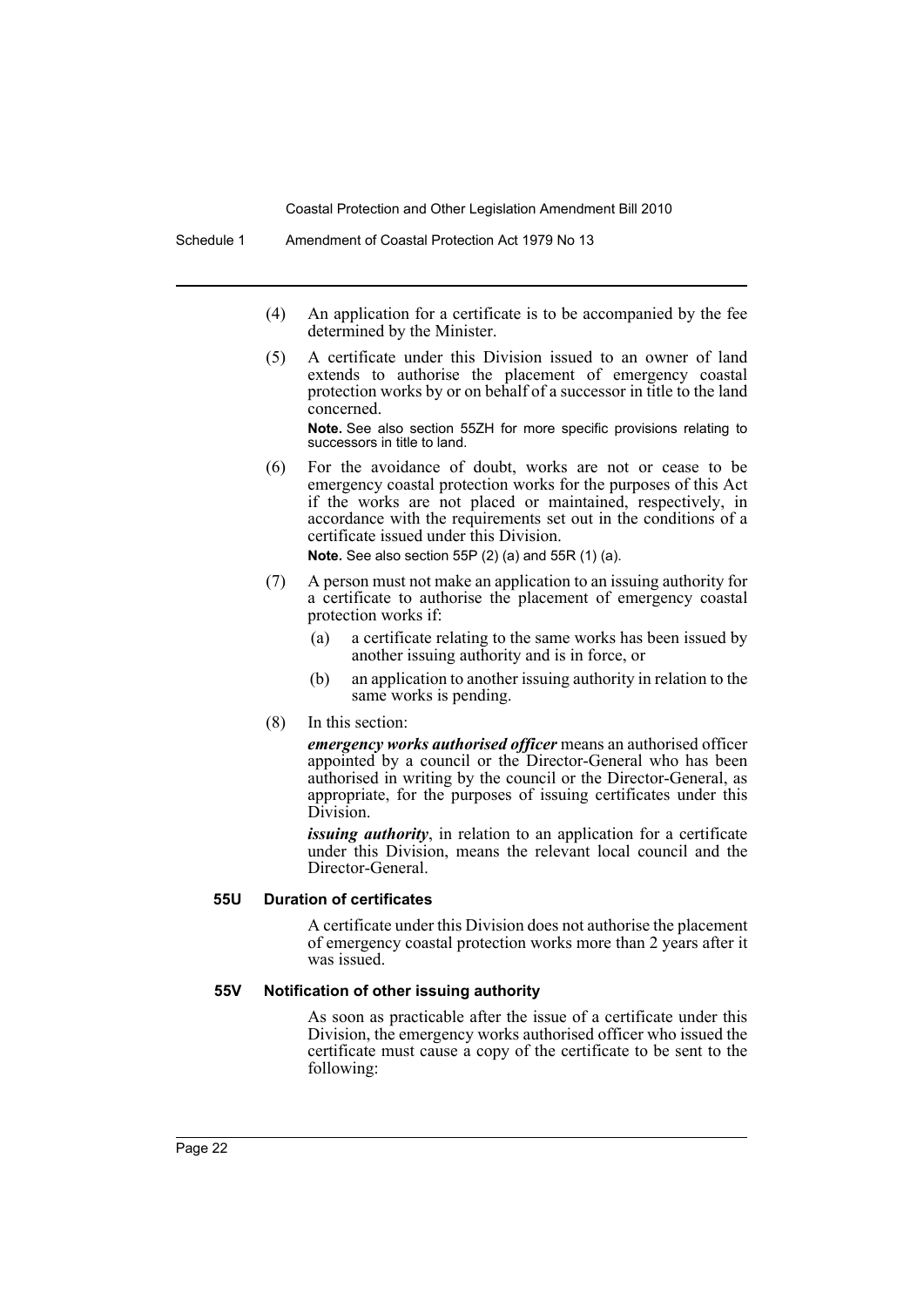Amendment of Coastal Protection Act 1979 No 13 Schedule 1

- (a) the relevant council—if the officer was appointed by the Director-General,
- (b) the Director-General—if the officer was appointed by a council,
- (c) the Chief Executive of the Land and Property Management Authority—if the emergency coastal protection works are to be placed on Crown land (within the meaning of the *Crown Lands Act 1989*) or the placement or maintenance of those works requires the use or occupation of Crown land.

# **Division 3 General**

#### **55W Placing and maintaining emergency coastal protection works not restricted by certain legislation**

If a person does not require regulatory approval under this Act or any other law for emergency coastal protection works (as provided by section 55O), the following provisions apply to the works:

- (a) placing and maintaining the works is not development for the purposes of the *Environmental Planning and Assessment Act 1979* and is not an activity for the purposes of Part 5 of that Act,
- (b) Division 3 of Part 7 of the *Fisheries Management Act 1994* does not apply to reclamation work that is carried out for the purpose of the works,
- (c) the placement or maintenance of the works does not, despite any regulation under the *Marine Parks Act 1997*, require the consent of the relevant Ministers within the meaning of that Act,
- (d) the works may be placed and maintained on community land (within the meaning of the *Local Government Act 1993*) despite the provisions of any plan of management under that Act applying to that land,
- (e) section 138 (Works and structures) of the *Roads Act 1993* does not apply in relation to emergency coastal protection works placed by a person on a public road, but only if:
	- (i) there are no road works on the public road, and
	- (ii) the public road is not used by vehicular traffic, and
	- (iii) the person took all practical measures to avoid placing those emergency coastal protection works on the public road.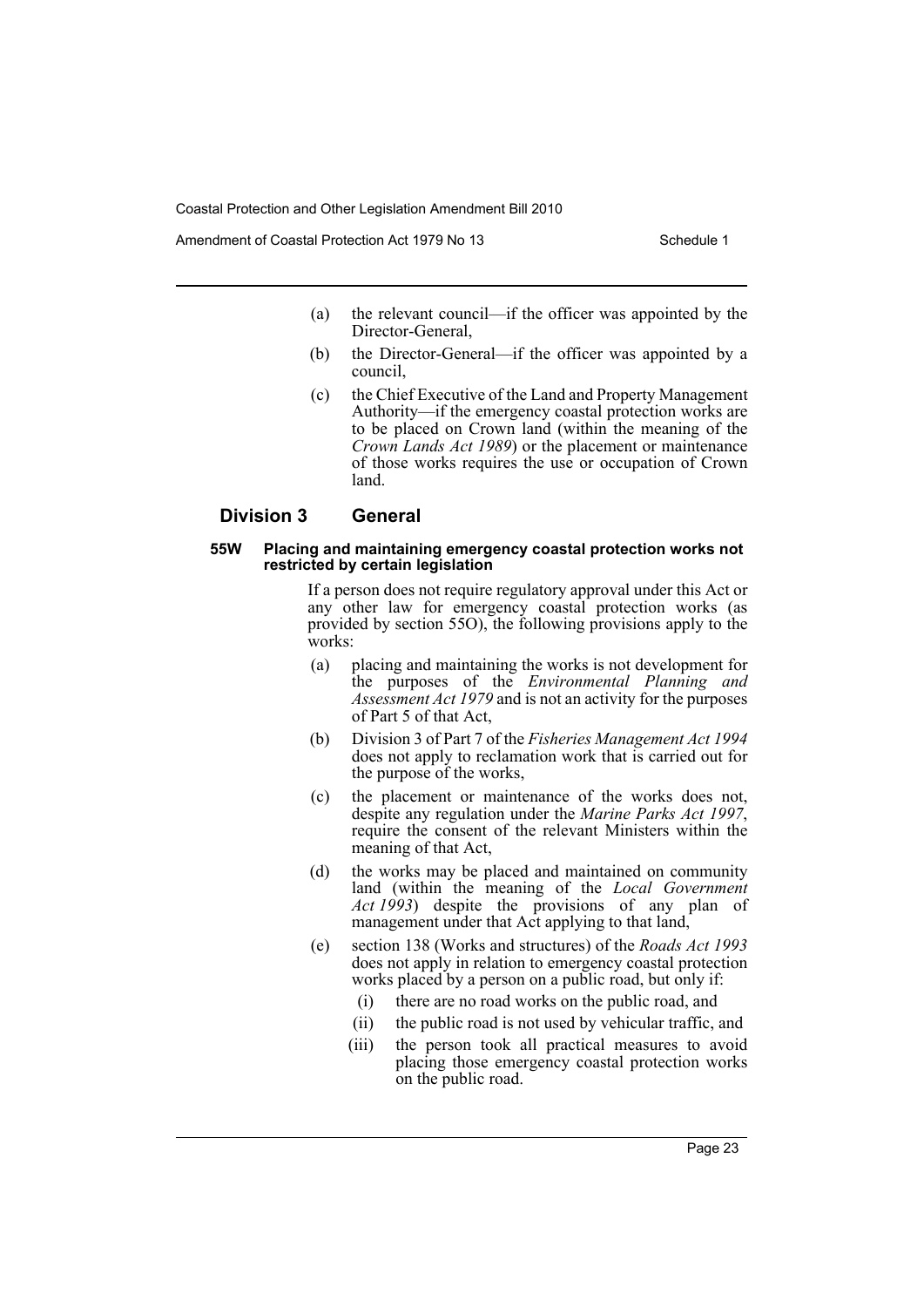Schedule 1 Amendment of Coastal Protection Act 1979 No 13

#### **55X Notice to council and others of placement of emergency coastal protection works**

- (1) An owner of land must, at or about the time the emergency coastal protection works are to be placed on land, notify the following of the placing of the works:
	- (a) the relevant local council,
	- (b) if the works are or are about to be placed on public land in reliance on section 55Z—the public authority that is the owner of, or has the care, control or management of, the land.

**Note.** After placement of emergency coastal protection works Coastal Authorities may exercise powers under Part 4D to make orders relating to such works. Those orders include, where justified, orders to remove, alter or repair the works concerned.

- (2) The notification under subsection (1) is to be made:
	- (a) in the manner and to the person or persons specified in the certificate issued under Division 2 for the works, or
	- (b) if no such manner or person is specified—to the person or persons identified in accordance with the requirements adopted by the Minister and published in the Gazette for the purposes of section 55P.

Maximum penalty:

- (a) in the case of a corporation—100 penalty units, or
- (b) in any other case—50 penalty units.
- (3) For the purposes of subsection (1) (b), public land that is Crown land within the meaning of the *Crown Lands Act 1989* or land within a reserve as defined in Part 5 of that Act is taken to be owned by, or under the care, control or management of, the Minister administering that Act.

#### **55Y Removal of emergency coastal protection works**

- (1) A person who has placed emergency coastal protection works (or caused such works to be placed) on land must, before the expiry of the maximum period allowed for emergency coastal protection works, remove the works and restore the land in accordance with:
	- (a) in relation to works placed before 1 September 2011—any requirements adopted by the Minister and published in the Gazette for the purposes of this subsection before 1 January 2011, and
	- (b) any requirements specified in the regulations for the purposes of this subsection.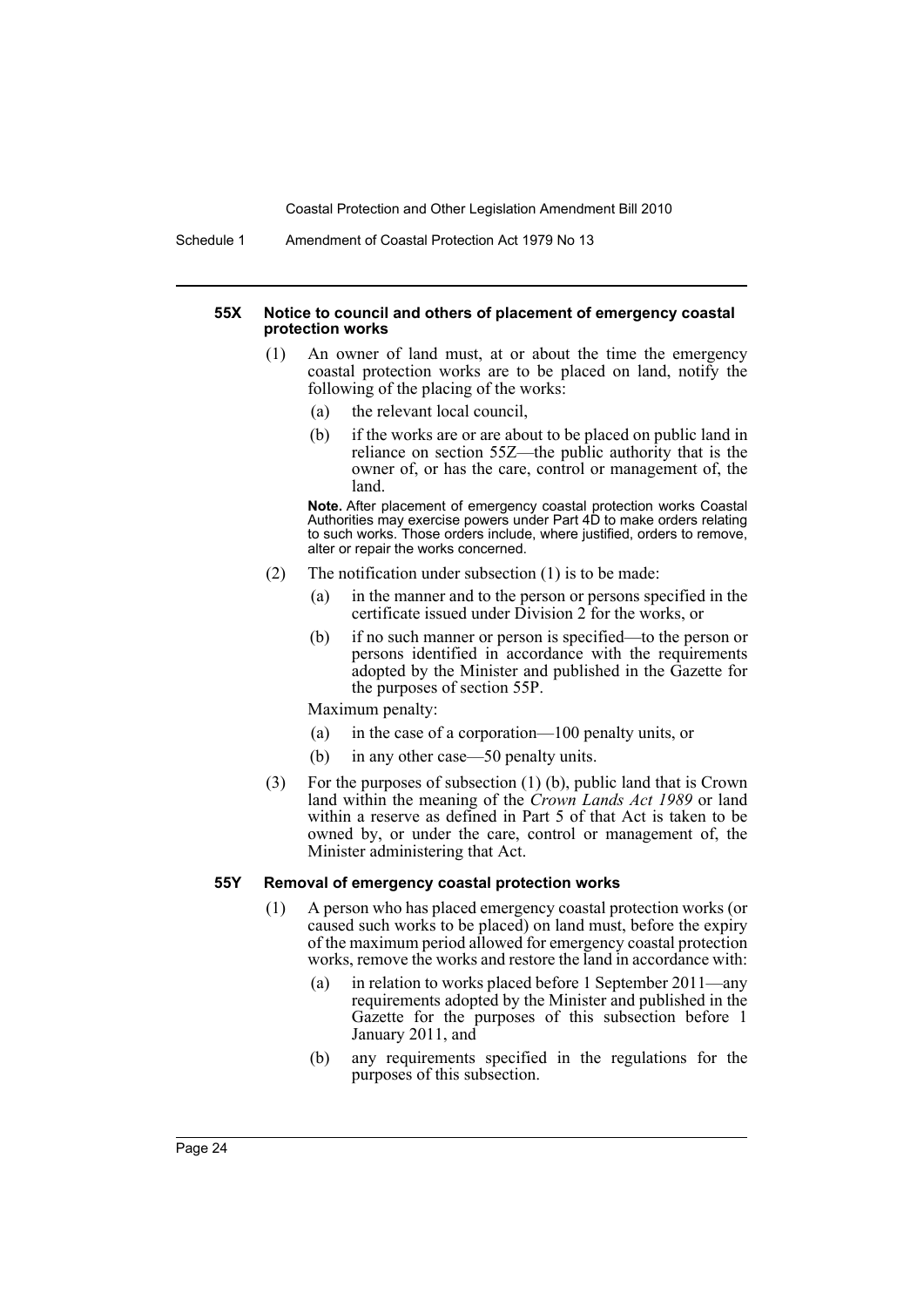Amendment of Coastal Protection Act 1979 No 13 Schedule 1

Maximum penalty:

- (a) in the case of a corporation—4,500 penalty units and 400 penalty units for each day the offence continues, or
- (b) in any other case—2,250 penalty units and 200 penalty units for each day the offence continues.
- (2) A person may not be found guilty both of an offence under subsection (1) and an offence for a failure to comply with an order under Part 4D in relation to the same failure to remove works or restore land.
- (3) If a person does not comply with subsection (1) (whether that person has been convicted of an offence in respect of the subsection or not), the Coastal Authority concerned may remove the works and restore the land. Any costs reasonably incurred by the Coastal Authority under this subsection may be recovered in a court of competent jurisdiction from the person as a debt due to the Coastal Authority.
- (4) This section does not apply to material deposited on a beach, or a structure erected, as part of development for which consent has been granted or that is exempt development or development that does not need consent under the *Environmental Planning and Assessment Act 1979* or is an approved project within the meaning of Part 3A of that Act.
- (5) The removal of works and the restoration of land under subsection (3) is not an activity for the purposes of Part 5 of the *Environmental Planning and Assessment Act 1979*.

#### **55Z Use and occupation of other land for emergency coastal protection works**

(1) **Use and occupation of public land without permission**

A certificate under Division 2 that authorises a person to place and maintain emergency coastal protection works on land owned by the person extends to authorising the person to use and occupy public land for the placing and maintaining of the works (without obtaining a lease, licence or permit in respect of, or an easement or right-of-way in relation to, the land), but only if the person takes all reasonable measures:

- (a) to avoid using or occupying the public land for the placing and maintaining of the works, and
- (b) to avoid damage to assets and vegetation on the public land, and
- (c) to minimise risks to the public on the public land, and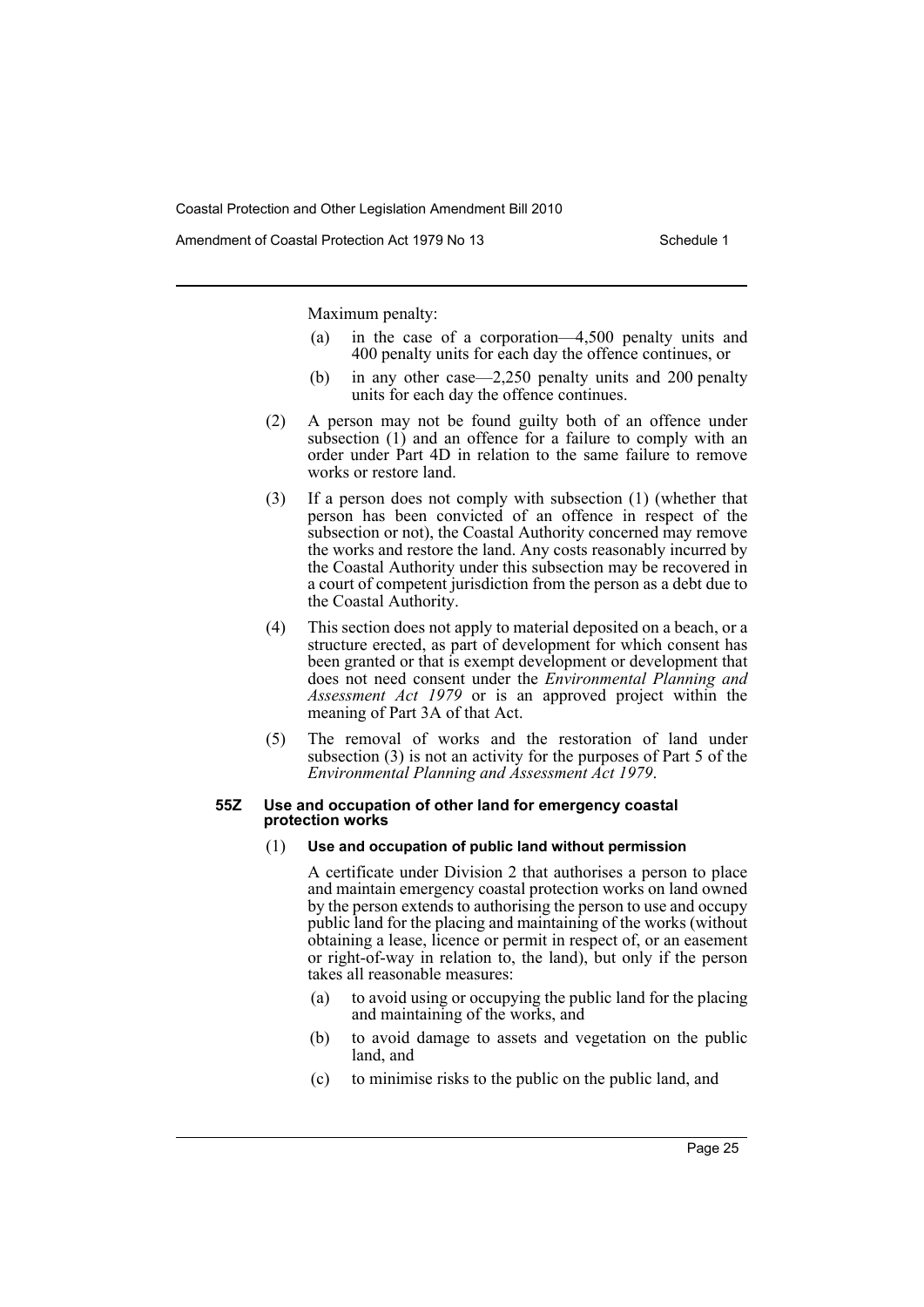- (d) to maintain reasonable public access (including access for local and public authorities) to and through the beach concerned, and
- (e) to minimise disruption of the public use of the beach concerned.

#### (2) **Use and occupation of adjacent private land with permission**

A certificate under Division 2 that authorises a person to place and maintain emergency coastal protection works on land owned by the person extends to authorising the person to use and occupy adjacent land (other than public land) for the placing, maintaining and removal of the works, but only if the person has obtained a lease, easement, right-of-way or other interest in land from the owner of the adjacent land to use and occupy that land for that purpose.

#### (3) **Public authorities not to unreasonably refuse access to public land**

A public authority must not unreasonably refuse a person access to the public authority's public land to enable the person to lawfully place emergency coastal protection works on land (whether public or private).

# **Part 4D Powers with respect to material and structures on beaches**

#### **55ZA Order to remove certain materials and structures unlawfully placed on beaches (other than emergency coastal protection works)**

- (1) A Coastal Authority may, in respect of a beach on land for which it is a designated authority, order a person to remove material deposited by or on behalf of the person on the beach that, in the opinion of the Coastal Authority:
	- (a) causes or is likely to cause increased erosion of a beach or land adjacent to a beach, or
	- (b) unreasonably limits or is likely to unreasonably limit public access to a beach or headland, or
	- (c) poses or is likely to pose a threat to public safety.
- (2) A Coastal Authority may order a person who is the owner or occupier of land that is on or has a frontage to a beach for which it is a designated authority:
	- (a) to refrain from erecting a structure on the beach or on or near the boundary of the land and the beach, or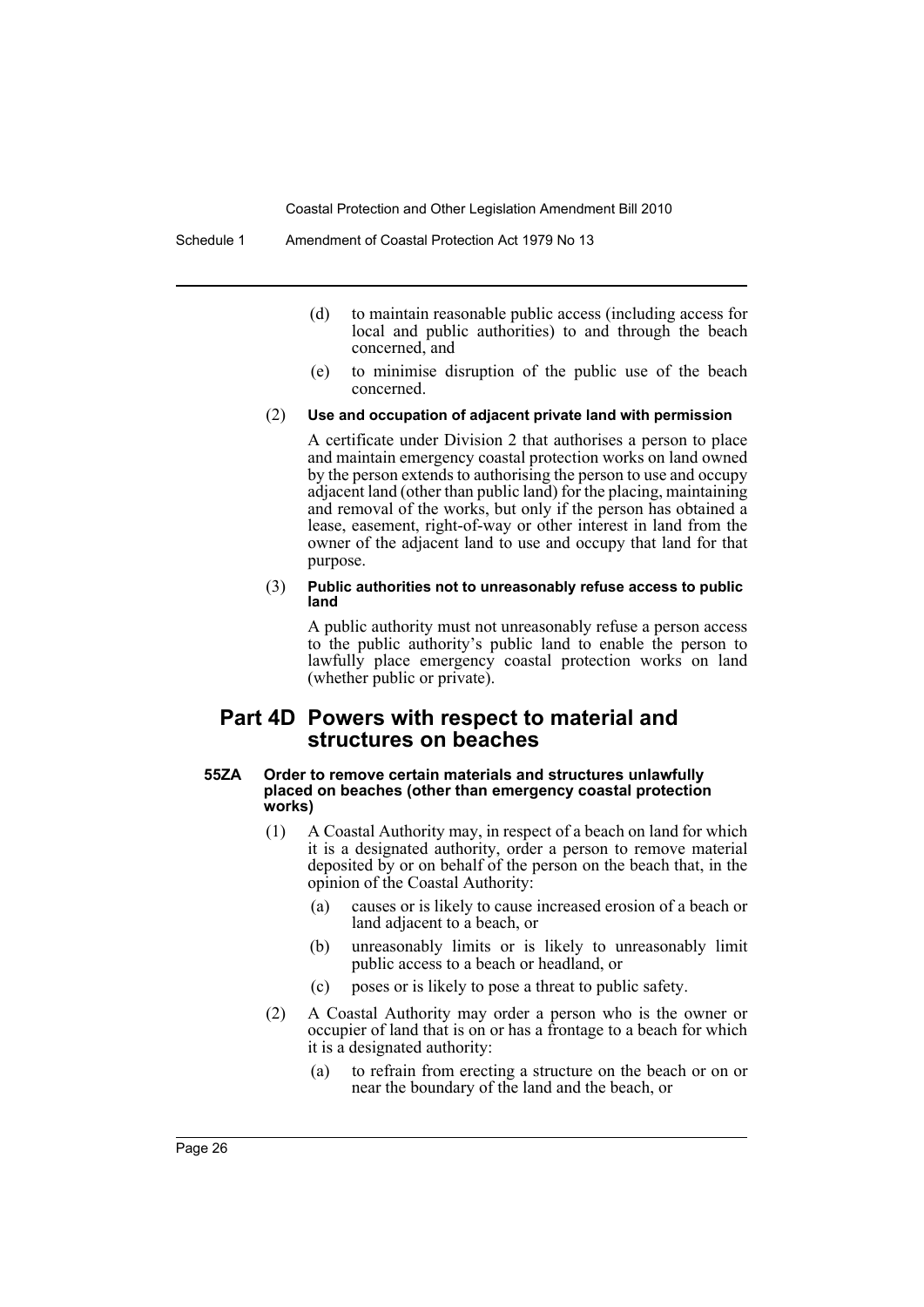Amendment of Coastal Protection Act 1979 No 13 Schedule 1

(b) to remove a structure erected by or on behalf of the person on the beach or on or near the boundary of the land and the beach (not being a structure lawfully erected before the commencement of this section),

if the structure, in the opinion of the Coastal Authority:

- (c) causes or is likely to cause increased erosion of a beach or land adjacent to a beach, or
- (d) unreasonably limits or is likely to unreasonably limit public access to a beach or headland, or
- (e) poses or is likely to pose a threat to public safety.
- (3) An order under this section that requires a person to remove material or a structure from land may, if the Coastal Authority that made the order is of the opinion that the material or structure has caused increased erosion of a beach, or land adjacent to a beach, include a requirement that the person restore the eroded beach or land concerned in accordance with:
	- (a) in relation to an order made before 1 September 2011 any requirements adopted by the Minister and published in the Gazette for the purposes of this subsection before 1 January 2011, and
	- (b) any requirements specified in the regulations for the purposes of this subsection.
- (4) A person who carries out work in compliance with a requirement of an order given under this section by a Coastal Authority is not subject to Part 5 of the *Environmental Planning and Assessment Act 1979* in carrying out the work.
- (5) Before giving an order under this section that relates to Crown land within the meaning of the *Crown Lands Act 1989* or land within a reserve as defined in Part 5 of that Act, a Coastal Authority must consult the Minister administering that Act.
- (6) This section does not apply to material deposited on a beach, or a structure erected, as part of development for which consent has been granted or that is exempt development or development that does not need consent under the *Environmental Planning and Assessment Act 1979* or is an approved project within the meaning of Part 3A of that Act.
- (7) This section does not apply in relation to emergency coastal protection works.
- (8) A council may not give an order under this section to a Minister or another public authority.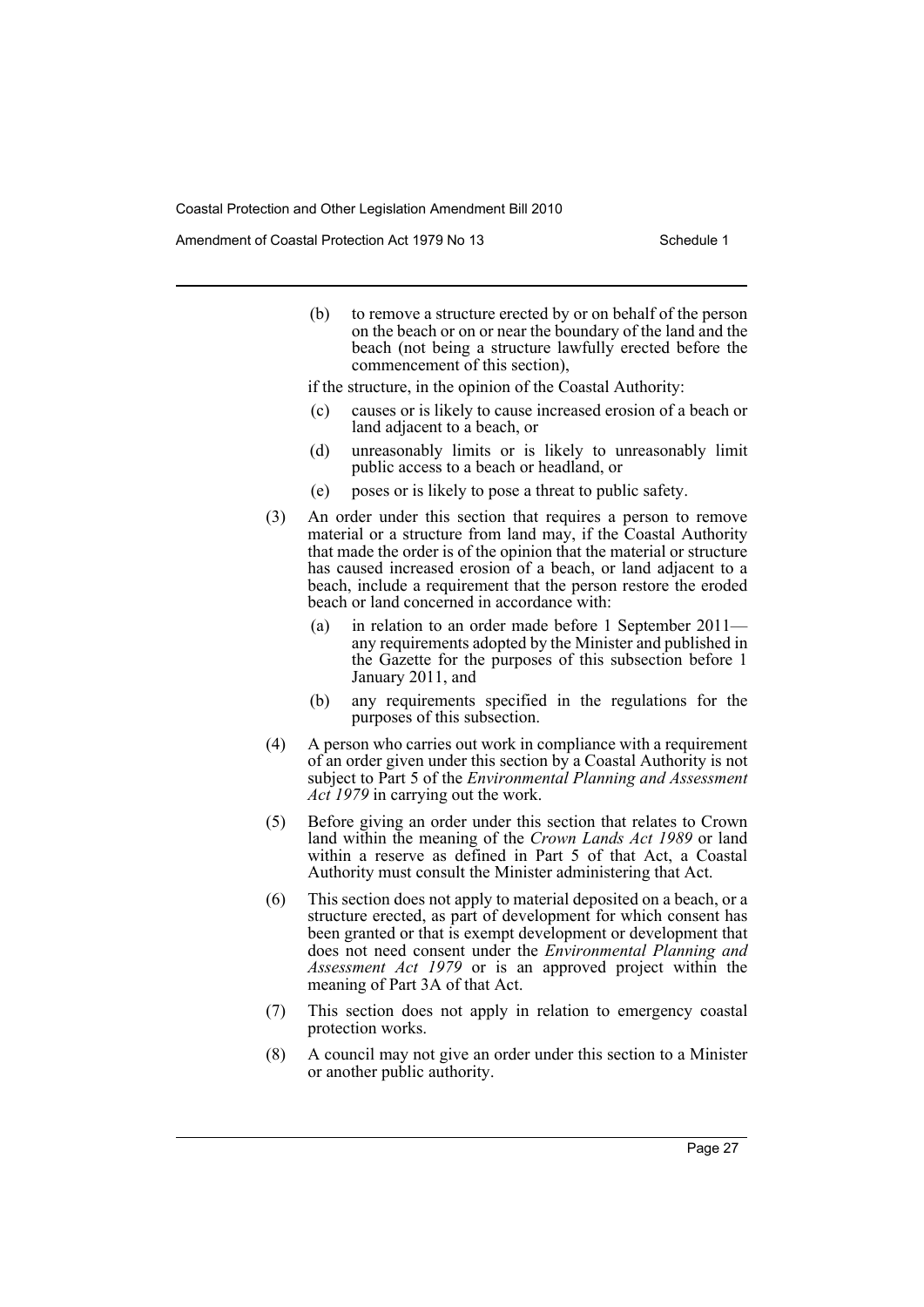Schedule 1 Amendment of Coastal Protection Act 1979 No 13

#### **55ZB Stop work orders relating to materials and structures unlawfully being placed on beaches (other than emergency coastal protection works)**

- (1) A Coastal Authority that is a designated authority for land may order a person not to carry out an activity on a beach on the land that the person is carrying out, or is about to carry out, if the Coastal Authority is of the opinion that the activity:
	- (a) causes or is likely to cause increased erosion of a beach or land adjacent to a beach, or
	- (b) unreasonably limits or is likely to unreasonably limit public access to a beach or headland, or
	- (c) poses or is likely to pose a threat to public safety.
- (2) This section does not apply to an activity in the course of development for which consent has been granted or that is exempt development or development that does not need consent under the *Environmental Planning and Assessment Act 1979* or is an approved project within the meaning of Part 3A of that Act.
- (3) This section does not apply if the activity comprises the placement or maintenance of emergency coastal protection works.
- (4) A council may not give an order under this section to a Minister or another public authority.

#### **55ZC Orders relating to emergency coastal protection works**

- (1) A Coastal Authority that is a designated authority for land on which a person has placed (or caused to be placed) emergency coastal protection works may order the person to remove, alter or repair the works and restore the land if the Coastal Authority is of the opinion that:
	- (a) the works are causing increased erosion of a beach or land adjacent to a beach, or
	- (b) the works unreasonably limit public access to a beach or headland, or
	- (c) the works pose a threat to public safety, or
	- (d) the works have ceased to be emergency coastal protection works (for example, the works have been in place for longer than the maximum period allowed for emergency coastal protection works or the works are not being maintained as required by Part 4C or this Part or the requirements of the certificate under Division 2 of Part 4C that authorises the works).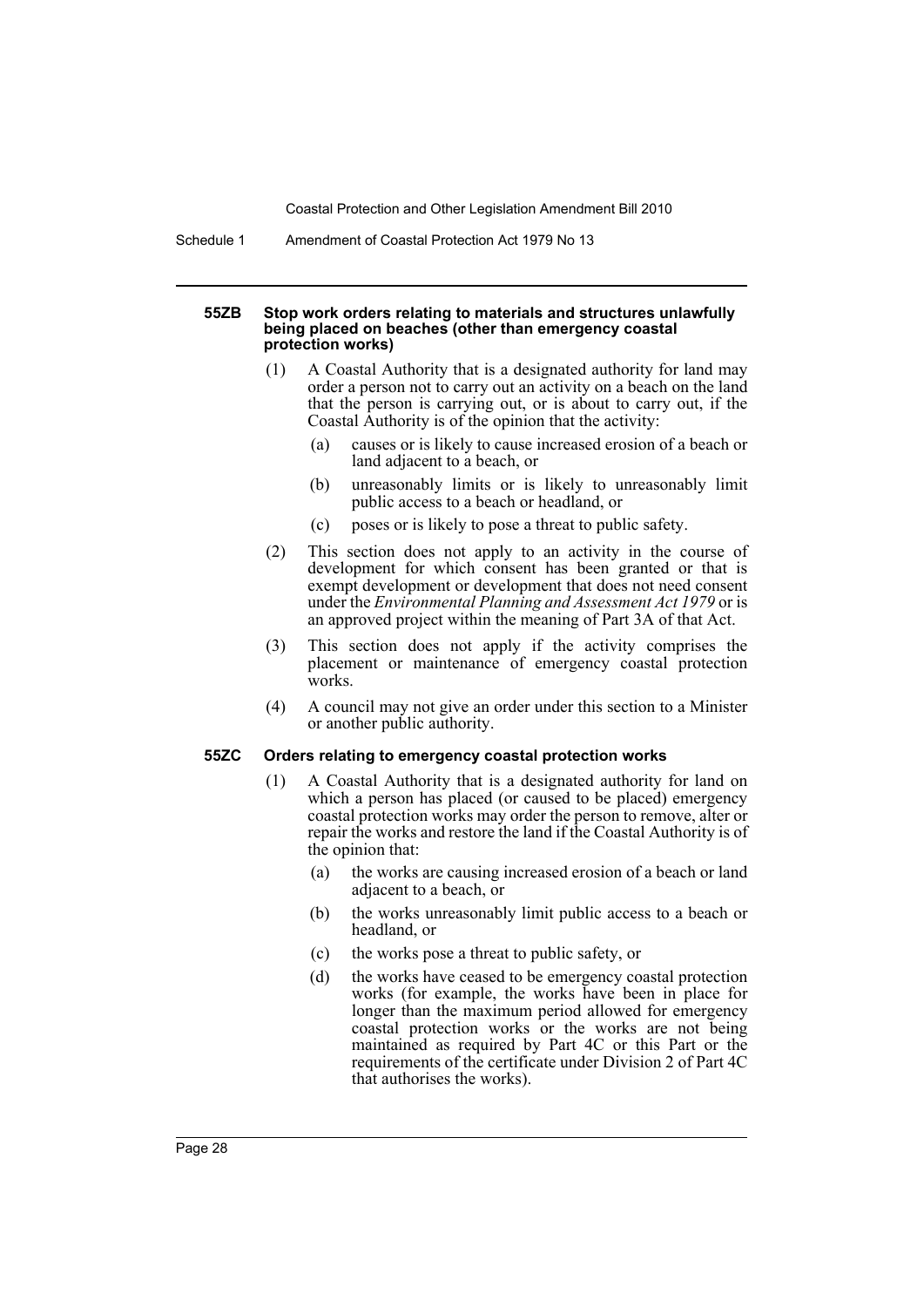Amendment of Coastal Protection Act 1979 No 13 Schedule 1

- (2) A Coastal Authority that is a designated authority for land on which a person has placed (or caused to be placed) emergency coastal protection works (whether public or private land) may order the person to restore any assets or vegetation on public land that have been damaged in the course of the placement of the works.
- (3) A Coastal Authority that is a designated authority for public land on which a person has placed (or caused to be placed) emergency coastal protection works may order the person to move, alter or remove the works and restore the land if the Coastal Authority is of the opinion that the person did not take all reasonable measures:
	- (a) to avoid placing those works on the public land, or
	- (b) to avoid damage to assets or vegetation on the public land, or
	- (c) to minimise risks to the public on the public land, or
	- (d) to maintain reasonable public access (including access for local and public authorities) to and through the beach concerned.
- (4) A Coastal Authority that is a designated authority for land on which a person has placed (or caused to be placed) emergency coastal protection works may order the person to restore land that is adjacent to the land on which the works were placed if the Coastal Authority is of the opinion that the adjacent land has been damaged or disturbed by:
	- (a) the placement, maintenance or removal of the works, or
	- (b) erosion caused by the works.
- (5) An order under this section that requires a person to restore land may include a requirement that the person restore the land concerned in accordance with:
	- (a) in relation to an order made before 1 September 2011 any requirements adopted by the Minister and published in the Gazette for the purposes of this subsection before 1 January 2011, and
	- (b) any requirements specified in the regulations for the purposes of this subsection.
- (6) Before giving an order under this section relating to emergency coastal protection works, a Coastal Authority must ensure that the person or body that issued the certificate under Division 2 of Part 4C for the works is aware of the intention to make the order.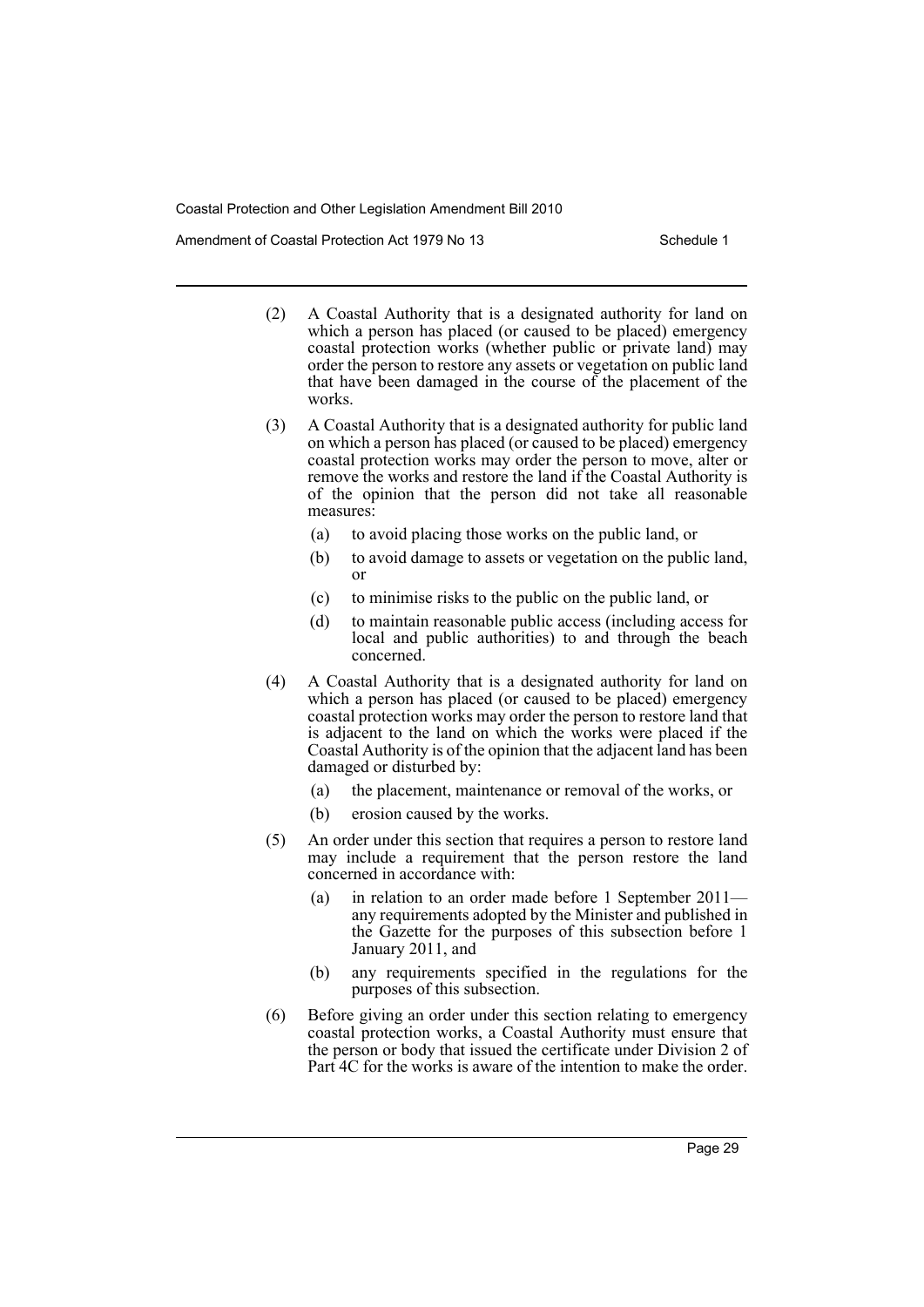Schedule 1 Amendment of Coastal Protection Act 1979 No 13

**Note.** Certificates under Division 2 of Part 4C for emergency coastal protection works are issued by emergency works authorised officers as delegates of councils or of the Director-General of the Department of Environment, Climate Change and Water.

If an emergency works authorised officer who issued such a certificate was appointed by a council, any other Coastal Authority intending to make an order under this section relating to the works must ensure that the council is aware of the proposal to make the order.

If an emergency works authorised officer who issued such a certificate was appointed by the Director-General, any Coastal Authority intending to make an order under this section relating to the works must ensure that the Director-General is aware of the proposal to make the order.

See section 55ZG for resolution of disputes between Coastal Authorities.

- (7) Before making an order under this section that relates to Crown land within the meaning of the *Crown Lands Act 1989* or land within a reserve as defined in Part 5 of that Act, the Coastal Authority must consult the Minister administering that Act.
- (8) A council may not give an order under this section to a Minister or another public authority.

#### **55ZD General provisions relating to orders**

- (1) An order under this Part may be given to a person by notice in writing or orally.
- (2) An order under this Part:
	- (a) takes effect immediately (or from a later date specified in the written notice or at the time the order is given orally), and
	- (b) is subject to such conditions as the Coastal Authority may specify in the written notice or at the time the order is given orally, and
	- (c) may require a person to cease doing, or causing or permitting to be done, the relevant activity for a specified time, and
	- (d) may require a person to do, or cause or permit to be done, the relevant activity within a specified time.
- (3) The Coastal Authority concerned may vary or revoke the order or the conditions of the order by further notice in writing or further oral order given to the person subject to the order.
- (4) An order given orally to a person ceases to have effect on the expiration of 72 hours from the time it was given unless confirmed by the Coastal Authority who gave the order by a notice in writing given to the person.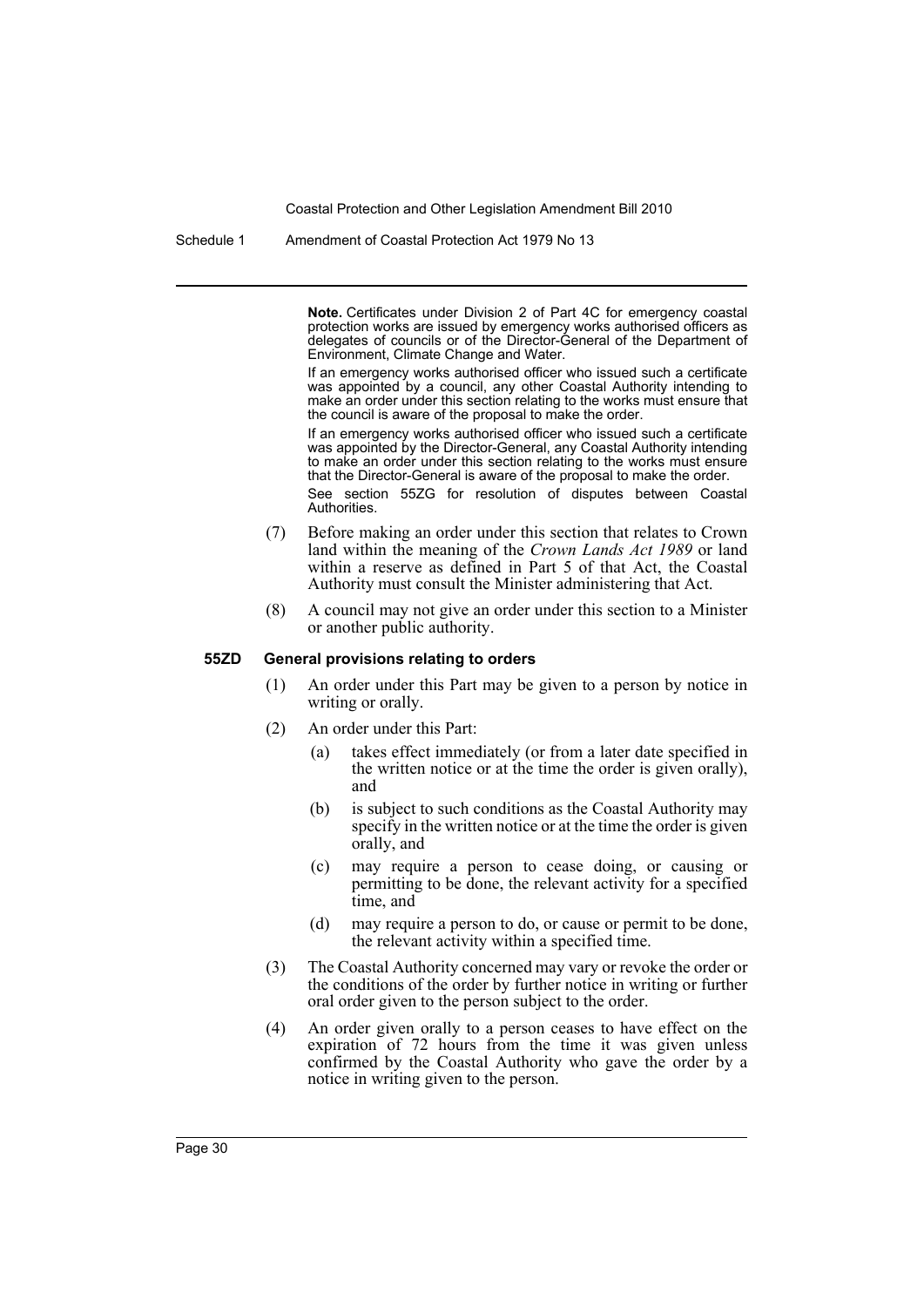Amendment of Coastal Protection Act 1979 No 13 Schedule 1

- (5) Subject to subsection (4), an order under this Part remains in force until whichever of the following happens first:
	- (a) the order is revoked by the Coastal Authority concerned,
	- (b) the activity to which the order relates obtains planning permission and evidence of the planning permission is provided to the Coastal Authority concerned.
- (6) A Coastal Authority is not required, before making an order under this Part, to notify any person who may be affected by the order.
- (7) A Coastal Authority (other than a council) that makes an order under this Part must notify the relevant local council of the following:
	- (a) the making of the order,
	- (b) full compliance with the order.
- (8) A council must keep a record of the following:
	- (a) all orders under this Part made by it or notified to it under subsection (7) (a),
	- (b) full compliance with an order under this Part made by it,
	- (c) full compliance (notified to it by another Coastal Authority) with an order under this Part made by the other Coastal Authority.
- (9) An order under this Part given to a person does not authorise the person to enter land without the permission of the owner of the land.
- (10) In this section, *evidence of planning permission* means evidence that:
	- (a) development consent or approval under the *Environmental Planning and Assessment Act 1979* has been granted, or
	- (b) the development concerned has become exempt development under that Act.

# **55ZE Fee**

- (1) The purpose of this section is to enable a Coastal Authority to recover the administrative costs of preparing and giving orders under this Part.
- (2) A person who is given an order under this Part by a Coastal Authority must within 30 days pay a fee of \$444 (or such higher fee as may be prescribed by the regulations) to the Coastal Authority.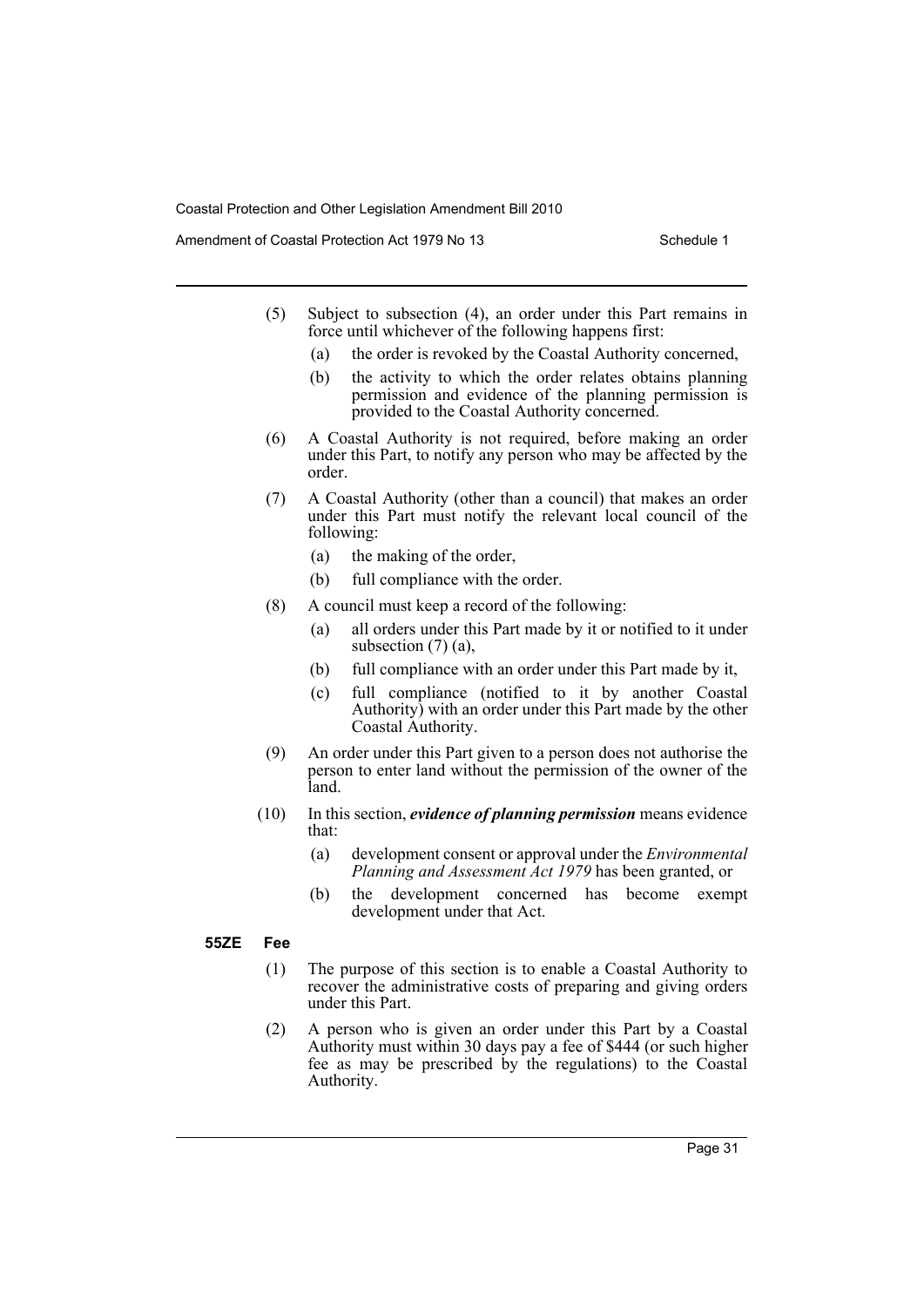- (3) The Coastal Authority may:
	- (a) extend the time for payment of the fee, on the application of the person required to pay the fee, or
	- (b) waive payment of the whole or any part of the fee, on the Coastal Authority's own initiative or on the application of the person required to pay the fee.
- (4) A fee is not payable for the variation of an order made under this Part.
- (5) A person who does not pay the fee within the time provided under this section is guilty of an offence. Maximum penalty: 200 penalty units.

### **55ZF Failure to comply with order**

(1) A person who does not comply with an order under this Part is guilty of an offence.

Maximum penalty:

- (a) in the case of a corporation—4,500 penalty units and 400 penalty units for each day the offence continues, or
- (b) in any other case—2,250 penalty units and 200 penalty units for each day the offence continues.
- (2) It is a defence to a prosecution for an offence under this section if the defendant establishes that the failure to comply with the order concerned was caused by the refusal of an owner of land to give the defendant permission to enter the land to do the act or thing required by the order.
- (3) If a person does not comply with the requirements of an order under this Part within the time specified (whether that person has been convicted of an offence in respect of the order or not), the Coastal Authority concerned may, where the order required the doing of any act or thing, do the act or thing.
- (4) Any costs reasonably incurred by the Coastal Authority under subsection (3) may be recovered in a court of competent jurisdiction from the person who is the subject of the order as a debt due to the Coastal Authority.
- (5) An authorised officer of a Coastal Authority may, for the purposes of doing the act or thing referred to in subsection (3), enter any premises at any reasonable time. However, this section does not empower an authorised officer to enter any part of a building used only for residential purposes without the permission of the occupier.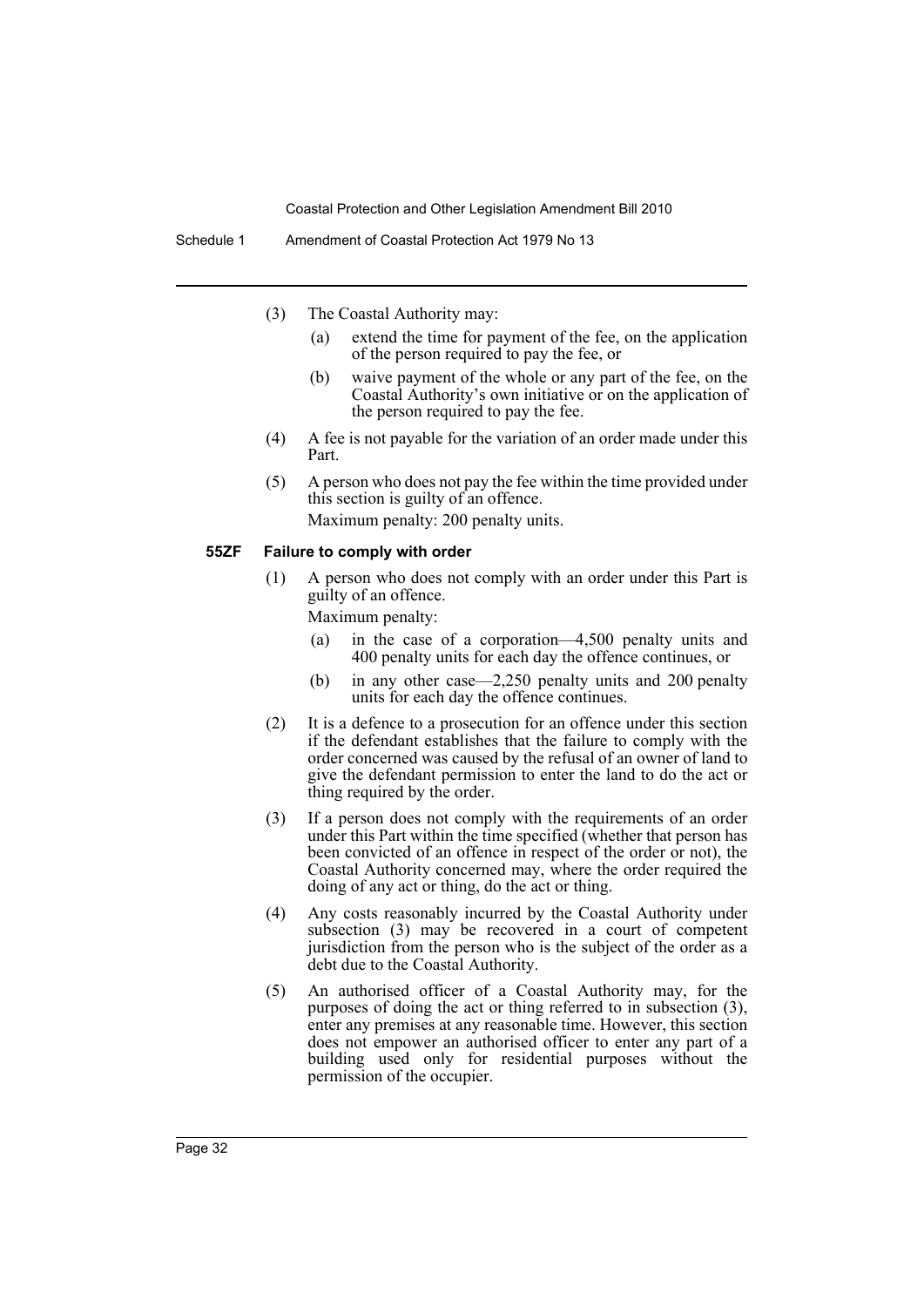Amendment of Coastal Protection Act 1979 No 13 Schedule 1

- (6) Before an authorised officer enters premises under this section, the Coastal Authority concerned must give the occupier of the premises oral or written notice of the intention to enter the occupier's premises on a day or within a period of days specified in the notice.
- (7) The day or any day within the period of days specified must not be the day on which the notice is given.
- (8) This section does not require notice to be given if entry to the premises is made with the consent of the occupier of the premises.

#### **55ZG Resolution of disputes under Part 4C and this Part**

- (1) If a dispute arises between a council and a Coastal Authority that is a Minister in relation to the exercise of a function under Part 4C or this Part, the Minister may direct the council as to the exercise of the function.
- (2) If a dispute arises between two Coastal Authorities in relation to the exercise of a function under Part 4C or this Part (other than a dispute between a council and a Minister), the dispute may be referred to the Premier for resolution:
	- (a) by a party to the dispute, if that party is a Minister, or
	- (b) by the Minister responsible for a party to the dispute, if that party is not a Minister.
- (3) The Premier may give directions as the Premier sees fit to resolve the dispute.
- (4) A Coastal Authority is to comply with a direction under this section.
- (5) This section applies to the Director-General in the same way as it applies to a Minister.

# **55ZH Successors in title and emergency coastal protection works**

(1) If an original owner of land to whom a certificate under Division 2 of Part 4C has been issued ceases, before placing the authorised emergency coastal protection works on that land, to be the owner of that land, a successor in title is taken for the purposes of this Act to be the original owner. Such a successor in title may place and maintain those authorised emergency coastal protection works in accordance with that certificate.

**Note.** A person who places emergency coastal protection works may be made the subject of an order under this Part—see section 55ZC.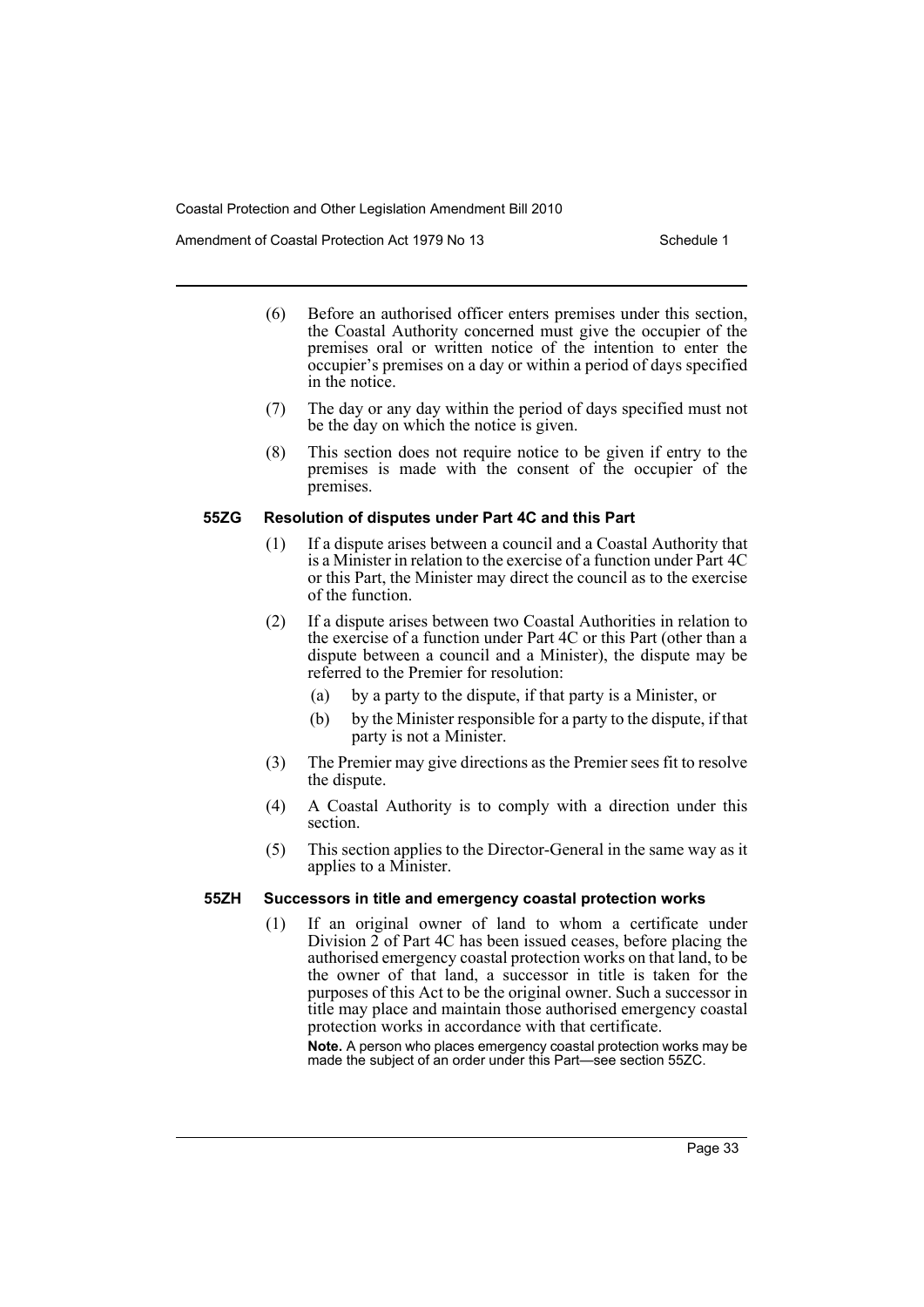Schedule 1 Amendment of Coastal Protection Act 1979 No 13

- (2) If an original owner of land to whom a certificate under Division  $2$  of Part 4C has been issued ceases, after placing the authorised emergency coastal protection works on that land, but before the works are removed and the land restored in accordance with this Act, to be the owner of that land, a successor in title is taken for the purposes of this Act to be the original owner. Such a successor in title may be made the subject of an order under this Part as if the successor in title were the original owner.
- (3) If an order is made under this Part requiring an original owner of land who has placed emergency coastal protection works in accordance with a certificate under Division 2 of Part 4C to carry out work in relation to the works and the original owner ceases, before the work is carried out, to be the owner of the land, a successor in title:
	- (a) is required to carry out that work, and
	- (b) to that extent, is bound by the order in the same way as the original owner (except as provided by this section).
- (4) A successor in title is bound by the order under subsection (3) only if the Coastal Authority that made the order:
	- (a) before the land concerned was transferred—notified the relevant local council under section 55ZD (7), and
	- (b) has given a copy of the order to the successor in title.
- (5) For the purposes of subsection (3), the specified period within which the work is required to be carried out under the order is taken to commence from the date on which the copy of the order is given to the successor in title.

# **[27] Section 56A Restoration orders**

Insert "or following" after "during" in section 56A (2).

# **[28] Section 56B**

Insert after section 56A:

# **56B Categorisation of coastal risks to land**

The regulations may make provision for or with respect to the following:

- (a) the categorisation of land within the coastal zone into risk categories according to the level of the risk that particular land will be adversely affected by coastal hazards,
- (b) the determination by the Minister of the risk category to which particular land is to be allocated,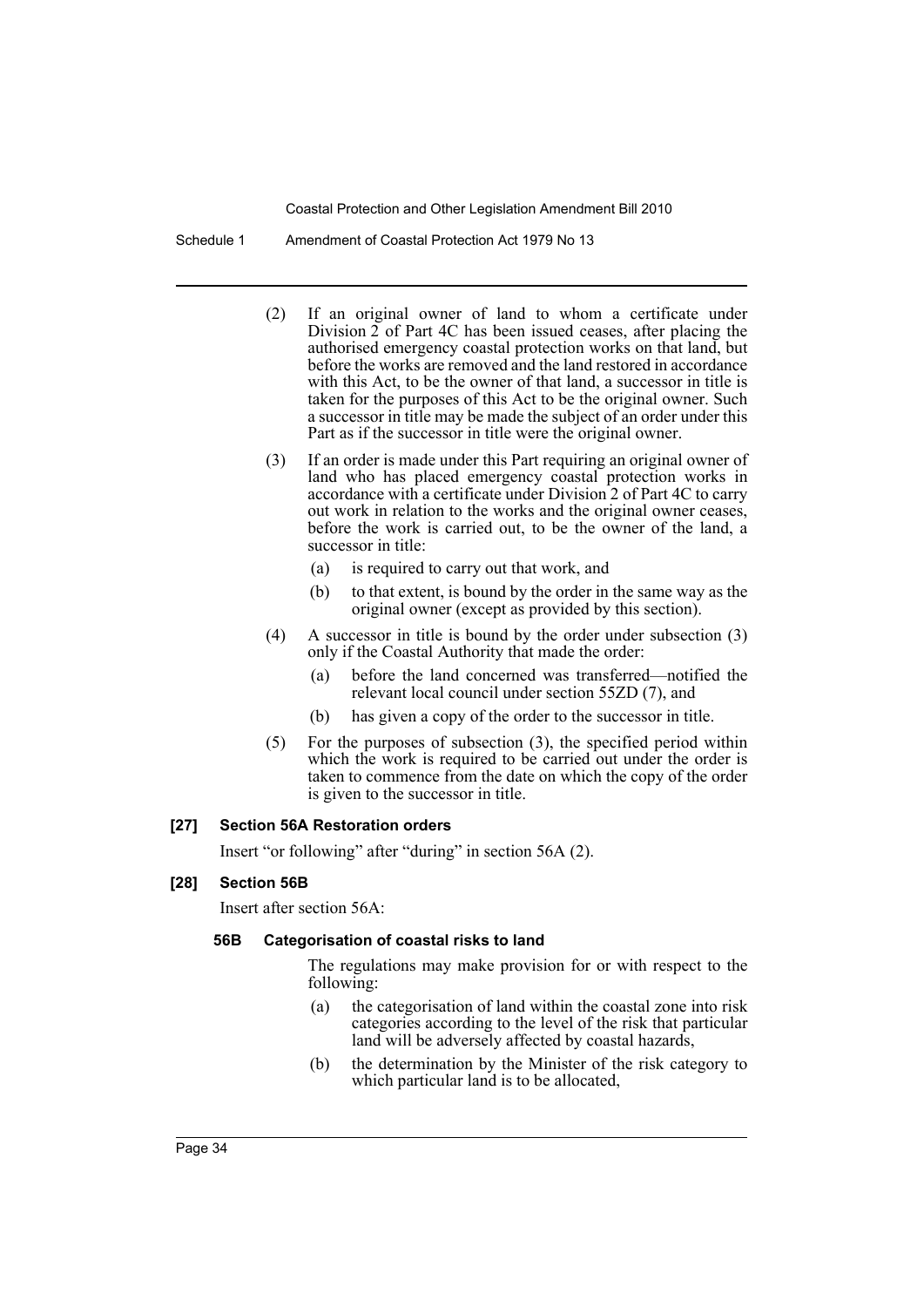Amendment of Coastal Protection Act 1979 No 13 Schedule 1

- (c) the determination by the Minister of the likely response of public authorities to the risks posed by coastal hazards to land within the coastal zone (on the basis of the relevant coastal zone management plan and any other instrument or public document),
- (d) requiring the inclusion in a certificate under section 149 of the *Environmental Planning and Assessment Act 1979* issued in respect of land within the coastal zone of a statement of the risk category of the land under the regulations and of the likely response of public authorities to the risks posed by coastal hazards to the land as determined by the Minister under the regulations,
- (e) providing for notification of councils of the information required to be included by the regulations in a certificate under section 149 of the *Environmental Planning and Assessment Act 1979* in respect of land within the coastal zone.

#### **[29] Section 58 Penalties**

Omit "100 penalty units" from section 58 (1).

Insert instead "4,500 penalty units (in the case of a corporation) or 2,250 penalty units (in any other case)".

### **[30] Section 58 (2)**

Omit "10 penalty units".

Insert instead "400 penalty units (in the case of a corporation) or 200 penalty units (in any other case)".

#### **[31] Section 59 Proceedings for offences**

Insert "(other than an offence against section 55K or 55Y or Part 4D)" after "this Act".

# **[32] Section 59 (2) and (3)**

Insert at the end of the section:

- (2) Proceedings for an offence against section 55K or 55Y or Part 4D of this Act may be taken before the Land and Environment Court.
- (3) Proceedings for an offence under this Act may be commenced within but not later than 12 months after the date on which the offence is alleged to have been committed.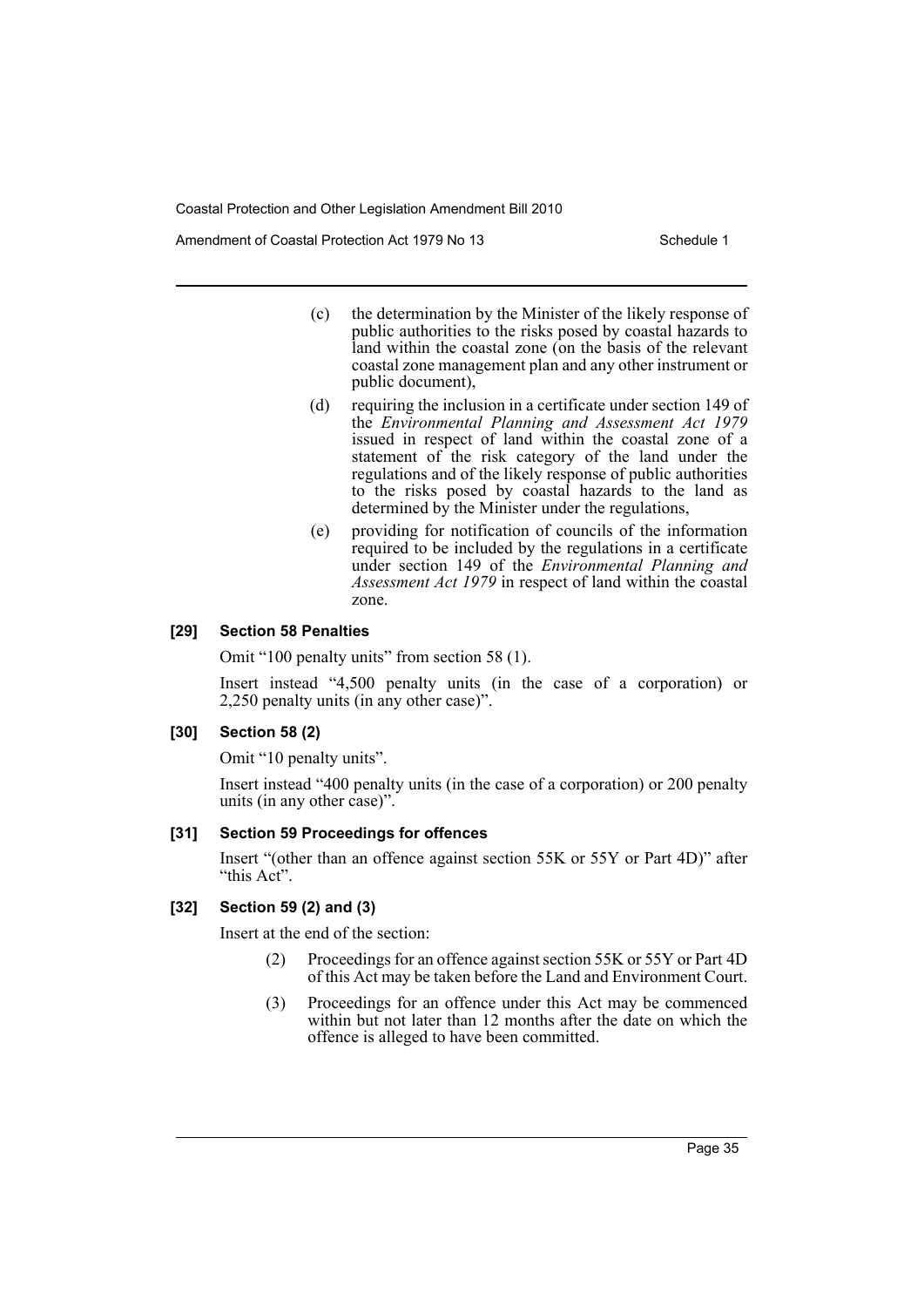Schedule 1 Amendment of Coastal Protection Act 1979 No 13

#### **[33] Sections 59A and 59B**

Insert after section 59:

#### **59A Continuing offences**

- (1) A person who is guilty of an offence because the person contravenes a requirement made by or under this Act or the regulations (whether the requirement is imposed by an order or otherwise) to do or cease to do something (whether or not within a specified period or before a particular time):
	- (a) continues, until the requirement is complied with and despite the fact that any specified period has expired or time has passed, to be liable to comply with the requirement, and
	- (b) is guilty of a continuing offence for each day the contravention continues.
- (2) This section does not apply to an offence if the relevant provision of this Act or the regulations does not provide for a penalty for a continuing offence.
- (3) This section does not apply to the extent that a requirement of an order is revoked.

#### **59B Penalty notices**

- (1) An authorised officer may serve a penalty notice on a person if it appears to the officer that the person has committed an offence against this Act or the regulations, being an offence prescribed by the regulations as a penalty notice offence.
- (2) A penalty notice is a notice to the effect that, if the person served does not wish to have the matter determined by a court, the person can pay, within the time and to the person specified in the notice, the amount of the penalty prescribed by the regulations for the offence if dealt with under this section.
- (3) A penalty notice under this section is declared to be a penalty notice for the purposes of the *Fines Act 1996*.
- (4) A penalty notice may be served personally or by post.
- (5) If the amount of penalty prescribed for an alleged offence is paid under this section, no person is liable to any further proceedings for the alleged offence.
- (6) Payment under this section is not to be regarded as an admission of liability for the purpose of, and does not in any way affect or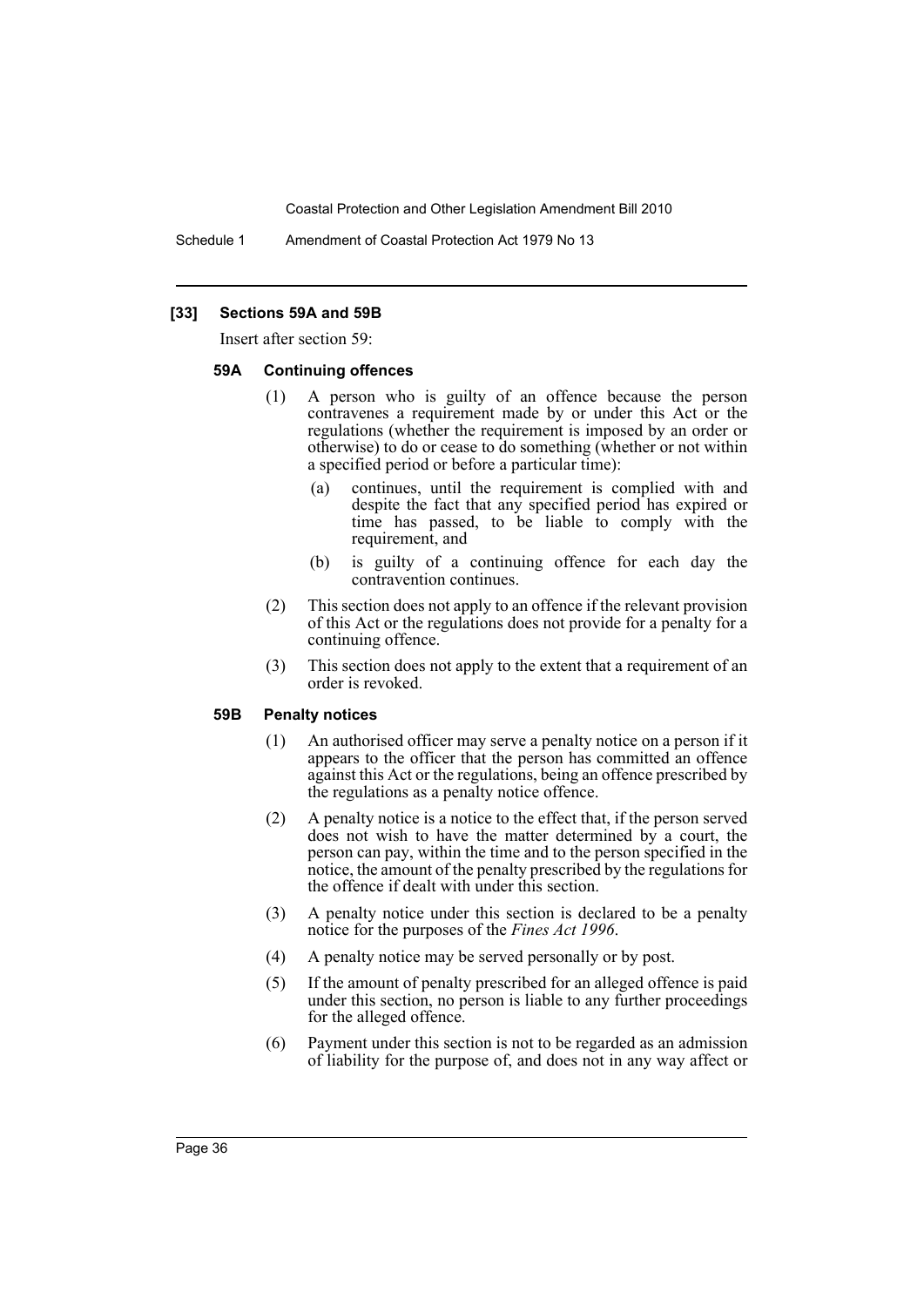Amendment of Coastal Protection Act 1979 No 13 Schedule 1

prejudice, any civil claim, action or proceeding arising out of the same occurrence.

- (7) The regulations may:
	- (a) prescribe an offence for the purposes of this section by specifying the offence or by referring to the provision creating the offence, and
	- (b) prescribe the amount of penalty payable for the offence if dealt with under this section, and
	- (c) prescribe different amounts of penalties for different offences or classes of offences.
- (8) The amount of a penalty prescribed by the regulations under this section for an offence is not to exceed the maximum amount of penalty that could be imposed for the offence by a court.
- (9) This section does not limit the operation of any other provision of, or made under, this or any other Act relating to proceedings that may be taken in respect of offences.

#### **[34] Sections 60 and 61**

Omit the sections. Insert instead:

#### **60 Regulations**

The Governor may make regulations, not inconsistent with this Act, for or with respect to any matter that by this Act is required or permitted to be prescribed or that is necessary or convenient to be prescribed for carrying out or giving effect to this Act.

# **61 Service of notices**

- (1) For the purposes of this Act, any notice or other document may be issued or given to a person, or may be served on a person:
	- (a) by delivering it personally to the person, or
	- (b) by delivering it to the place of residence or business of the person and by leaving it there for the person with some other person, or
	- (c) by sending it by post addressed to the person at the place last shown in the records of the authority concerned as the person's place of residence or business, or
	- (d) by sending it by post addressed to the person at the place indicated by the person as an address to which correspondence may be posted (including for example a post office box), or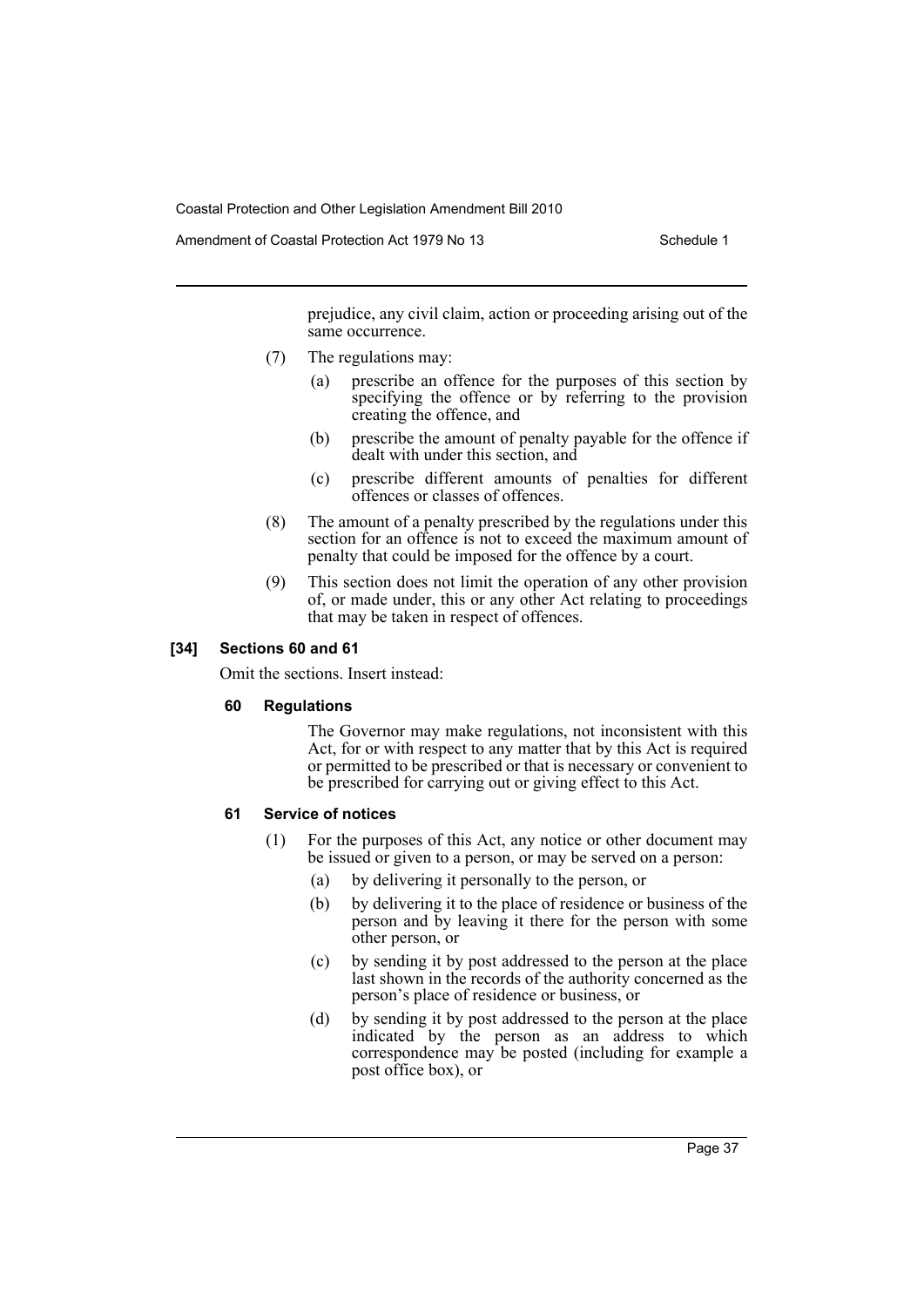Schedule 1 Amendment of Coastal Protection Act 1979 No 13

- (e) by sending it by facsimile or electronic transmission (including for example the Internet) to the person in accordance with arrangements indicated by the person as appropriate for transmitting documents to the person, or
- (f) by leaving it addressed to the person at a document exchange or other place (in accordance with usual arrangements for the exchange or other place) indicated by the person as an exchange or place through which correspondence may be forwarded to the person.
- (2) This section does not affect any other mode of issuing, giving or serving a notice or other document under any other law.

#### **[35] Sections 63–65**

Insert after section 62:

#### **63 Delegation**

The Minister may delegate the exercise of any function of the Minister under this Act (other than a function of the Minister as a Coastal Authority or this power of delegation) to:

- (a) any member of staff of the Department, or
- (b) any person, or any class of persons, authorised for the purposes of this section by the regulations.

# **64 Review of Part 4C of Act**

- (1) The Minister is to review Part 4C of this Act to determine whether the policy objectives of the Part remain valid and whether the terms of the Part remain appropriate for securing those objectives.
- (2) The review is to be undertaken as soon as possible after the period of 2 years from the date of assent to the *Coastal Protection and Other Legislation Amendment Act 2010*.
- (3) A report on the outcome of the review is to be tabled in each House of Parliament within 12 months after the end of the period of 2 years.

#### **65 Review of Act**

(1) The Minister is to review this Act to determine whether the policy objectives of the Act remain valid and whether the terms of the Act remain appropriate for securing those objectives.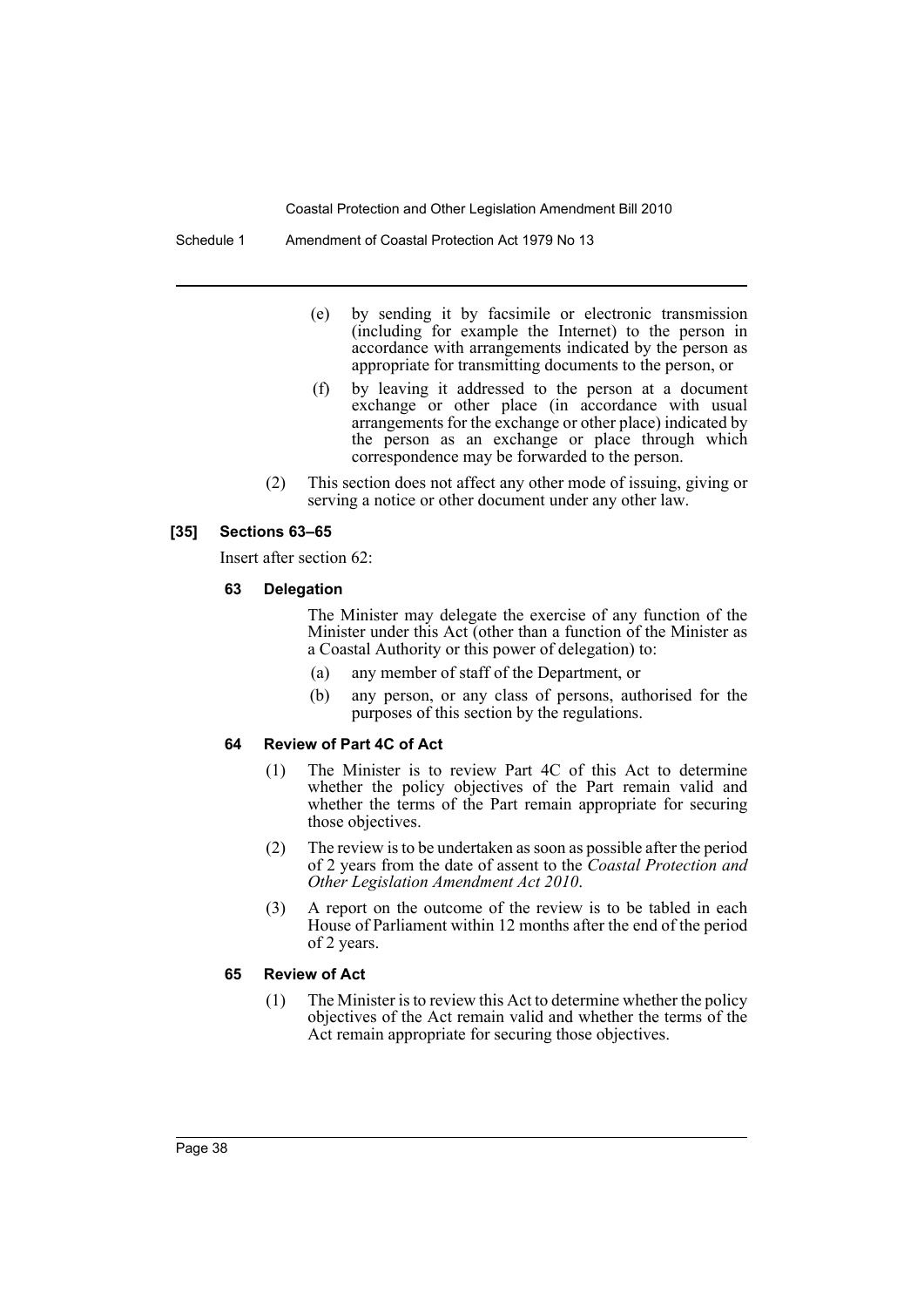Amendment of Coastal Protection Act 1979 No 13 Schedule 1

- (2) The review is to be undertaken as soon as possible after the period of 5 years from the date of assent to the *Coastal Protection and Other Legislation Amendment Act 2010*.
- (3) A report on the outcome of the review is to be tabled in each House of Parliament within 12 months after the end of the period of 5 years.

# **[36] Schedule 1 Savings, transitional and other provisions**

Insert at the end of clause 1 (1):

*Coastal Protection and Other Legislation Amendment Act 2010*

# **[37] Schedule 1, clause 3 (2) (c)**

Insert at the end of clause 3 (2) (b):

, and

(c) publish the coastal zone management plan in the Gazette.

# **[38] Schedule 2**

Insert after Schedule 1:

# **Schedule 2 Constitution and procedure of Coastal Panel**

(Section 12 (8))

# **Part 1 General**

# **1 Definitions**

In this Schedule:

*Chairperson* means the Chairperson of the Coastal Panel.

*Deputy Chairperson* means the Deputy Chairperson of the Coastal Panel.

*member* means any member of the Coastal Panel.

# **Part 2 Constitution**

# **2 Terms of office of members**

Subject to this Schedule and the regulations, a member holds office for such period (not exceeding 3 years) as is specified in the member's instrument of appointment, but is eligible (if otherwise qualified) for re-appointment.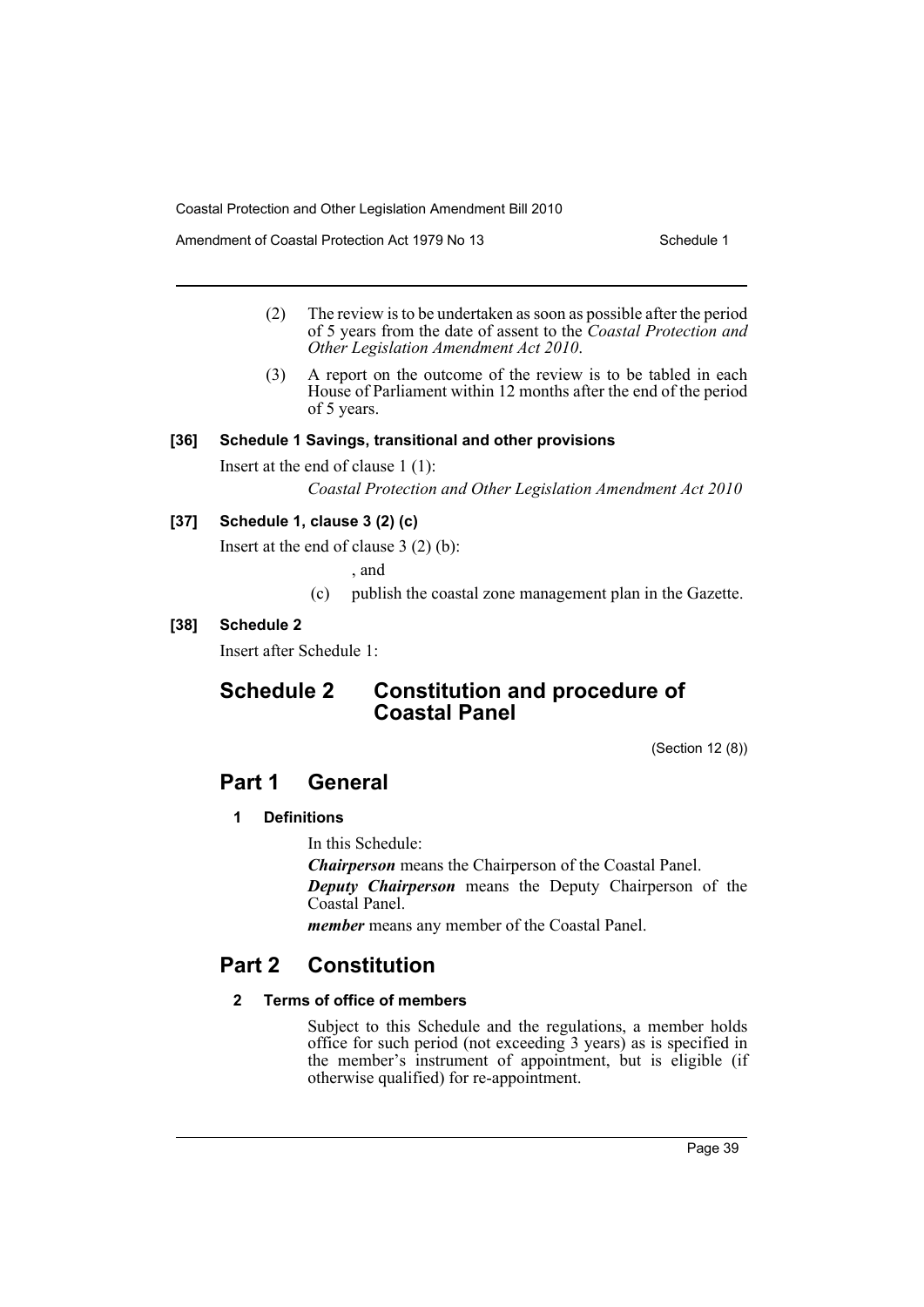Schedule 1 Amendment of Coastal Protection Act 1979 No 13

#### **3 Remuneration**

A member is entitled to be paid such remuneration (including travelling and subsistence allowances) as the Minister may from time to time determine in respect of the member.

#### **4 Deputies**

- (1) The Minister may, from time to time, appoint a person to be the deputy of a member. The appointment is to be made in the same manner as the appointment of the member.
- (2) The Minister may, at any time, revoke any such appointment.
- (3) In the absence of a member, the member's deputy may, if available, act in the place of the member.
- (4) While acting in the place of a member, a person has all the functions of the member and is taken to be a member.
- (5) For the purposes of this clause, a vacancy in the office of a member is taken to be an absence of the member.
- (6) This clause does not operate to confer on the deputy of a member who is the Chairperson or Deputy Chairperson the member's functions as Chairperson or Deputy Chairperson.

#### **5 Vacancy in office of member**

- (1) The office of a member becomes vacant if the member:
	- (a) dies, or
	- (b) completes a term of office and is not re-appointed, or
	- (c) resigns the office by instrument in writing addressed to the Minister, or
	- (d) is removed from office by the Minister under this clause, or
	- (e) is absent from 3 consecutive meetings of the Coastal Panel of which reasonable notice has been given to the member personally or by post, except on leave granted by the Minister or unless the member is excused by the Minister for having been absent from those meetings, or
	- (f) becomes bankrupt, applies to take the benefit of any law for the relief of bankrupt or insolvent debtors, compounds with his or her creditors or makes an assignment of his or her remuneration for their benefit, or
	- (g) becomes a mentally incapacitated person, or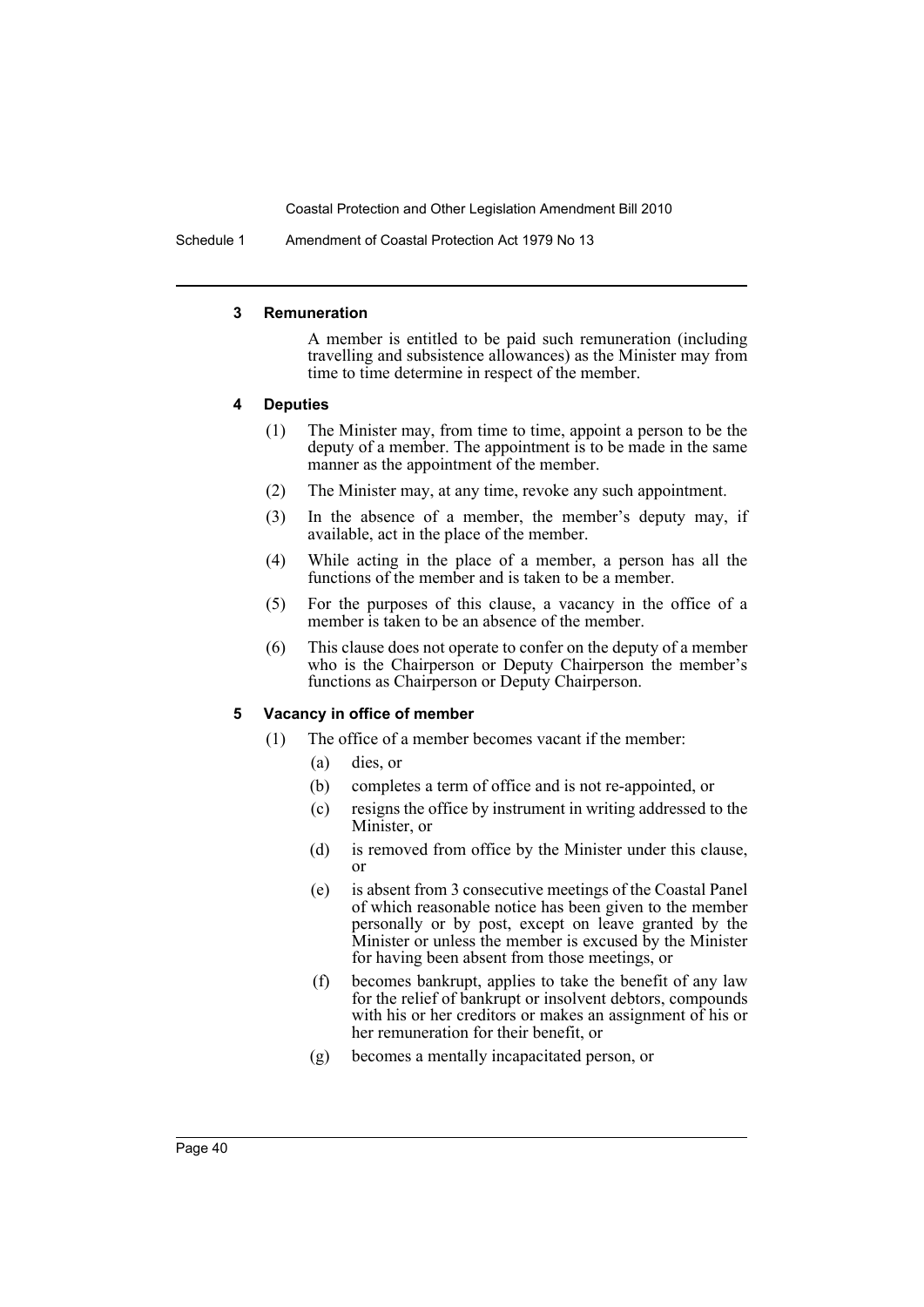Amendment of Coastal Protection Act 1979 No 13 Schedule 1

- (h) is convicted in New South Wales of an offence that is punishable by imprisonment for 12 months or more or is convicted elsewhere than in New South Wales of an offence that, if committed in New South Wales, would be an offence so punishable.
- (2) The Minister may remove a member from office at any time.
- (3) Despite subclause (2), the Minister must not remove from office a member who was nominated by the Local Government and Shires Associations unless the Minister has consulted with the Local Government and Shires Associations.

#### **6 Filling of vacancy in office of member**

If the office of any member becomes vacant, a person is, subject to this Act and the regulations, to be appointed to fill the vacancy.

#### **7 Disclosure of pecuniary interests**

 $(1)$  If:

- (a) a member has a direct or indirect pecuniary interest in a matter being considered or about to be considered at a meeting of the Coastal Panel, and
- (b) the interest appears to raise a conflict with the proper performance of the member's duties in relation to the consideration of the matter,

the member must, as soon as possible after the relevant facts have come to the member's knowledge, disclose the nature of the interest at a meeting of the Coastal Panel.

- (2) A disclosure by a member at a meeting of the Coastal Panel that the member:
	- (a) is a member, or is in the employment, of a specified company or other body, or
	- (b) is a partner, or is in the employment, of a specified person, or
	- (c) has some other specified interest relating to a specified company or other body or to a specified person,

is a sufficient disclosure of the nature of the interest in any matter relating to that company or other body or to that person which may arise after the date of the disclosure and which is required to be disclosed under subclause (1).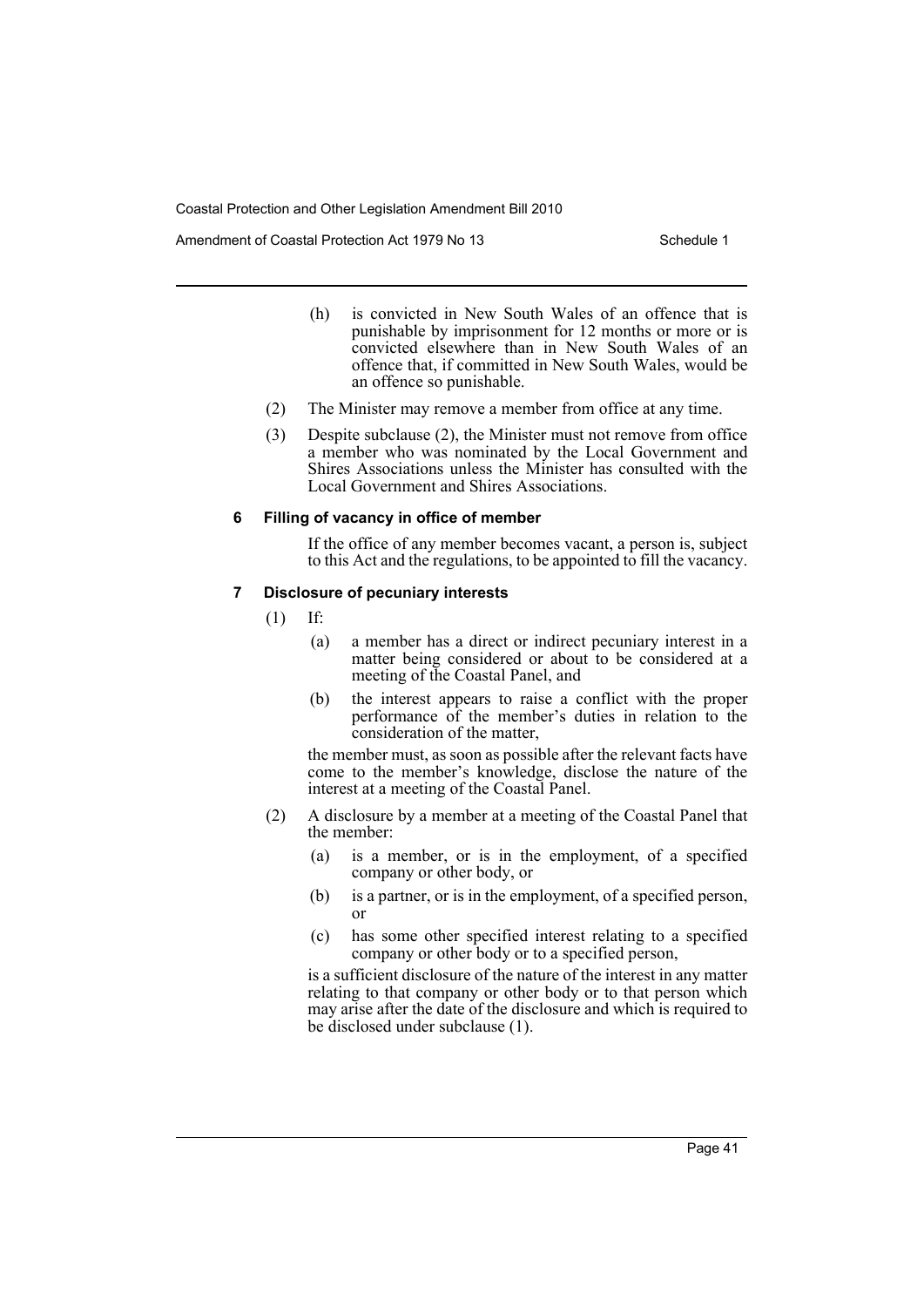Schedule 1 Amendment of Coastal Protection Act 1979 No 13

- (3) Particulars of any disclosure made under this clause must be recorded by the Coastal Panel in a book kept for the purpose and that book must be open at all reasonable hours to inspection by any person on payment of the fee determined by the Coastal Panel.
- (4) After a member has disclosed the nature of an interest in any matter, the member must not, unless the Minister or the Coastal Panel otherwise determines:
	- (a) be present during any deliberation of the Coastal Panel with respect to the matter, or
	- (b) take part in any decision of the Coastal Panel with respect to the matter.
- (5) For the purposes of the making of a determination by the Coastal Panel under subclause (4), a member who has a direct or indirect pecuniary interest in a matter to which the disclosure relates must not:
	- (a) be present during any deliberation of the Coastal Panel for the purpose of making the determination, or
	- (b) take part in the making by the Coastal Panel of the determination.
- (6) A contravention of this clause does not invalidate any decision of the Coastal Panel.
- (7) This clause applies to a member of a committee of the Coastal Panel and the committee in the same way as it applies to a member of the Coastal Panel and the Coastal Panel.

#### **8 Effect of certain other Acts**

- (1) Chapter 2 of the *Public Sector Employment and Management Act 2002* does not apply to or in respect of the appointment of a member.
- (2) If by or under any Act provision is made:
	- (a) requiring a person who is the holder of a specified office to devote the whole of his or her time to the duties of that office, or
	- (b) prohibiting the person from engaging in employment outside the duties of that office,

the provision does not operate to disqualify the person from holding that office and also the office of a member or from accepting and retaining any remuneration payable to the person under this Act as a member.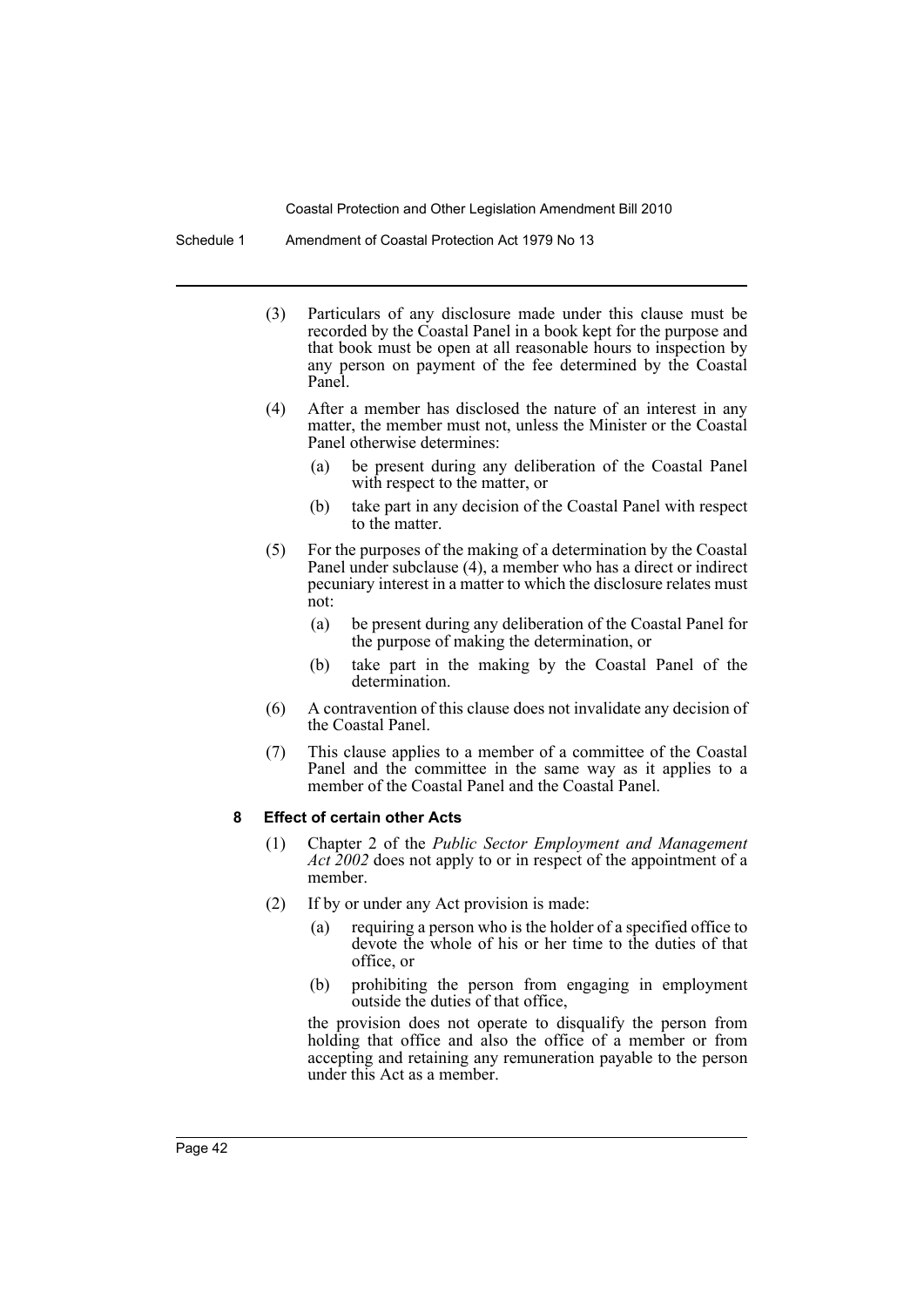Amendment of Coastal Protection Act 1979 No 13 Schedule 1

#### **9 Personal liability**

A matter or thing done or omitted to be done by the Coastal Panel, a member of the Coastal Panel or a person acting under the direction of the Coastal Panel does not, if the matter or thing was done or omitted to be done in good faith for the purpose of executing this or any other Act, subject a member or a person so acting personally to any action, liability, claim or demand.

# **Part 3 Procedure**

# **10 General procedure**

The procedure for the calling of meetings of the Coastal Panel and for the conduct of business at those meetings is, subject to this Act and the regulations, to be as determined by the Coastal Panel.

# **11 Quorum**

The quorum for a meeting of the Coastal Panel is a majority of its members for the time being.

# **12 Presiding member**

- (1) The Chairperson (or, in the absence of the Chairperson, the Deputy Chairperson, or in the absence of both the Chairperson and the Deputy Chairperson, a person elected by the members of the Coastal Panel who are present at a meeting of the Coastal Panel) is to preside at a meeting of the Coastal Panel.
- (2) The presiding member has a deliberative vote and, in the event of an equality of votes, has a second or casting vote.

# **13 Voting**

A decision supported by a majority of the votes cast at a meeting of the Coastal Panel at which a quorum is present is the decision of the Coastal Panel.

# **14 Transaction of business outside meetings or by telephone**

(1) The Coastal Panel may, if it thinks fit, transact any of its business by the circulation of papers among all the members of the Coastal Panel for the time being, and a resolution in writing approved in writing by a majority of those members is taken to be a decision of the Coastal Panel.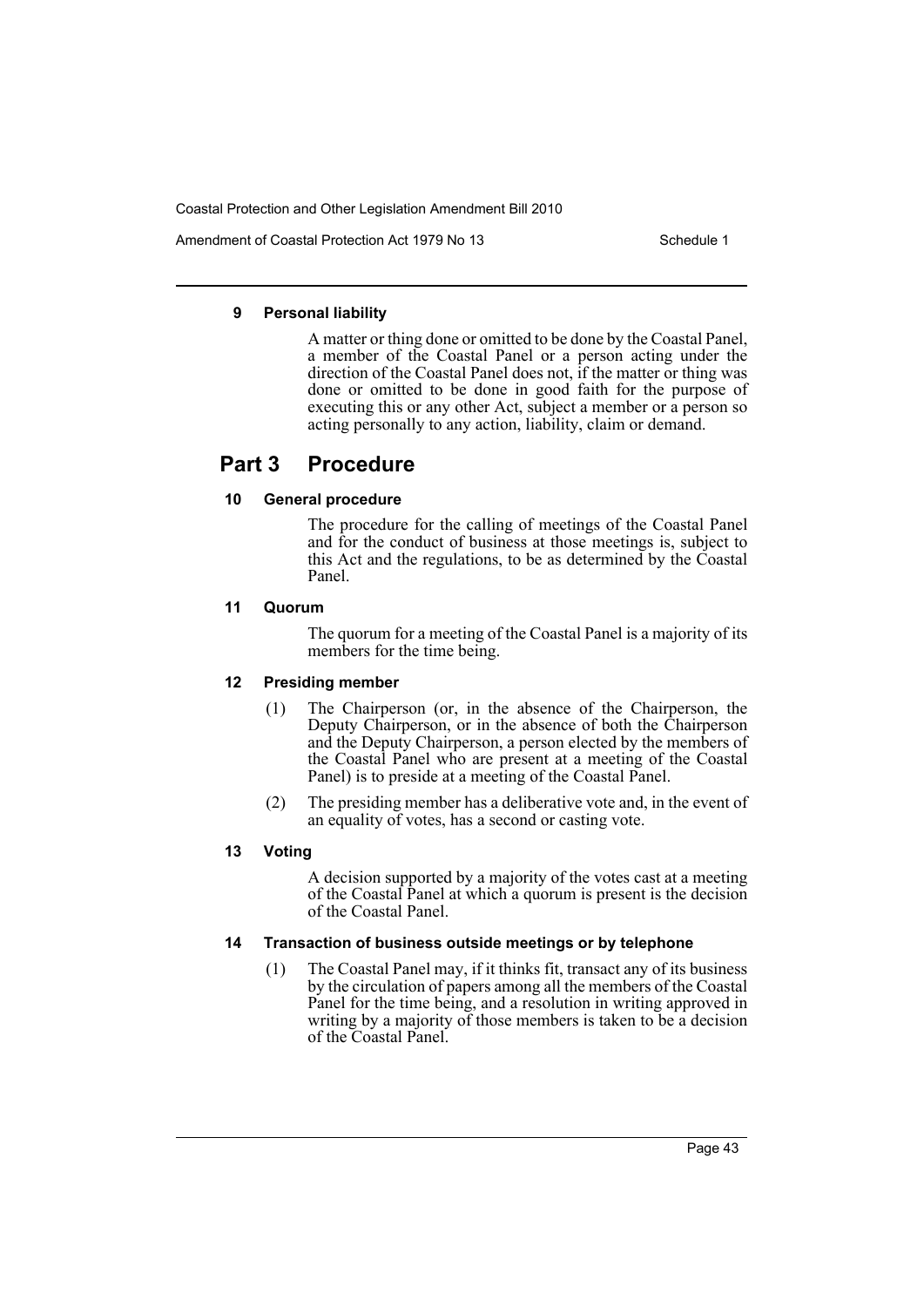Schedule 1 Amendment of Coastal Protection Act 1979 No 13

- (2) The Coastal Panel may, if it thinks fit, transact any of its business at a meeting at which members (or some members) participate by telephone, closed-circuit television or other means, but only if any member who speaks on a matter before the meeting can be heard by the other members.
- (3) For the purposes of:
	- (a) the approval of a resolution under subclause (1), or
	- (b) a meeting held in accordance with subclause (2),

the Chairperson and each member have the same voting rights as they have at an ordinary meeting of the Coastal Panel.

- (4) A resolution approved under subclause (1) is, subject to the regulations, to be recorded in the minutes of the meetings of the Coastal Panel.
- (5) Papers may be circulated among the members for the purposes of subclause (1) by facsimile or other transmission of the information in the papers concerned.

#### **15 First meeting**

The Minister may call the first meeting of the Coastal Panel in such manner as the Minister thinks fit.

#### **16 Minutes of meetings**

The Coastal Panel must cause full and accurate minutes to be kept of the proceedings of its meetings.

# **17 Minutes to be available for public inspection**

The Chairperson must, on request, make available to any member of the public a copy of the minutes of the proceedings of the meetings of the Coastal Panel.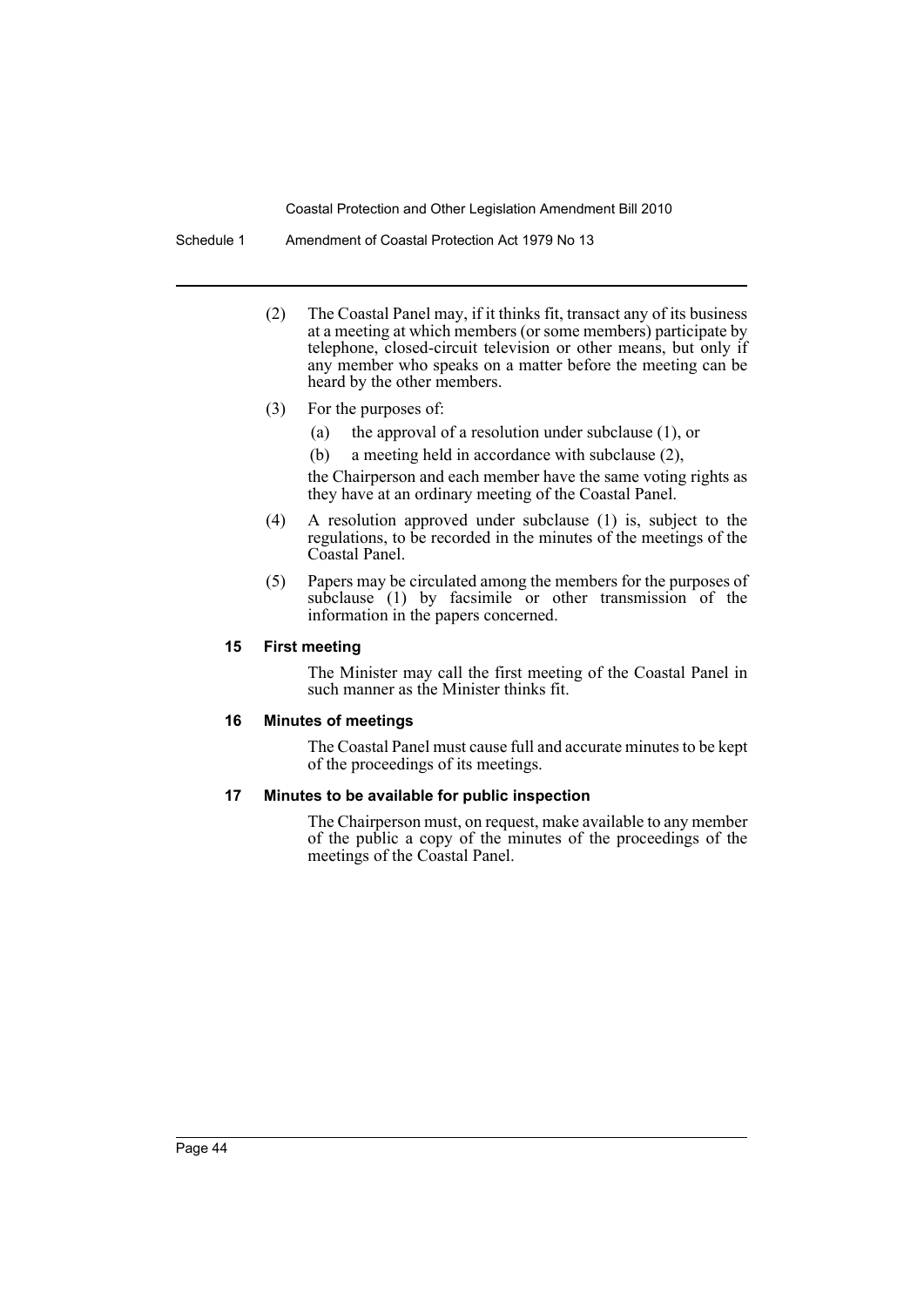Amendment of Local Government Act 1993 No 30 Schedule 2

# <span id="page-45-0"></span>**Schedule 2 Amendment of Local Government Act 1993 No 30**

#### **[1] Section 496B**

Insert after section 496A:

#### **496B Making and levying of annual charges for coastal protection services**

- (1) A council may, in accordance with this Act and the regulations, make and levy an annual charge for the provision by the council of coastal protection services for a parcel of rateable land that benefits from the services, being services that relate to coastal protection works constructed:
	- (a) by or on behalf of the owner or occupier (or a previous owner or occupier) of the parcel of land, or
	- (b) jointly by or on behalf of:
		- (i) the owner or occupier (or a previous owner or occupier) of the parcel of land, and
		- (ii) a public authority or a council.
- (2) An annual charge for the provision of coastal protection services must be calculated so as to not exceed the reasonable cost to the council of providing those services (including any legal, insurance, engineering, surveying, project management, financing and similar costs associated with providing those services).

**Note.** The coastal protection services for which an annual charge may be made and levied are services:

- (a) to maintain and repair coastal protection works, or
- (b) to manage the impacts of such works (such as changed or increased beach erosion elsewhere).

See the definition of *coastal protection service* in the Dictionary.

- (3) If a person is aggrieved by the amount of the annual charge, the person may appeal to the Land and Environment Court and that Court may determine the amount.
- (4) The fact that an appeal is pending does not in the meantime affect the levying of the annual charge to which the appeal relates and the charge may be recovered as if no appeal were pending.
- (5) If a person's appeal is, in whole or in part, successful, the council must refund any amount paid in excess of a requirement for payment under this Act.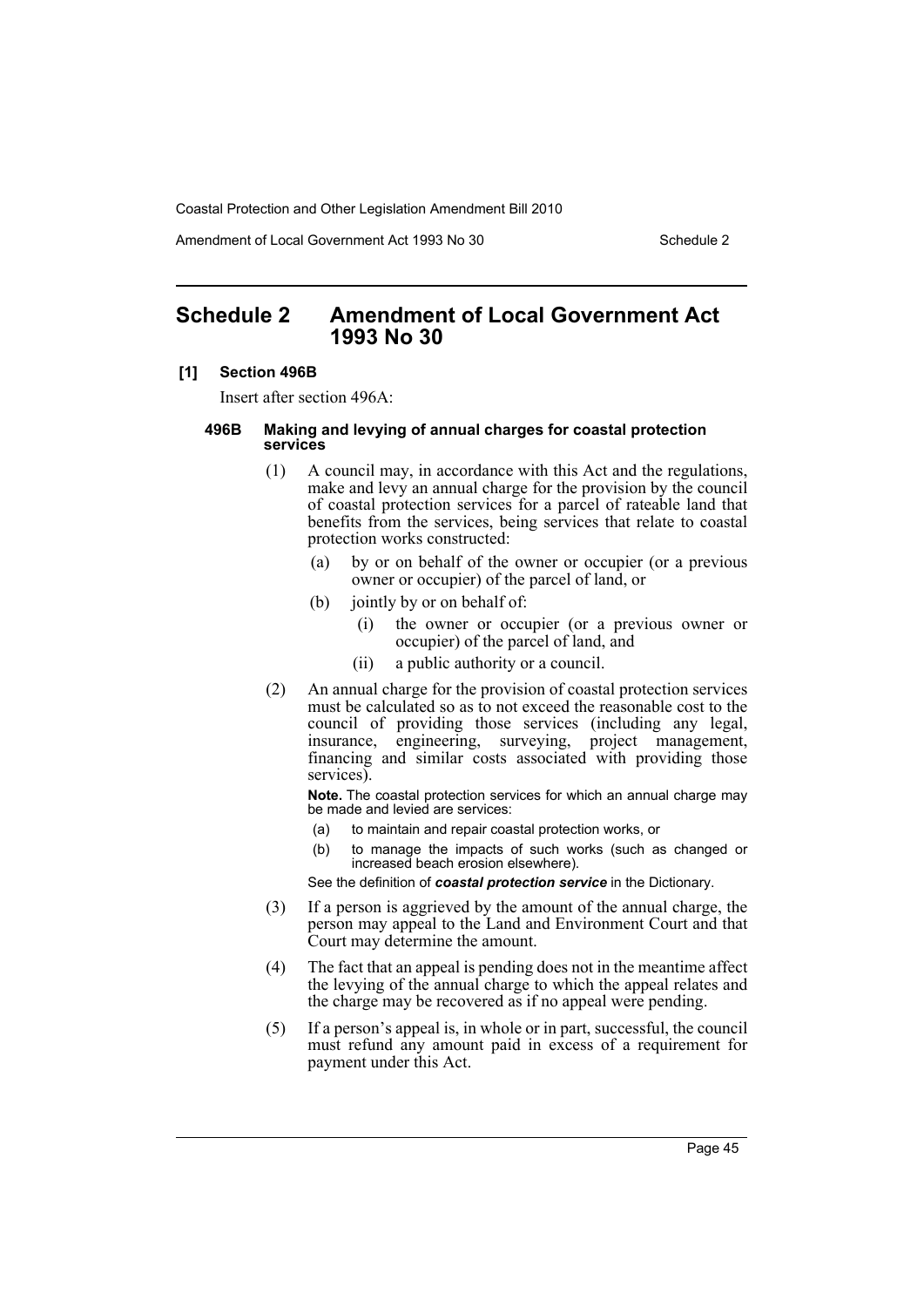Schedule 2 Amendment of Local Government Act 1993 No 30

- (6) If the Land and Environment Court, in the course of determining an appeal under subsection (3), determines the reasonable cost to the council of providing coastal protection services in relation to particular coastal protection works, that determination is binding in relation to the calculation of the annual charge for all other parcels of land that benefit from those same services.
- (7) For the avoidance of doubt, a parcel of land benefits from the provision of coastal protection services even if:
	- (a) the services relate to private coastal protection works (such as a seawall) wholly on the parcel or on a neighbouring parcel of private land, or
	- (b) the services are carried out on land that is outside the council's area.
- (8) Subsection (1) does not authorise or permit a council to make or levy an annual charge for the provision of coastal protection services for rateable land that is held under a lease for private purposes granted under the *Aboriginal Housing Act 1998* or the *Housing Act 2001*.
- (9) The Minister administering the *Coastal Protection Act 1979* is to issue guidelines relating to the making and levying of charges under this section. A council is to have regard to any such guidelines when making and levying such charges.

# **[2] Section 505 Application of Part**

Insert after section 505 (a) (v):

(vi) annual charges for coastal protection services, and

# **[3] Chapter 15, Part 5, Division 3**

Insert after Division 2 of Part 5 of Chapter 15:

# **Division 3 Coastal protection service charges**

# **553B Restriction on levying coastal protection service charges**

(1) An annual charge for coastal protection services may not be levied on a parcel of rateable land in relation to existing coastal protection works unless the owner (or any previous owner) of that land has consented in writing to the land being subject to such charges.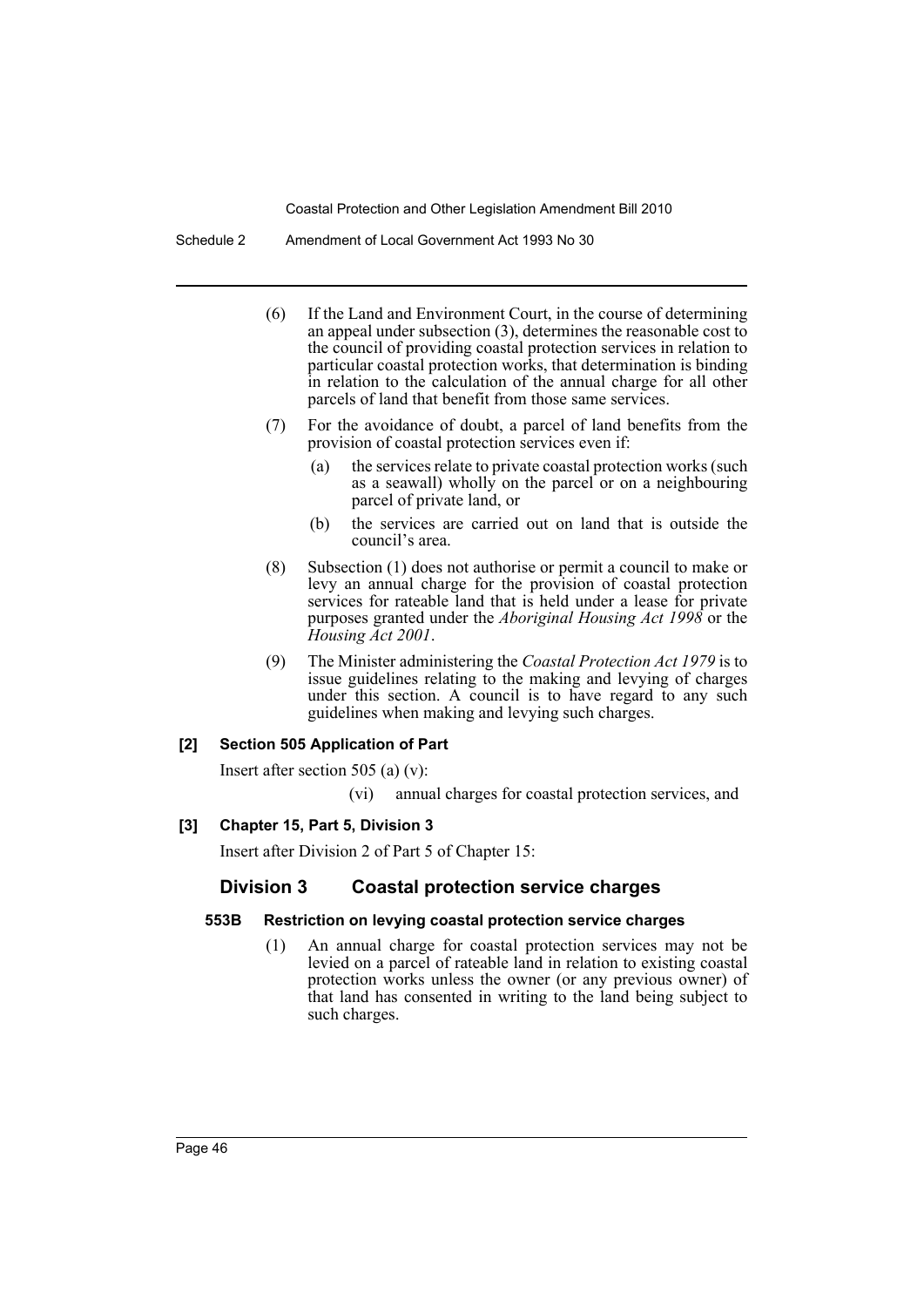Amendment of Local Government Act 1993 No 30 Schedule 2

- (2) Despite subsection (1), the council may make and levy an annual charge on a parcel of rateable land for coastal protection services that relate to existing coastal protection works if the owner or occupier (or any previous owner or occupier) of the parcel of rateable land contributed, after the commencement of this section, to the upgrade or expansion of the existing coastal protection works. However, any such annual charge must be calculated so as to enable the council only to recover that portion of the reasonable cost to the council of providing those services that exceeds the reasonable cost to the council of providing such services had the existing coastal protection works not been upgraded or expanded.
- (3) An annual charge for coastal protection services may not be levied on a parcel of rateable land in relation to any coastal protection works if:
	- (a) the maintenance of the works or the management of the impacts of the works (as appropriate) is a condition of an approval or consent under the *Environmental Planning and Assessment Act 1979* relating to the works, and
	- (b) that maintenance or management work is not being carried out by or on behalf of the council.
- (4) In this section, *existing coastal protection works* means coastal protection works that existed before the commencement of this section.

# **[4] Sections 606A–606C**

Insert after section 606:

# **606A Estimates of coastal protection service charges**

- (1) A council must, on request, provide a person who would be liable to pay an annual charge for coastal protection services in relation to proposed coastal protection works with an estimate of the person's liability for that annual charge (if the council were to make such a charge) for each of the following 5 years.
- (2) A request for an estimate under subsection (1) must include any information required by the council in order to make the estimate, including but not limited to, information relating to proposed coastal protection works such as the location and type of works and their expected on-site and off-site impacts.
- (3) A request for an estimate under subsection (1) is to be accompanied by a fee determined by the council to cover the council's reasonable costs in providing the estimate.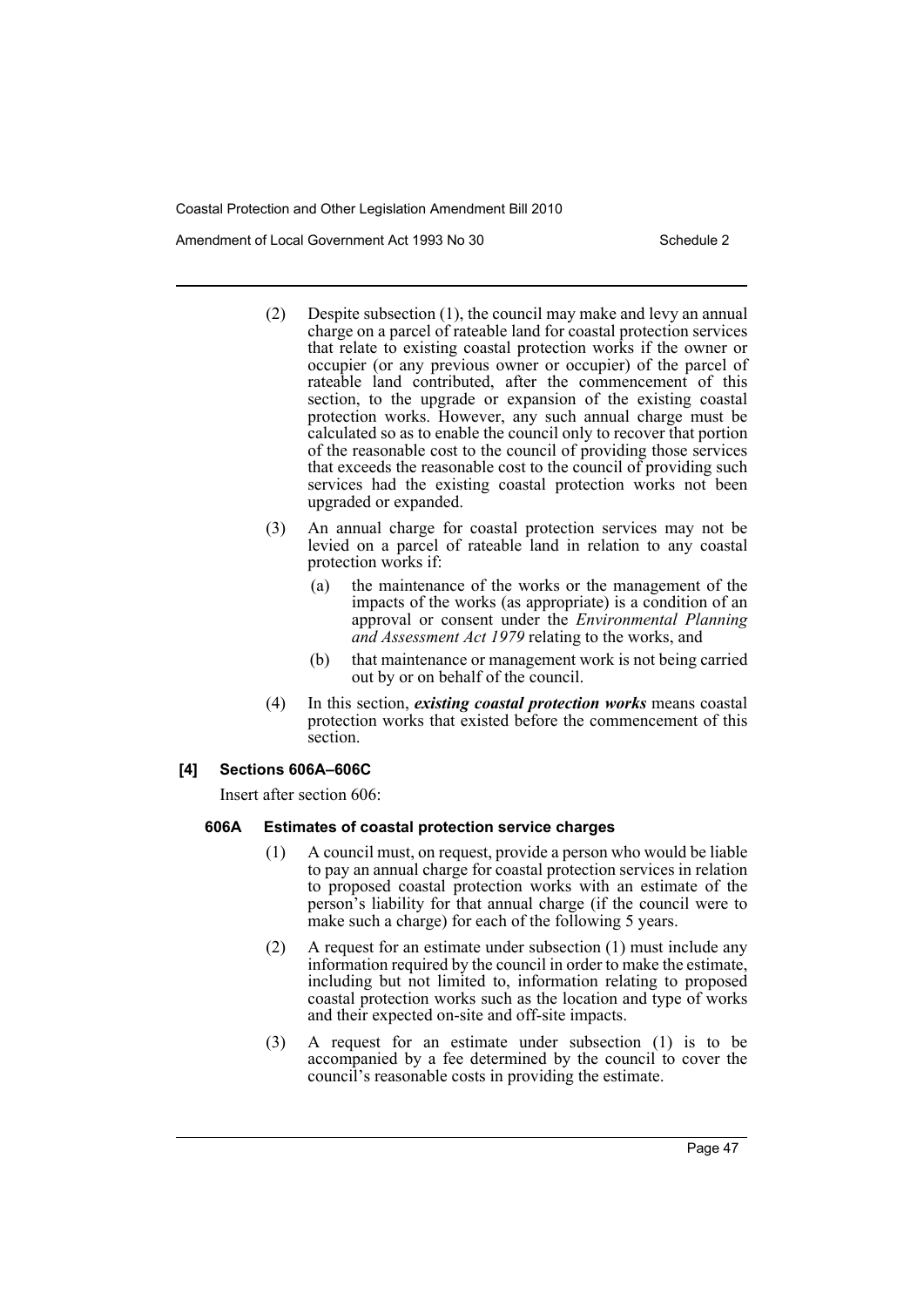- (4) A council must provide the estimate within 30 days of the submission of the request (including the required information) and fee.
- (5) An estimate provided by the council does not bind or limit the council in the making or levying of a charge for coastal protection services under this Act.

#### **606B Review of cost of coastal protection service charges on request of ratepayer**

- (1) A council must, on request, provide a person who is liable to pay an annual charge for coastal protection services with a report prepared by an independent person on the cost to the council of providing those services.
- (2) A request for a report under subsection (1) is to be accompanied by a fee determined by the council to cover the council's reasonable costs in providing the report.
- (3) If a council provides a report to a person under subsection (1) the council is to make the report available to all other persons liable to pay an annual charge in relation to the same services.
- (4) A council is not required to provide a report under subsection (1) to a person if the council has in the previous 3 years provided or made available to the person such a report in relation to the same coastal protection services.
- (5) Despite subsection (2), a fee is not required to accompany the following requests:
	- (a) a request made during the first year that an annual charge is made and levied on the relevant parcel of land,
	- (b) a request made during the year following an increase in the annual charge by a percentage that is greater than the percentage specified in an order under section 506 for the year concerned.

#### **606C Review of cost of coastal protection service charges on direction of Minister administering Coastal Protection Act 1979**

(1) The Minister administering Part 4A of the *Coastal Protection Act 1979* (*the Coastal Protection Minister*) may direct a council to provide the Coastal Protection Minister with a report prepared by an independent person on the cost to the council of providing coastal protection services.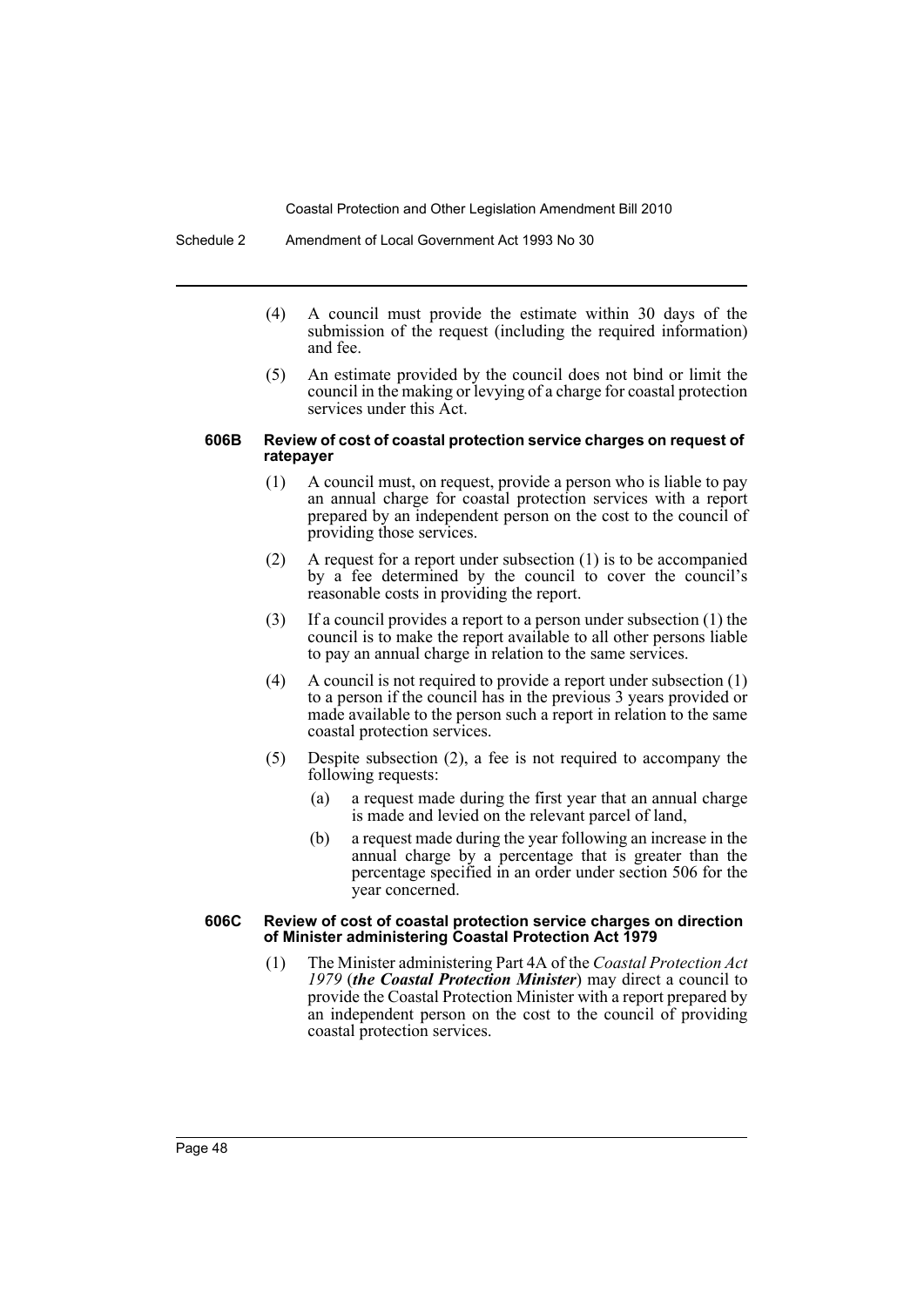Amendment of Local Government Act 1993 No 30 Schedule 2

- (2) A council directed to provide a report under subsection (1) must submit the report to the Coastal Protection Minister:
	- (a) within 90 days of the direction, or
	- (b) within such longer period as may be agreed to by the Coastal Protection Minister.
- (3) If a council fails to comply with this section, the Coastal Protection Minister may:
	- (a) commission an independent person to prepare the report, and
	- (b) recover the cost of preparing the report from the council.

The council is to co-operate with the independent person in the preparation of the report.

(4) The council is to have regard to any report of an independent person referred to in this section in determining an annual charge for the coastal protection services concerned.

### **[5] Section 733 Exemption from liability—flood liable land and land in coastal zone**

Insert after section 733 (3) (a):

(b) the preparation or making of a coastal zone management plan, or the giving of an order, under the *Coastal Protection Act 1979*, and

#### **[6] Section 733 (3) (f2)–(f6)**

Insert in appropriate order in section 733 (3):

- (f2) anything done or omitted to be done regarding beach erosion or shoreline recession on Crown land, land within a reserve as defined in Part 5 of the *Crown Lands Act 1989* or land owned or controlled by a council or a public authority, and
- (f3) the failure to upgrade flood mitigation works or coastal management works in response to projected or actual impacts of climate change, and
- (f4) the failure to undertake action to enforce the removal of illegal or unauthorised structures that results in erosion of a beach or land adjacent to a beach, and
- (f5) the provision of information relating to climate change or sea level rise, and
- (f6) anything done or omitted to be done regarding the negligent placement or maintenance by a landowner of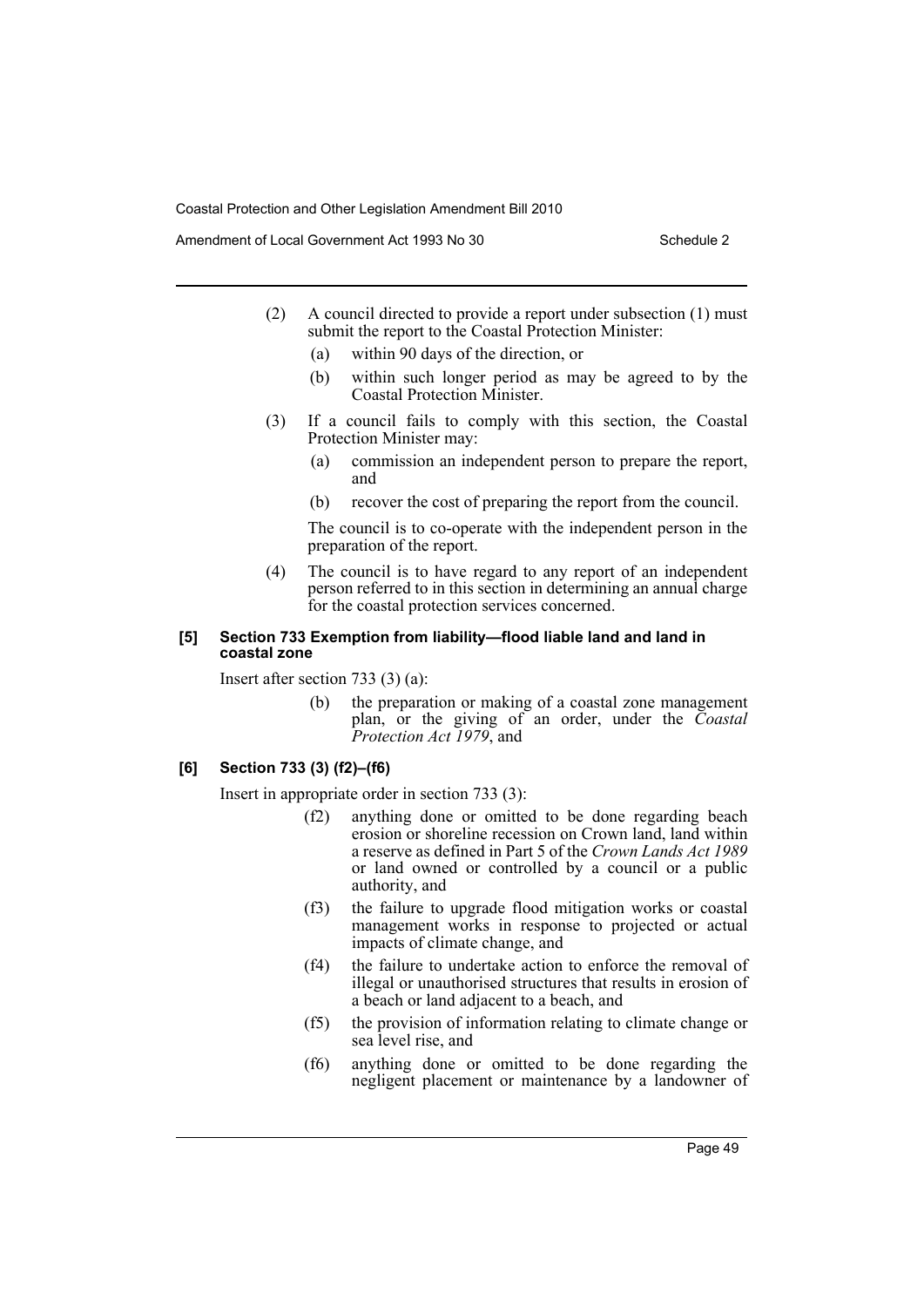Schedule 2 Amendment of Local Government Act 1993 No 30

emergency coastal protection works authorised by a certificate under Division 2 of Part 4C of the *Coastal Protection Act 1979*, and

# **[7] Section 733 (8)**

Omit the subsection. Insert instead:

(8) In this section:

*coastal management works* includes the placement and maintenance of emergency coastal protection works.

*coastal zone* has the same meaning as in the *Coastal Protection Act 1979*, and includes land previously in the coastal zone under that Act and land that adjoins the tidal waters of the Hawkesbury River, Sydney Harbour and Botany Bay, and their tributaries.

*manual* includes guidelines.

#### **[8] Schedule 6 Regulations**

Insert after item 7:

**7A** Coastal protection services **Examples.** The minimum standards in carrying out such coastal protection services

#### **[9] Schedule 8 Savings, transitional and other provisions consequent on the enactment of other Acts**

Insert at the end of clause 1 (1):

*Coastal Protection and Other Legislation Amendment Act 2010*

# **[10] Dictionary**

Insert in alphabetical order:

*coastal hazard* has the same meaning it has in the *Coastal Protection Act 1979*.

*coastal protection service* means a service:

- (a) to maintain and repair coastal protection works, or
- (b) to manage the impacts of such works (such as changed or increased beach erosion elsewhere),

but does not include a service that relates to emergency coastal protection works.

*coastal protection works* means activities or works to reduce the impact of coastal hazards on land adjacent to tidal waters and includes seawalls, revetments, groynes and beach nourishment.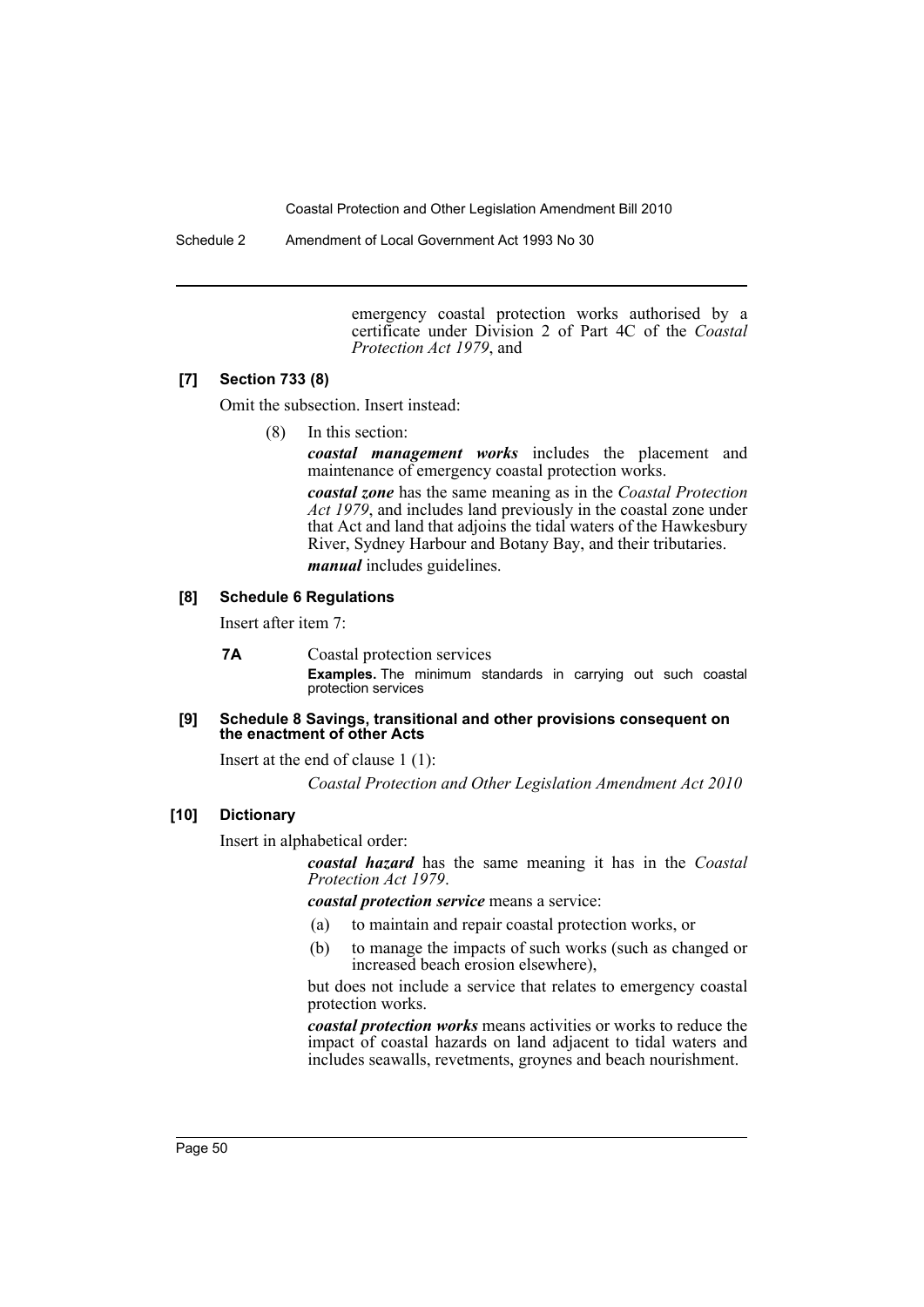Amendment of Local Government Act 1993 No 30 Schedule 2

*emergency coastal protection works* has the same meaning as in the *Coastal Protection Act 1979*.

*flooded*, in relation to land, means inundated by waters derived from the runoff of rainfall on land.

*shoreline recession* means the progressive landward movement of the average long term position of the coastline.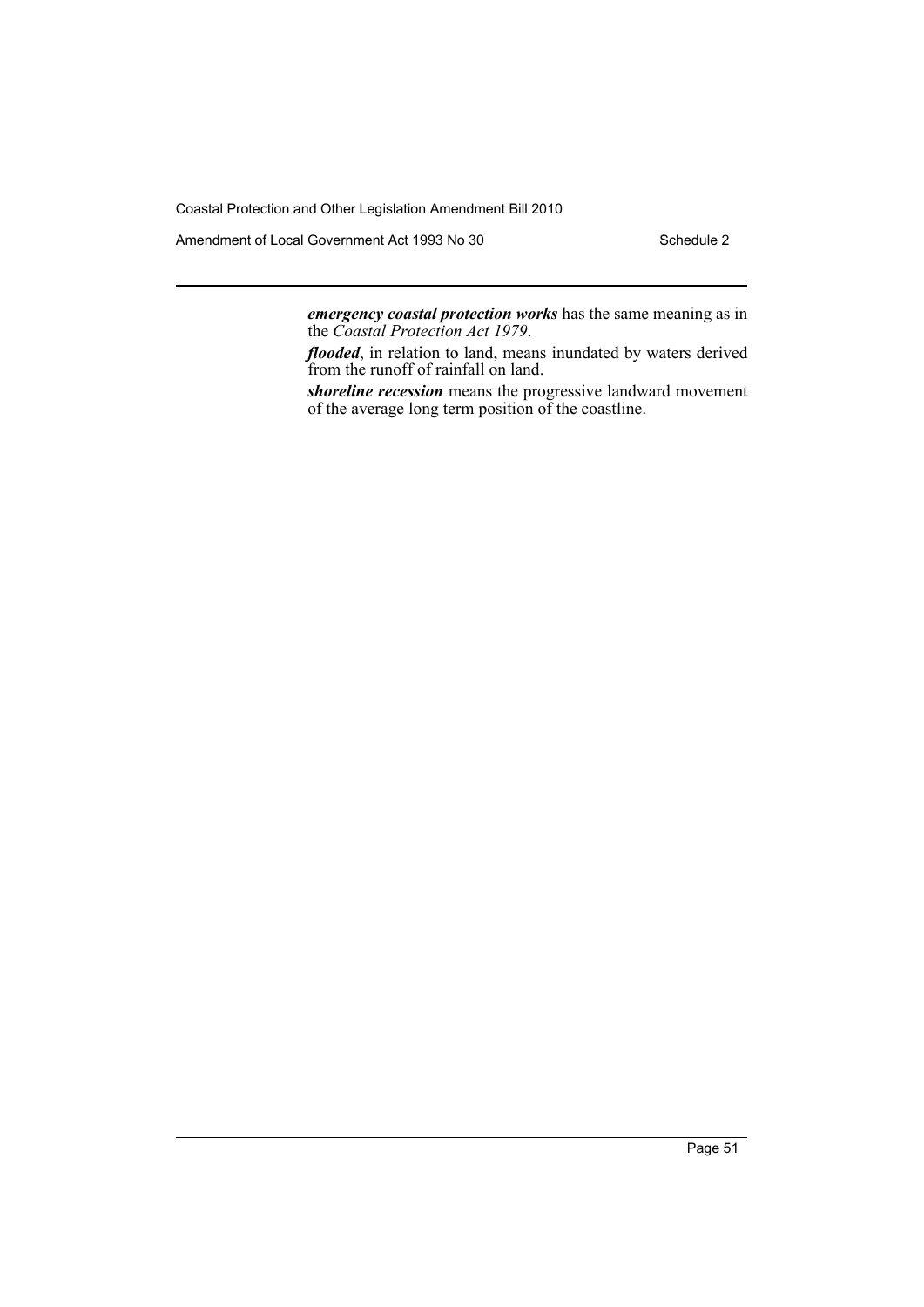# <span id="page-52-0"></span>**Schedule 3 Amendment of other legislation**

# **3.1 Conveyancing (Sale of Land) Regulation 2010**

#### **[1] Clause 3 Definitions**

Insert in alphabetical order in clause 3 (1):

*section 603 certificate* means a certificate issued under section 603 (3) of the *Local Government Act 1993*.

#### **[2] Schedule 3 Prescribed warranties**

Insert at the end of item 1 (e) in Part 1 of the Schedule:

, and

(f) the land is not subject to an annual charge for the provision of coastal protection services under the *Local Government Act 1993*.

# **[3] Schedule 3, Part 1, item 2 (e)**

Insert at the end of item 2 (d) (iv):

, and

(e) without limiting any other manner in which disclosure may occur, the vendor may disclose that land is subject to an annual charge for the provision of coastal protection services under the *Local Government Act 1993* by attaching a section 603 certificate relating to the land to the contract.

#### **[4] Schedule 3, Part 2, item 3 (f)**

Insert at the end of item 3 (e) in Part 2:

, and

(f) the land is not subject to an annual charge for the provision of coastal protection services under the *Local Government Act 1993*.

#### **[5] Schedule 3, Part 2, item 4 (e)**

Insert at the end of item 4 (d) (iv):

, and

(e) without limiting any other manner in which disclosure may occur, the vendor may disclose that land is subject to an annual charge for the provision of coastal protection services under the *Local Government Act 1993* by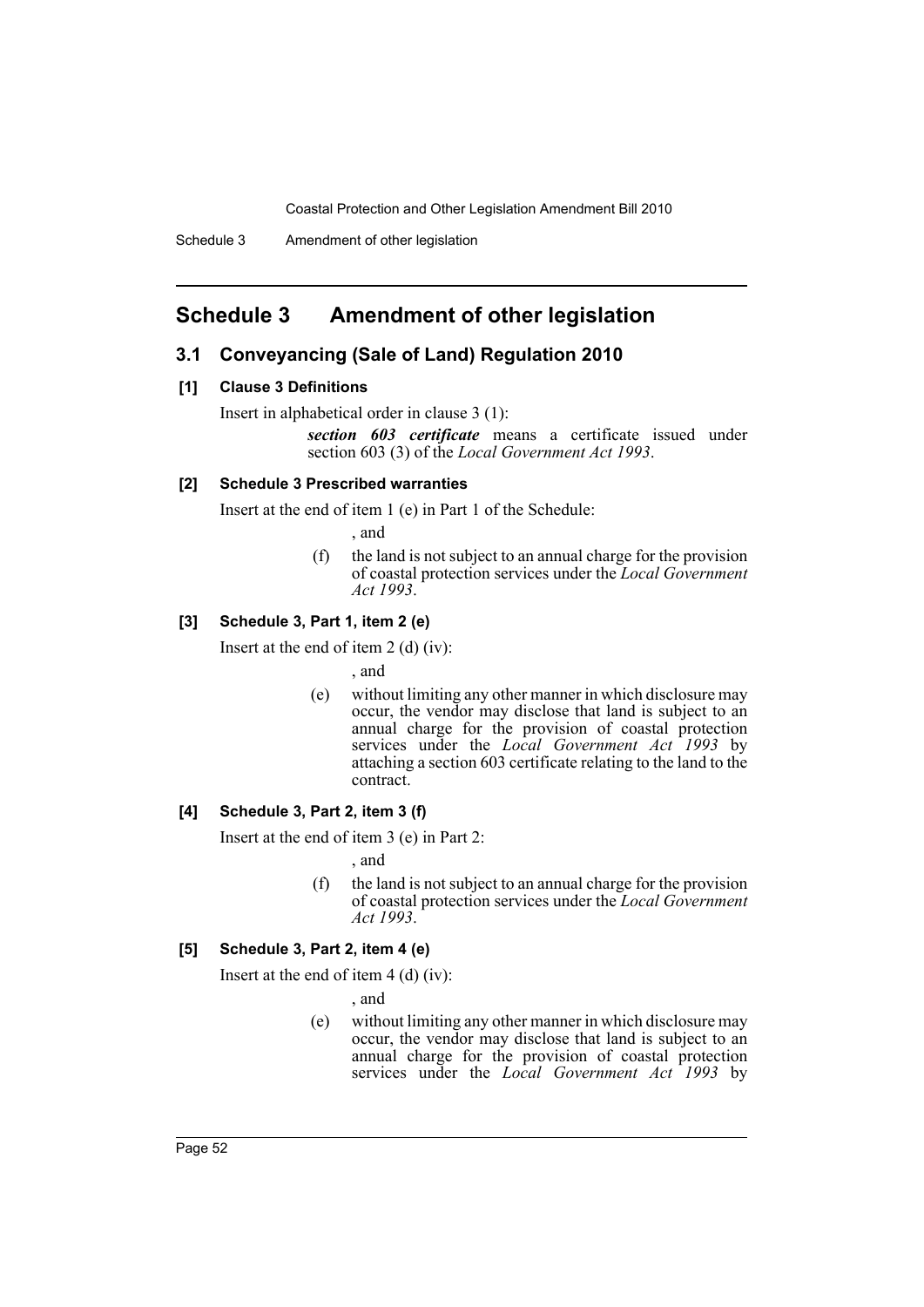Amendment of other legislation Schedule 3

attaching a section 603 certificate relating to the land to the option.

#### **[6] Schedule 3, Part 3, item 22**

Insert after item 21:

**22** Any order under Part 4D of the *Coastal Protection Act 1979* in relation to emergency coastal protection works (within the meaning of that Act) on the land (or on public land adjacent to that land), except where the council is satisfied that such an order has been fully complied with.

# **3.2 Environmental Planning and Assessment Act 1979 No 203**

#### **Section 79C Evaluation**

Insert at the end of section 79C (1) (iv):

and

(v) any coastal zone management plan (within the meaning of the *Coastal Protection Act 1979*),

# **3.3 Environmental Planning and Assessment Regulation 2000**

#### **[1] Clause 3 Definitions**

Insert in alphabetical order in clause 3 (1):

*coastal council* means a council whose area, or part of whose area, is included within the coastal zone (within the meaning of the *Coastal Protection Act 1979*) or whose area includes land that adjoins the tidal waters of the Hawkesbury River, Sydney Harbour and Botany Bay, and their tributaries.

#### **[2] Clause 228 What factors must be taken into account concerning the impact of an activity on the environment?**

Insert after clause 228 (2) (o):

(p) any impact on coastal processes and coastal hazards, including those under projected climate change conditions.

### **[3] Schedule 4 Planning certificates**

Insert after clause 4:

#### **4A Certain information relating to beaches and coasts**

(1) In relation to a coastal council—whether an order has been made under Part 4D of the *Coastal Protection Act 1979* in relation to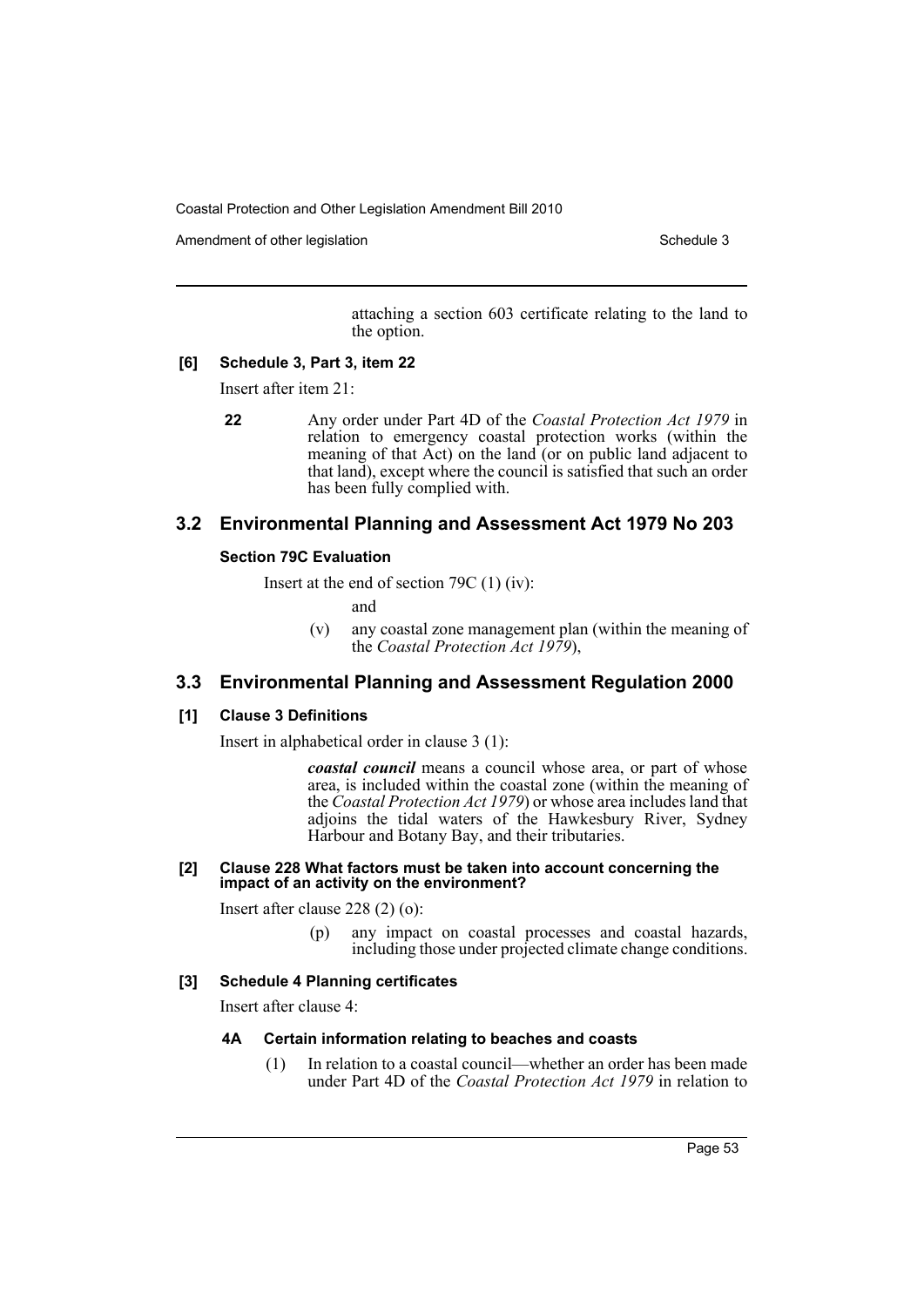Schedule 3 Amendment of other legislation

emergency coastal protection works (within the meaning of that Act) on the land (or on public land adjacent to that land), except where the council is satisfied that such an order has been fully complied with.

- (2) In relation to a coastal council:
	- (a) whether the council has been notified under section 55X of the *Coastal Protection Act 1979* that emergency coastal protection works (within the meaning of that Act) have been placed on the land (or on public land adjacent to that land), and
	- (b) if works have been so placed—whether the council is satisfied that the works have been removed and the land restored in accordance with that Act.
- (3) In relation to a coastal council—such information (if any) as is required by the regulations under section 56B of the *Coastal Protection Act 1979* to be included in the planning certificate and of which the council has been notified pursuant to those regulations.

#### **4B Annual charges under Local Government Act 1993 for coastal protection services that relate to existing coastal protection works**

In relation to a coastal council—whether the owner (or any previous owner) of the land has consented in writing to the land being subject to annual charges under section 496B of the *Local Government Act 1993* for coastal protection services that relate to existing coastal protection works (within the meaning of section 553B of that Act).

**Note.** "Existing coastal protection works" are works to reduce the impact of coastal hazards on land (such as seawalls, revetments, groynes and beach nourishment) that existed before the commencement of section 553B of the *Local Government Act 1993*.